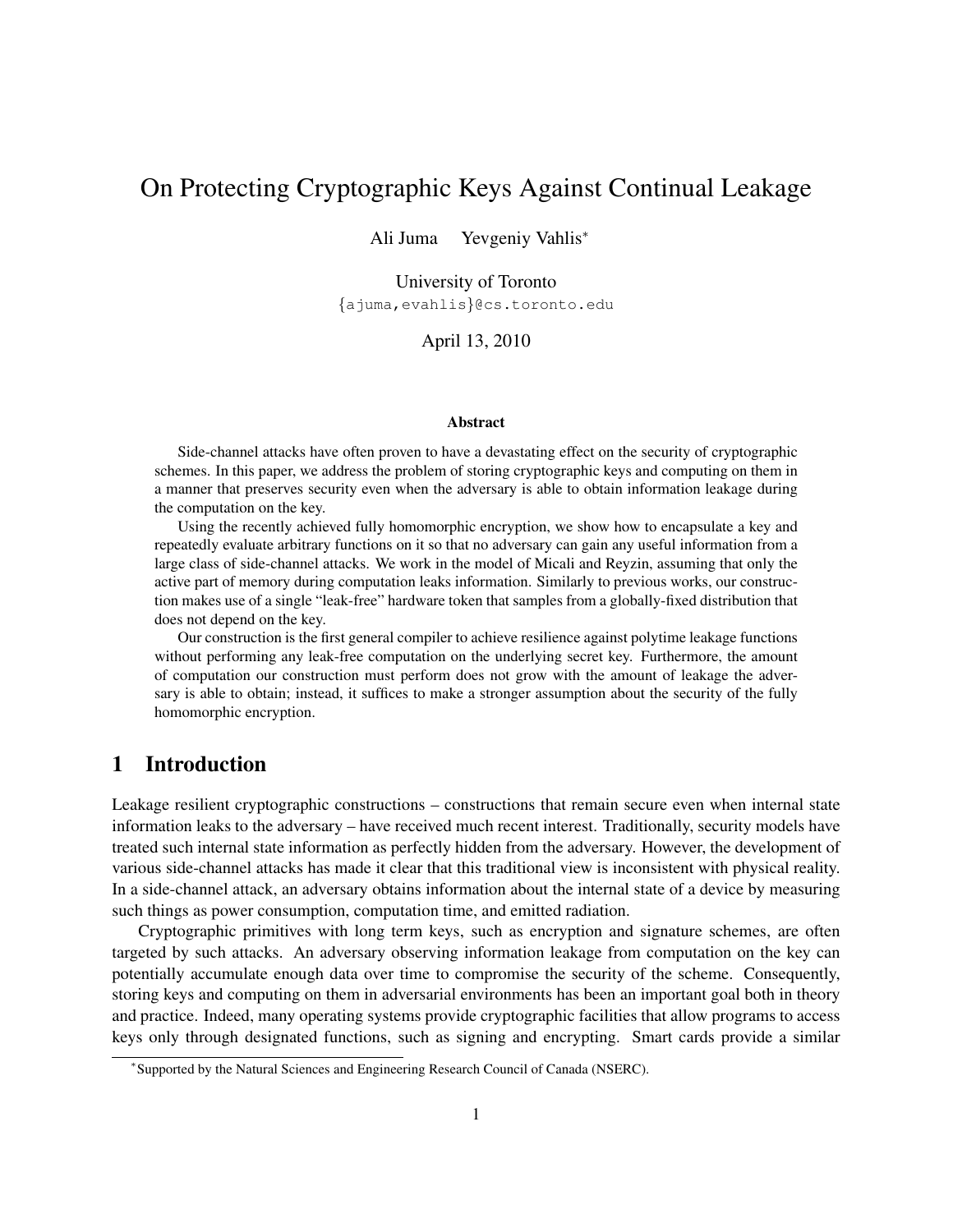interface in hardware. In both cases, the goal is to limit any adversary to interacting with the scheme through designated channels. Nevertheless, information leakage through physical side-channels is often sufficient to overcome such barriers and break the scheme.

In this paper, we propose an approach for protecting cryptographic keys and computing on them repeatedly in a manner that preserves the secrecy of the key even when information about the state of the device continuously leaks to the adversary. Towards this goal, we define a new primitive called a *key proxy*, which encapsulates a key K and provides a structured way of evaluating arbitrary functions on K. This allows, for example, the conversion of any pseudorandom function, signature scheme, or public key encryption scheme into a leakage resilient variant of itself. Our construction withstands a bounded amount of leakage per invocation (where an invocation occurs each time a function is evaluated on  $K$ ), but the total amount of leakage is unbounded. Previously, only stream ciphers, signature schemes, and identification scheme have been made resilient to an unbounded total amount of leakage.

For our construction, we make use of the recently achieved fully homomorphic encryption [\[12,](#page-13-0) [27\]](#page-14-0), and an additional "leak-free" component. We describe two ways of instantiating this component, and in both cases the component samples from a globally fixed distribution that does not depend on K.

Leakage resilient cryptography. The problem of executing code in an adversarial environment has always been on the minds of cryptographers. Still, most cryptographic schemes are designed assuming that the hardware on which they will be implemented is a black box device, and information is accessible to the adversary only through external communication channels. Goldreich and Ostrovsky [\[15\]](#page-14-1) consider the problem of protecting software from malicious users, and define the concept of an oblivious RAM – a CPU that is capable of evaluating encrypted programs using a constant amount of leak-free memory and an unbounded amount of memory that is fully visible to the adversary. The oblivious RAM is initialized with a secret key, which is used to decrypt encrypted instructions, execute them, and re-encrypt the output. The encrypted state of the program is stored in the clear. Oblivious RAMs provide the strong security guarantee that even if an adversary can keep track of the memory locations accessed by the computation, she is still unable to gain any additional information about the program over what would normally be revealed through black box access.

Since the work of Goldreich *et al*, the focus in leakage resilient cryptography has been steadily shifting towards allowing the adversary ever-growing freedom in observing the *computation* of cryptographic primitives. Ishai, Sahai, and Wagner [\[18\]](#page-14-2) introduce "private circuits" – a generic compiler that transforms any circuit into one that is resilient to probing attacks. In a probing attack, the adversary selects a subset (of some fixed size) of the wires of the circuit and obtains the values of these wires. Goldwasser, Kalai, and Rothblum [\[17\]](#page-14-3) define one-time programs – programs that come with small secure hardware tokens, and can be executed a bounded number of times without revealing anything but the output, even if the adversary observes the entire computation. The secure tokens are the hardware equivalent of oblivious transfer – each token stores two keys and reveals one of them upon request, while the second key is erased.

Micali and Reyzin [\[21\]](#page-14-4) outline a framework for defining and analyzing cryptographic security against adversaries that perform side channel attacks. They introduce an axiom: only computation leaks information. That is, at any point during the execution of an algorithm, only the part of memory that is actively computed on may leak information. This allows for convenient modeling of leakage: an algorithm is described as a sequence of procedures and the set of variables that is accessed by the procedure. The adversary may then obtain leakage separately from the contents of each set of variables as they are accessed during the execution of the algorithm. The only-computation-leaks model (OCL) has since been used to obtain stream ciphers [\[9,](#page-13-1) [22\]](#page-14-5) and signature schemes [\[10\]](#page-13-2) that remain secure even if the adversary obtains leakage from the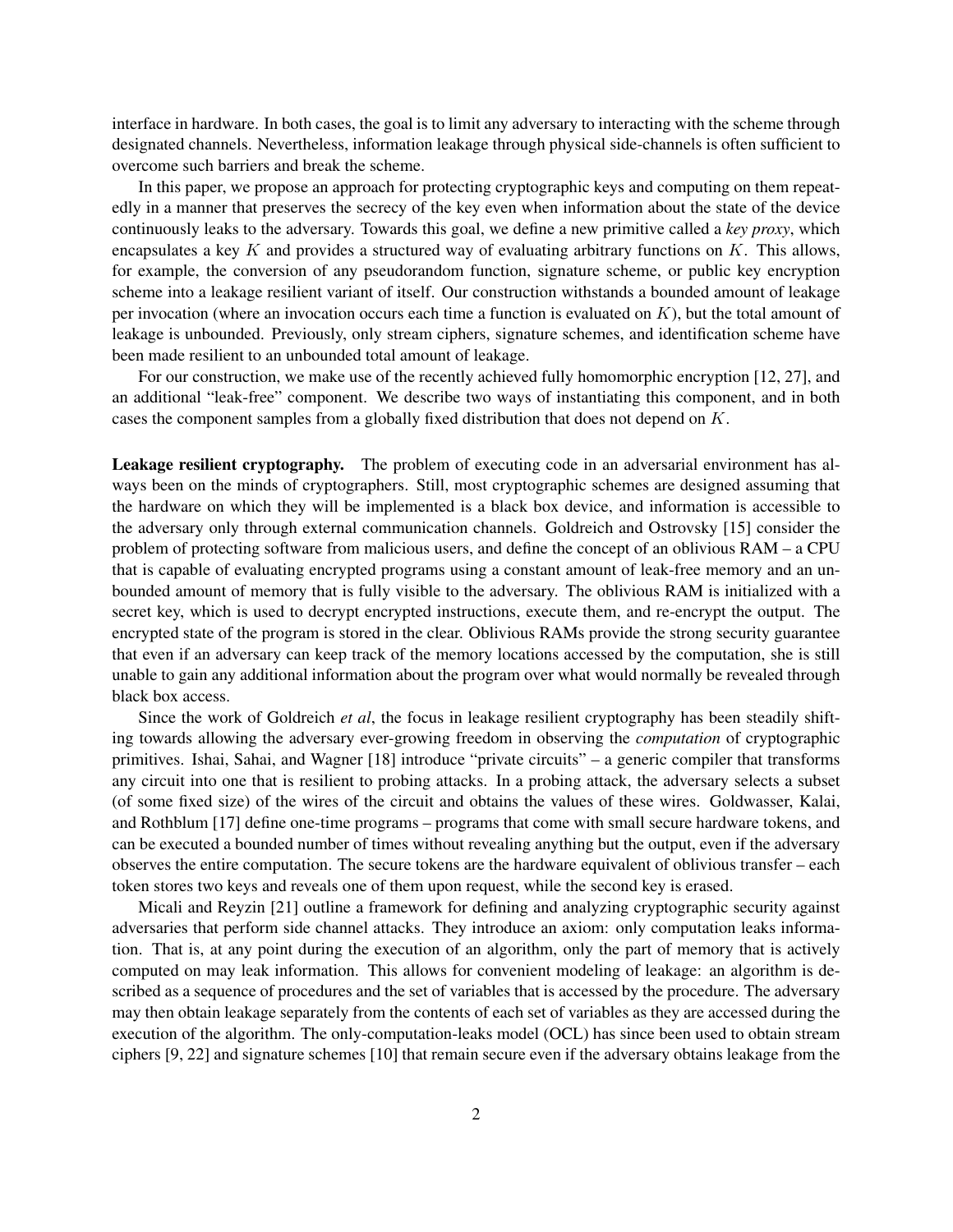active state each time the primitive is used, and the total amount of leakage is unbounded. We refer to such leakage as "continuous leakage" for the rest of the paper.

Faust *et al* [\[11\]](#page-13-3) propose an alternative restriction on side-channel adversaries: restricting the computational power of the leakage function but allowing leakage on the entire state. Faust *et al* describe a circuit transformation that immunizes any circuit against leakage functions that can be described as  $AC^0$  circuits<sup>[1](#page-2-0)</sup>. The transformed circuit can leak information from the entire set of wires at each invocation, and makes use of a polynomial number of leak-free components that generate samples from a fixed distribution that does not depend on the computation of the circuit. We make use of a similar leak-free component, although the distribution generated by our component is significantly more complex than the one in [\[11\]](#page-13-3) due to the fact that we must defend against leakage functions that are not restricted to circuits of small depth.

Very recently, specific leakage resilient cryptographic primitives have been constructed under even more general continuous leakage models. Dodis, Haralambiev, Lopez-Alt, and Wichs [\[7\]](#page-13-4) have constructed several primitives, including signature schemes and authenticated key agreement protocols, that remain secure even if the entire state (and not just the active part) leaks information continuously, assuming that there is a secure (leak-free) update procedure that can be performed on the key. The public key of the scheme remains fixed throughout the lifetime of the system. Brakerski, Kalai, Katz, and Vaikuntanathan [\[3\]](#page-13-5) construct a public key encryption scheme that allows continuous (length bounded) leakage on the entire state, and does not require a leak-free key update procedure. As in our work, both above works provide protection against leakage that can be described by arbitrary polynomial-time computable functions with sufficiently short output.

In addition to the recent work on cryptographic constructions that are resilient to continuous leakage, there has been significant progress on obtaining resilience to "memory attacks" – side channel attacks where the adversary obtains a bounded amount of information about the memory contents of the device throughout its lifetime. Perhaps due to the bounded nature of this type of leakage, constructions secure against memory attacks tend to be quite efficient and do not require the algorithm to maintain a state. Akavia, Goldwasser, and Vaikuntanathan [\[1\]](#page-13-6) show that the public key encryption scheme of Regev [\[23\]](#page-14-6) and the identity based encryption scheme of Gentry, Peikert, and Vaikuntanathan [\[13\]](#page-13-7) remain secure as long as the adversary does not obtain more than  $n/polylog(n)$  bits of information about the private key. Alwen, Dodis, and Wichs [\[2\]](#page-13-8) construct identification schemes, signature schemes, and authenticated key agreement so that the primitive is resilient to an arbitrary but bounded amount of leakage. Naor and Segev [\[24\]](#page-14-7) construct a public key encryption scheme based on any hash proof system [\[4\]](#page-13-9). Their scheme is quite efficient, and remains secure even if the adversary learns  $n - o(n)$  bits of information about the private key. Katz and Vaikuntanathan [\[20\]](#page-14-8) construct a signature scheme that tolerates a loss of up to  $n - n^{\epsilon}$  bits of information for every  $\varepsilon$ .

Finally, a separate line of research [\[8,](#page-13-10) [6\]](#page-13-11) describes private and public key encryption schemes that remain secure even if the adversary obtains a sufficiently hard to invert function of the secret key.

On leak-free components. When constructing leakage resilient cryptographic primitives, one has to take care in the nature and amount of components that are assumed not to leak any information. It is preferable, but may not always be possible, to avoid such components altogether. For example, one can protect any functionality against leakage given an arbitrary number of leak-free gates that can decrypt a ciphertext, perform a logical operation on the plaintext, and re-encrypt the result. Such a component can be used to evaluate the circuit  $F$  on  $K$  gate by gate, keeping all intermediate values encrypted, and thereby rendering leakage useless. However, building such leak-free components may be as difficult as constructing a leakfree computer and forgetting all about side-channels. Consequently, the focus of research in this area has

<span id="page-2-0"></span> ${}^{1}$ AC<sup>0</sup> circuits have constant depth and unbounded fan-in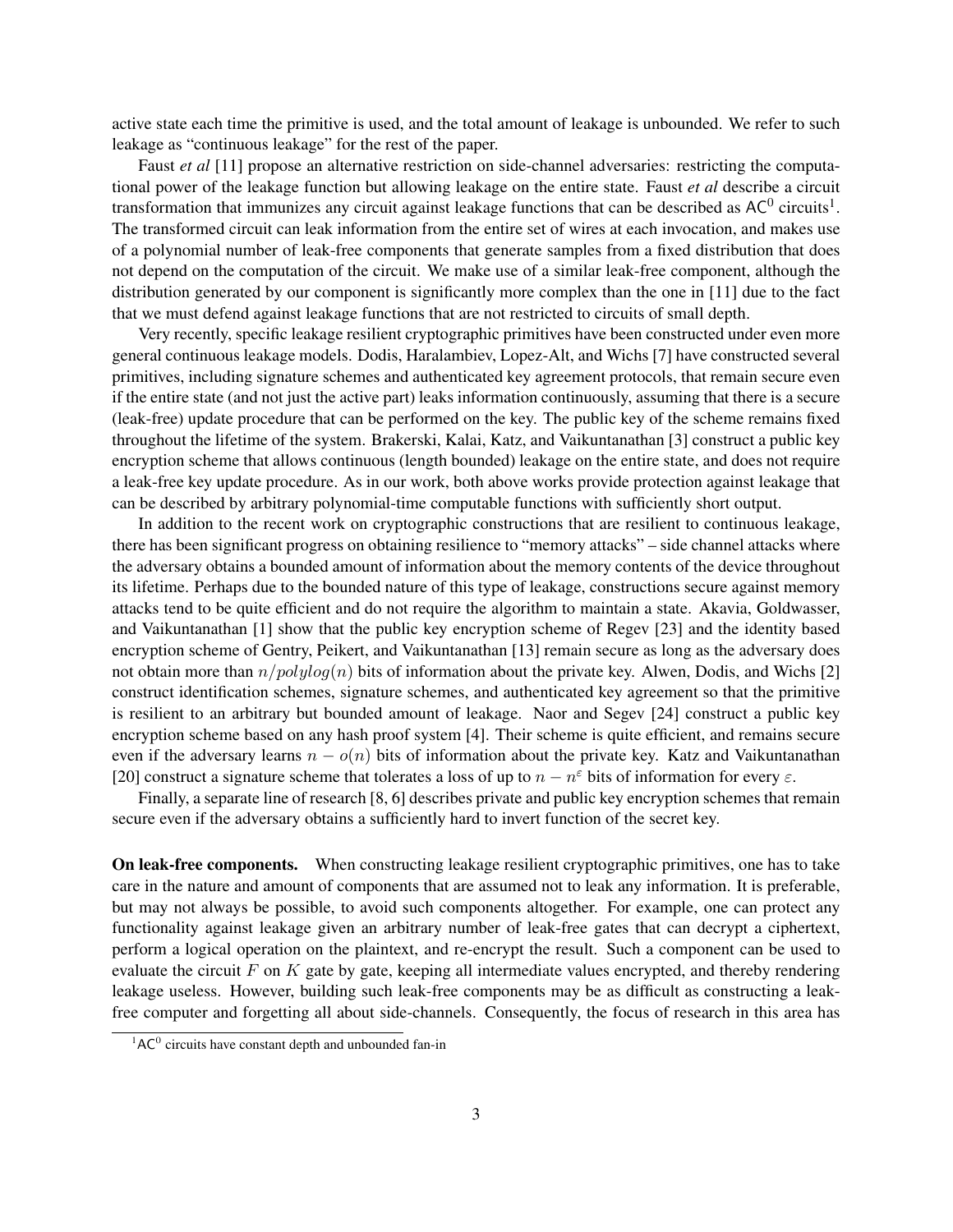always been to reduce the power and amount of computation that is assumed to be a-priori insulated from side-channel attacks.

Our construction uses a leak-free component that produces random encryptions of some fixed message (in our case  $\overline{-0}$ ) under a given public key in the fully homomorphic encryption scheme. More specifically, our construction can be instantiated with one of the following leak-free components: an input-less randomized component that produces tuples of the form  $(pub, pri, C, C')$  where C and C' are encryptions of  $\bar{0}$ , or a randomized component that given *pub* produces two random encryptions of  $\overline{0}$ .

In both cases above, the computation performed by the component does not depend on  $K$  or the function F that is evaluated on it. Indeed, most side-channel attacks exploit the adversary's ability to feed inputs to the device and then collect measurements from the side-channels. Our components are not influenced by any adversarially chosen inputs, which rules out a large class of side-channel attacks. Perhaps more importantly, this allows for rigorous testing of the device in a controlled environment. To obtain an accurate simulation of the component's behavior in practice, the designer of the component simply needs to feed it a sequence of random bits.

Faust *et al* [\[11\]](#page-13-3) use a similar type of component – one that generates strings from a fixed distribution. The distribution generated by their component is much simpler than ours. However, this simplicity comes with a price – the construction provides protection against leakage functions that can be described as  $AC<sup>0</sup>$ circuits. Such circuits cannot, for example, compute linear functions, which are very common in sidechannel attacks. Furthermore, in contrast to previous general compilers that achieve leakage resilience, we use only one leak-free component, regardless of the size of the circuit that is evaluated on  $K$  or the amount of information leakage per invocation. Thus, our construction does not require the number of leak-free components to grow with the amount of leakage.

Our contributions. We study the problem of computing on a cryptographic key in an environment that leaks information each time a computation is performed. We show that in the OCL model with a single leakfree randomized token, a cryptographic key can be protected in a manner that allows repeated computation on it while making sure that the adversary gains no information from side-channel information leakage.

More precisely, we propose a tool which we call a *key proxy* – a stateful cryptographic primitive that is initialized once with a key K, and then given any circuit F computes  $F(K)$ . Any leakage obtained by an adversary from the computation of the key proxy can be computed given just F and  $F(K)$ . Using any *fully homomorphic encryption* (FHE) we construct a key proxy with the following properties:

*Resilience to adaptive polynomial time leakage.* During each invocation of the key proxy, we allow the adversary to adaptively select leakage functions that are modeled as arbitrary circuits with a sufficiently short output. The exact amount of round leakage that our construction can withstand depends on the level of security of the underlying FHE. Assuming the most basic security for the FHE (i.e. against polynomial time adversaries) permits security against  $O(\log n)$  bits of leakage each time a function is evaluated on K. More generally, given a  $2^{l(n)}$ -secure FHE, our construction can withstand roughly  $l(n)$  bits of leakage per invocation.

*Independent complexity.* The starting point of leakage resilient cryptography is that *computation leaks information*. It does not require a large leap of faith to suspect that *more* computation leaks more information. In fact, to the best of our knowledge, this is indeed the case for many side-channel attacks in practice. The amount of computation performed by our key proxy construction does not depend on the amount of leakage that the adversary is assumed to obtain per invocation. Instead, to get resilience to larger amounts of leakage, a stronger assumption about the security of the underlying fully homomorphic encryption is used. This allows us to avoid a circular dependency where, in order to obtain resilience to larger amounts of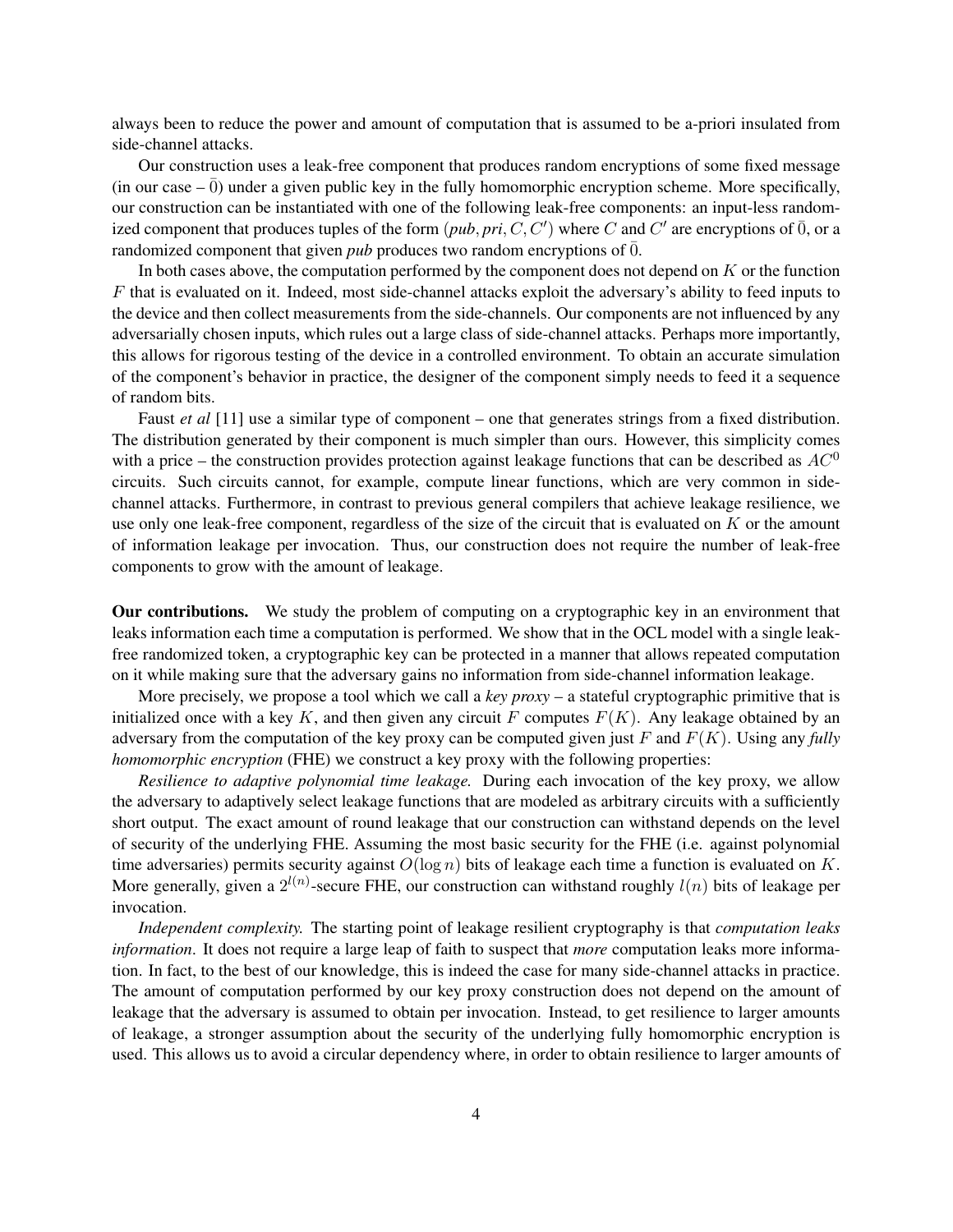leakage, one must build a more complex device, which in turn leaks more information.

*One-time programs with efficient refresh.* The one-time programs of [\[17\]](#page-14-3) can be implemented without leak-free one-time memory tokens by storing the contents of the tokens in memory, and then accessing only the needed values during computation. The one-time programs can then be refreshed occasionally in a secure environment to allow continuous use. Currently, the refresh procedure performs as much computation as the evaluation of the program that it protects. If one is willing to trade resilience against complete exposure of the active memory (achieved by [\[17\]](#page-14-3)) for resilience length bounded leakage then by pre-computing the outputs of the leak-free tokens in our construction and storing them in memory we obtain one-time programs with an update procedure of fixed complexity that does not depend on the protected program.

Our approach. The underlying building block for our construction is fully homomorphic encryption. An FHE is a public key encryption scheme that allows computation on encrypted data. That is, given a ciphertext with corresponding plaintext  $M$ , the public key, and a circuit  $F$ , there is an efficient algorithm that computes an encryption of  $F(M)$ .

For our construction, we partition the state of the key proxy into two parts, A and B (or equivalently two devices). Given a key K, the key proxy is initialized as follows. An FHE key pair (*pri*, *pub*) is generated and is stored in memory A. Then, a random encryption  $C$  of  $K$  under  $pub$  is computed and is stored in memory B. To evaluate a function F (described as a circuit) on K, the following actions are performed. First, a new pair of keys  $(pri', pub')$  is generated and stored in memory A, and an encryption  $C_{pri} = \text{Enc}_{pub'}(pri)$  of the old private key is written to a public channel. Then, computing on memory  $B$  and the public channel, the following two ciphertexts are generated homomorphically from C and  $C_{pri}$ : an encryption  $C_{res}$  of  $F(K)$ and a fresh encryption  $C_{\text{key}}$  of K. Note that both  $C_{\text{res}}$  and  $C_{\text{key}}$  are encryptions under the new public key *pub*<sup> $\prime$ </sup>. The ciphertext  $C_{\text{res}}$  is then sent back to memory A where it is decrypted, and  $F(K)$  is returned as the output of the program. This basic approach is described in [Figure 1.](#page-5-0)

It is clear that without leakage, the above construction is secure. Of course, the main difficulty is showing that leakage does not provide the adversary with any useful information. Below we provide an informal description of two main technical issues that arise.

**Leakage on private keys.** It is easy to see that without refreshing the encryption  $C$  of  $K$ , a leakage adversary will eventually learn all of K by gradually leaking all of C and *pri* and then simply decrypting. Therefore, it is clear that an update procedure is necessary. The algorithm described in [Figure 1](#page-5-0) performs such an update: After each invocation, memory A contains a freshly generated private key and memory B contains an encryption of  $K$  under the corresponding public key. However, we cannot directly claim that this refreshing procedure provides the necessary level of security. The main difficulty stems from the fact that the adversary obtains leakage on the private key in memory A both before and after she obtains leakage on the encryption  $C$  of  $K$  under the corresponding public key. In particular, if the adversary could obtain the entire ciphertext  $C$ , she would be able to hardcode it into the second leakage function that is applied to the private key. The leakage function would then decrypt  $C$  and leak bits of information about  $K$ .

This requires us to make use of the fact that the adversary obtains only a bounded amount of leakage on the ciphertext  $C$ , and never sees it completely. We argue that any leakage function that provides enough information about the ciphertext in order to later learn something about the plaintext given the private key, essentially acts as a distinguisher and can be used to break the semantic security of the FHE.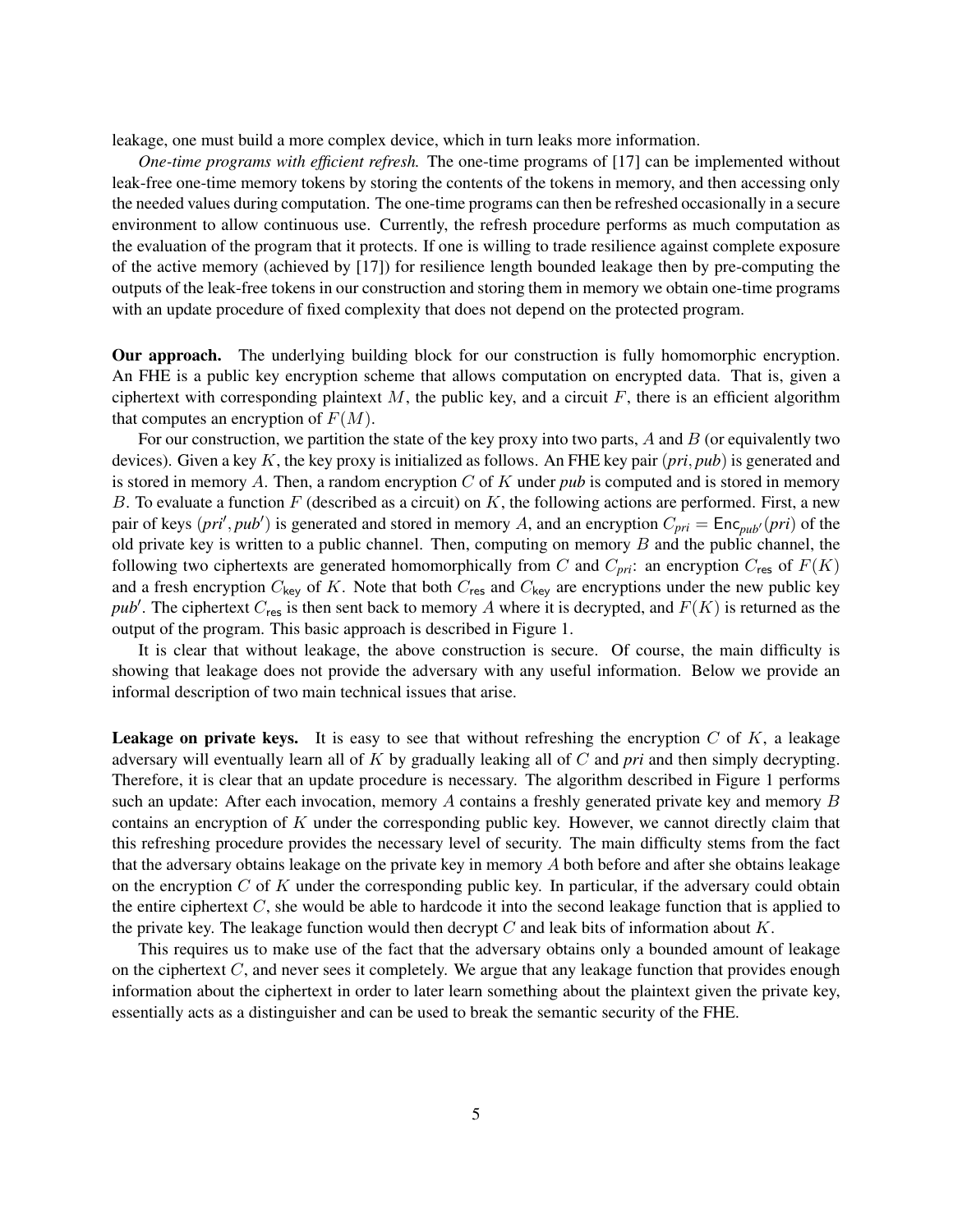| Memory $A$                                                                                                                              |                      | Memory $B$                                                                                                                                                                            |
|-----------------------------------------------------------------------------------------------------------------------------------------|----------------------|---------------------------------------------------------------------------------------------------------------------------------------------------------------------------------------|
| Contents of memory: $pri_i$                                                                                                             |                      | Contents of memory: $C = \text{Enc}_{pub_s}(K)$ ,<br>Input: circuit $F$                                                                                                               |
| Compute $(pri_{i+1}, pub_{i+1}) = \text{KeyGen}(1^n)$<br>Encrypt $C_{pri} = \text{Enc}_{pub_{i+1}}(pri_i)$<br>Set memory to $pri_{i+1}$ |                      |                                                                                                                                                                                       |
|                                                                                                                                         | $pub_{i+1}, C_{pri}$ |                                                                                                                                                                                       |
|                                                                                                                                         | $C_{\mathsf{res}}$   | Homomorphically compute using $C, C_{pri}$ :<br>$C_{\text{res}} = \text{Enc}_{pub_{i+1}}(F(K))$<br>and $C_{\text{kev}} = \text{Enc}_{pub_{i+1}}(K)$<br>Set memory to $C_{\text{kev}}$ |
| Compute $Y = \text{Dec}_{pri_{i+1}}(C_{\text{res}})$<br>Return $Y$                                                                      |                      |                                                                                                                                                                                       |

<span id="page-5-0"></span>Figure 1: Informal description of construction

History carrying FHE. Fully homomorphic encryption on its own does not guarantee exactly the security properties that we need. The main issue is that ciphertexts produced by homomorphic encryption may carry information about the homomorphic computation that was performed to obtain them. For instance, it is possible that the ciphertext  $C_{res}$  is actually first decrypted to a string of the form  $(F(K), K)$  and then the decryption algorithm ignores the second element in the pair. In this case, the adversarial leakage function is clearly not forced to follow the honest decryption algorithm and can make use of the intermediate values of the decryption process to leak information about K. Similarly, the ciphertext  $C_{\text{key}}$  may contain information about the function  $F$  that was evaluated on  $K$ . For some applications, such as encryption where  $F$  encodes in plain text the message to be encrypted, this is undesirable since the adversary may use future leakage functions to gain information about the message.

Fortunately, the homomorphic encryption schemes of Gentry [\[12\]](#page-13-0) and of van Dijk *et al* [\[27\]](#page-14-0) have the following additional property: given any encryption C of a message M and a random encryption C' of M', the ciphertext  $C + C'$ , where the addition is performed over the appropriate group of ciphertexts, is a random encryption of  $M+M'$ . Consequently, to address the issue described above, we randomize both  $C_{\text{res}}$  and  $C_{\text{key}}$ by adding random encryptions of zero to both ciphertexts. In order to make use of the property described above the encryptions of zero need to be generated without leakage; otherwise, the leaked information maintains a correlation between the randomized ciphertext and the history of the computation that was used to produce the original ciphertext.

In our construction, the encryptions of zero can either be generated in a leak-free manner together with the private and public key and written to the appropriate locations in memory (*pri* to memory A, and *pub* and the encryptions of zero to memory B), or sampled separately given the public key and written to memory  $B$ . The main advantage of the first solution is that the leak-free component that generates the tuple (*pri*, *pub*, Enc*pub*(0), Enc*pub*(0)) has no inputs, and in fact can be implemented in practice as a token that keeps outputting stored tuples that were computed in advance. The second solution is more useful in a setting where the key proxy is implemented on two separate devices that are connected by a public channel,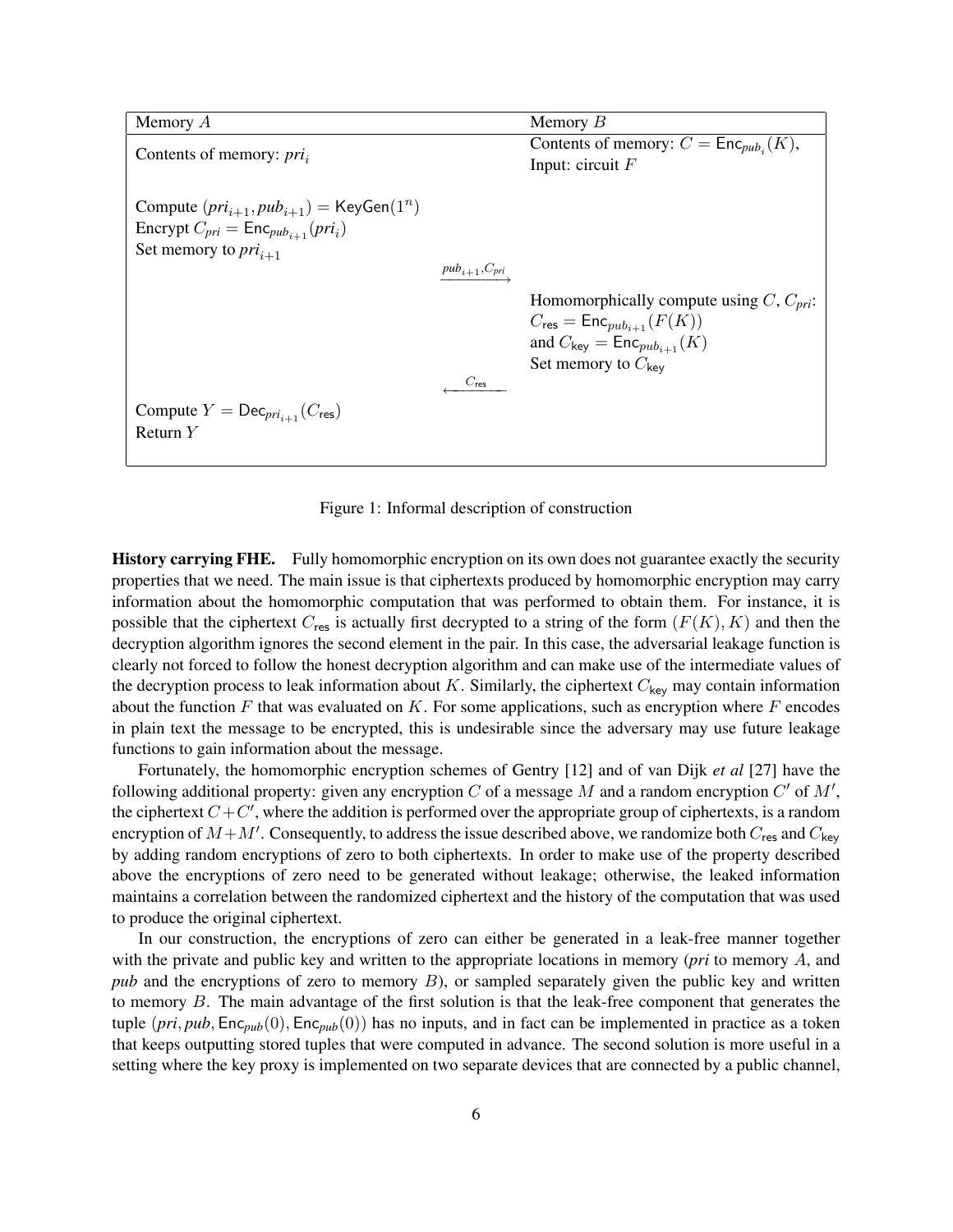such as the scenario where the key proxy is used to defend against cold boot attacks.

We note that in the FHE schemes of  $[12]$  and  $[27]$ ,  $C'$  has to be generated in a special way in order to have enough noise to annihilate any dependence between  $C + C'$  and the computation history of C. For simplicity of exposition we ignore this distinction, and instead remark that the randomization procedures of both FHE schemes satisfy the properties needed for our construction.

Function privacy in key proxies. In the above description of key proxies, we require that the leakage obtained by the adversary can be simulated given just F and  $F(K)$ . However, in some applications, such as private key encryption, the function  $F$  itself also needs to be hidden. In the case of encryption,  $F$  contains the message  $M$ , so an adversary can break semantic security simply by leaking information about  $F$ , ignoring K completely. This raises a subtle modeling issue: the message  $M$  must exist somewhere as plaintext, and if the adversary obtains leakage on that computation, she will trivially break semantic security. Therefore, irrespective of the definition of leakage resilient key proxies, semantic security cannot be achieved when every invocation of every algorithm leaks information.

There are several ways in which this issue can be addressed. One solution is to weaken the definition of semantic security by requiring that the plaintexts have high pseudo-entropy<sup>[2](#page-6-0)</sup> given the leakage obtained by the adversary. We avoid this approach both because it leads to complex definitions, and because it does not seem to have a clear advantage over the following much cleaner solution. Instead, we allow the adversary to obtain leakage both before and after the challenge ciphertext is generated, but not on the computation of the challenge ciphertext itself. This essentially means that while leakage can compromise individual encryptions, the long-term key remains safe. Under this restriction, our definition of key proxies provides the needed level of security. This approach is consistent with previous definitions of leakage resilient semantic security (see e.g. [\[9,](#page-13-1) [24,](#page-14-7) [8,](#page-13-10) [6\]](#page-13-11)), and allows us to avoid additional complexity in our definition. This is desirable especially given the fact that for some applications of key proxies, such as signature schemes, function privacy is not necessary.

We mention briefly that another option is to define a leakage model for private key encryption which allows the encryption algorithm to perform some leak-free pre-processing that is independent of the key. Then, the encryptor can generate an encrypted version of the circuit  $F$ , which can be safely given to the adversary without compromising security.

Organization. In [Section 3,](#page-7-0) we describe the computational and leakage models that we use, and define a leakage resilient key proxy. In [Section 4,](#page-10-0) we provide our main construction, and analyze its security. In [Section 5,](#page-12-0) we describe several variants of our model and construction, and provide several applications of leakage resilient key proxies.

## 2 Preliminaries

Notation. We write PPT to denote Probabilistic Polynomial Time. When we wish to fix the random bits of a PPT algorithm M to a particular value, we write  $M(x; r)$  to denote running M on input x and randomness r. We write  $time_n(M)$  to denote the running time of algorithm M on security parameter n. We use  $x \in_R S$ to denote the fact that  $x$  is sampled according to a distribution  $S$ . Similarly, when describing an algorithm we may write  $x \leftarrow_R S$  to denote the action of sampling an element from S and storing it in a variable x.

<span id="page-6-0"></span><sup>&</sup>lt;sup>2</sup>A distribution has pseudo-entropy  $\geq k$  if it is computationally indistinguishable from some distribution with min-entropy  $\geq k$ .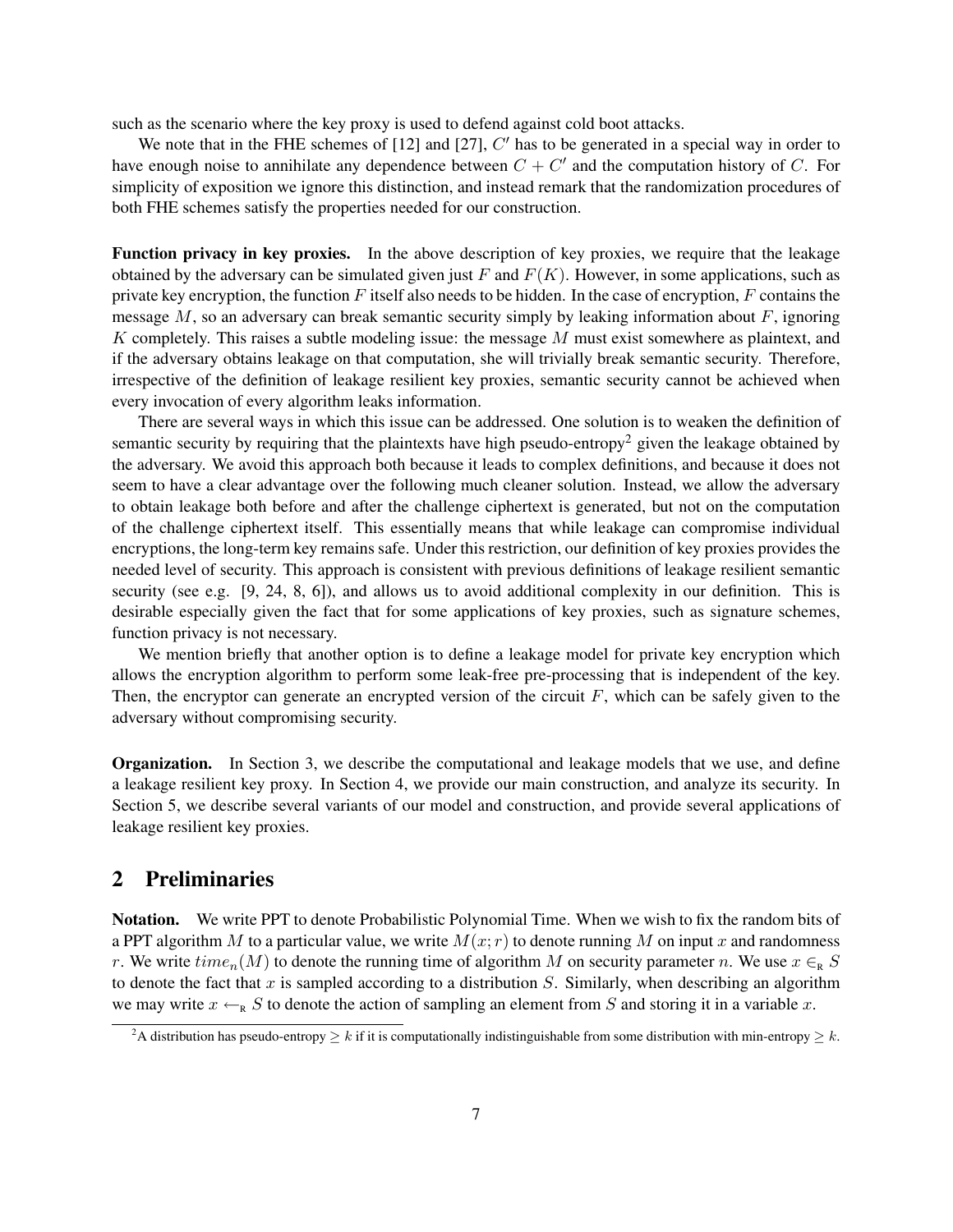It is common in cryptography to describe probabilistic experiments that test the ability of an adversary to break a primitive. Given such an experiment Exp, and an adversary A, we write  $A \leftrightarrows E$ xp to denote the random variable representing outcome of Exp when run with the adversary A.

### 2.1 Fully Homomorphic Encryption

The main tool in our construction is a fully homomorphic public key encryption (FHE) system. Intuitively, such a system has the usual semantic security properties of a public key encryption (PKE) scheme, but in addition, can perform arbitrary computation on encrypted data. The outcome of this computation is of course also encrypted. The first construction of FHE was given by Gentry in [\[12\]](#page-13-0), and is based on ideal lattices. Recently another construction was proposed by van Dijk *et al* [\[27\]](#page-14-0).

We do not go into the details of the FHE constructions, but rather present the result with respect to an arbitrary FHE with an additional randomization property, which is satisfied by both constructions.

**Definition 2.1.** Let FHE = (KeyGen, Enc, Dec, EncEval, Add, Subtract) be a tuple of PPT algorithms, and let  $l : \mathbb{N} \to \mathbb{N}$ . We say that HPKE is an  $l(n)$ -secure fully homomorphic public key encryption scheme if the following conditions hold:

- 1. The triple (KeyGen, Enc, Dec) is a public key encryption scheme. We assume without loss of generality that the private key is always the random bits of KeyGen.
- 2. The algorithm EncEval(*pub*,  $C$ , F), where *pub* is a public key,  $C = (C_1, \ldots, C_n)$  is a vector of ciphertexts with plaintexts  $(m_1, \ldots, m_n)$ , and F is a circuit on n inputs, outputs a string C' which is a valid encryption of  $F(m_1, \ldots, m_n)$ .
- <span id="page-7-1"></span>3. The algorithms Add and Subtract have the following properties:
	- (a) For all *pri*, for  $pub = \text{KeyGen}(pri)$ , for all messages  $M_1$  and  $M_2$ , for a random encryption  $C_1$  of  $M_1$  under *pub* and for every encryption  $C_2$  of  $M_2$  under *pub*, Add(*pub*,  $C_1$ ,  $C_2$ ) is distributed identically to  $\mathsf{Enc}_{pub}(M_1 + M_2)$ , and  $\mathsf{Subtract}(pub, C_1, C_2)$  is distributed identically to  $Enc_{pub}(M_1 - M_2)$ .
	- (b) For all ciphertexts  $C_1$  and  $C_2$ , Add(*pub*, Subtract(*pub*,  $C_2$ ,  $C_1$ ),  $C_1$ ) =  $C_2$ . That is, subtracting a ciphertext is the inverse of adding it.
- 4. For every probabilistic adversary A running in time at most  $l(n)$ , the advantage of A in breaking the semantic security of FHE is at most  $1/l(n)$ .

Remark 2.2. The algorithms Add and Subtract may be implemented as addition and subtraction over the space of ciphertexts, though we do not require this. In some fully homomorphic encryption schemes, Add and Subtract may not achieve the exact requirement of step [3](#page-7-1) above. Specifically, Add and Subtract may produce an encryption that cannot be computed on homomorphically using EncEval. We note that this is not a problem for our construction since we only use EncEval on encryptions of *pri*, which are ephemeral and never the output of Add or Subtract. We avoid formalizing this issue to improve exposition.

## <span id="page-7-0"></span>3 Models and Definitions

In this section, we present the definition of a leakage resilient key proxy (LRKP). We start with a syntactic description of the primitive, and then describe the security experiment and the leakage model.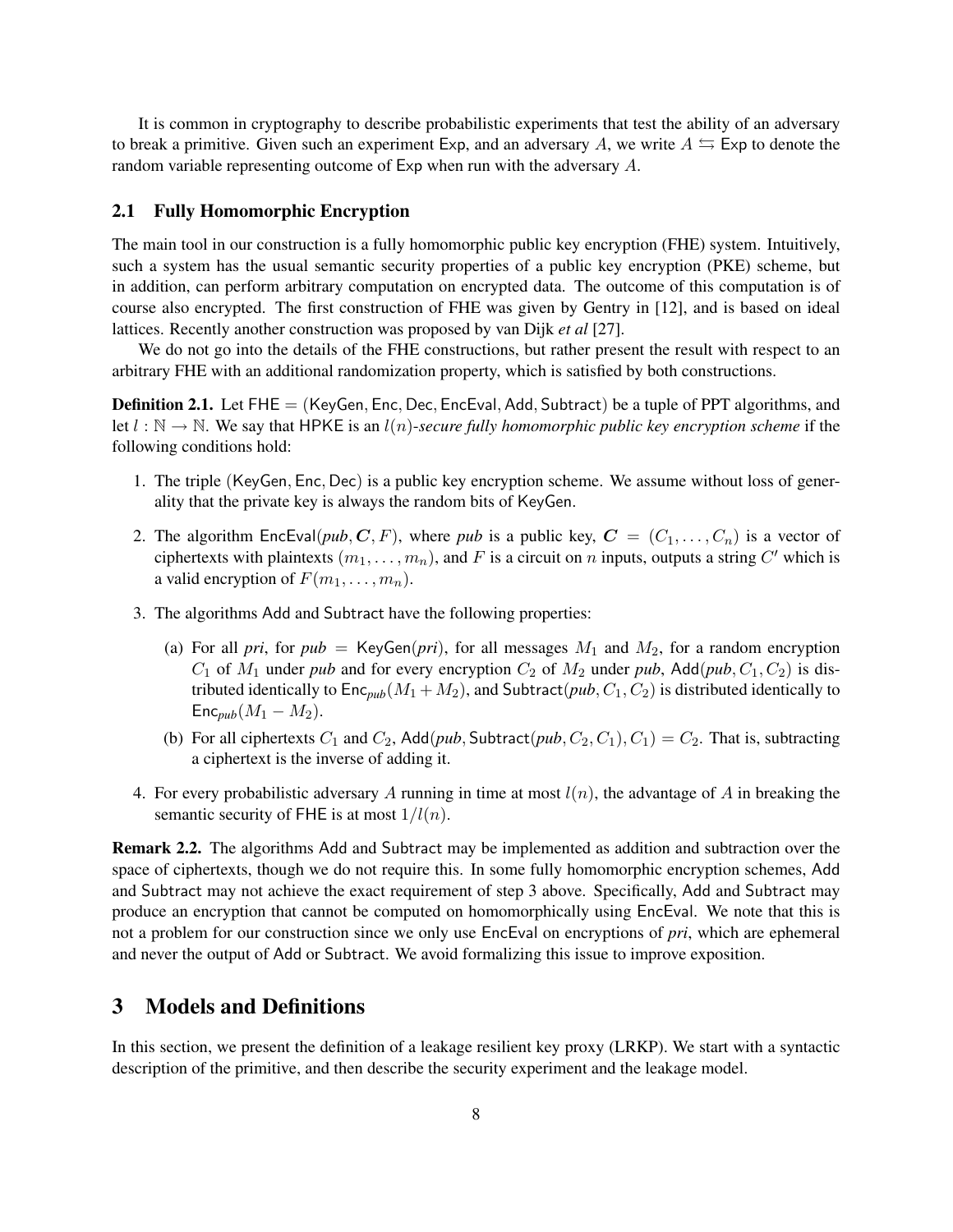Stateful Algorithms. Due to the continuous nature of side-channel attacks, it is necessary for an LRKP to maintain a state in order to achieve security. We model stateful algorithms by considering algorithms with a special input and output structure. A stateful randomized algorithm takes as input a triple  $(x; R, S)$  where x is the query to the algorithm,  $R$  is a random string, and  $S$  is a state (when  $R$  is clear from context we omit it, and denote the input by  $(x; S)$ ). It then outputs  $(y, S_{new})$  where y is the reply to the query, and  $S_{new}$  is the new state.

**Definition 3.1.** A *key proxy* is a pair  $KP = (KPInit, KPEval)$ , where KPInit is an algorithm, and KPEval is a stateful algorithm. For fixed  $c \in \mathbb{N}$  and for all  $n \in \mathbb{N}$ ,  $K \in \{0,1\}^{n^c}$ , KPInit $(1^n, K)$  outputs an initial state S. For every circuit  $F: \{0,1\}^{|K|} \to \{0,1\}^n$ , and random coins R, the stateful algorithm  $\mathsf{KPEval}(1^n, F; R, S)$  outputs  $F(K)$ .

We now describe the security experiment of LRKPs. This experiment is parameterized by the leakage structure on a single invocation of the KPEval algorithm. However, for clarity we start with the description of the general experiment, and then provide details on the leakage that occurs at each invocation. We model the the leakage resilience of a key proxy by requiring the leaked information to be simulatable. That is, we require the existence of a simulator Sim that, given F and  $F(K)$ , can simulate the leakage and messages obtained by the adversary during the computation of  $\mathsf{KPEval}(1^n, F; R, S)$ . No efficient adversary should be able to tell whether she is getting actual leakage and messages, or interacting with a simulator. We now describe the real and ideal security experiments:

Let  $KP = (KPInit, KPEval)$  be a key proxy. Let A and Sim be PPT algorithms,  $n \in \mathbb{N}$ , and consider the following two experiments:

ExpReal (Real Interaction). The interaction of the adversary with the key proxy proceeds as follows:

- 1. A key K is chosen by the adversary, and  $\text{KPlnit}(1^n, K)$  is used to generate an initial state S.
- 2. The adversary repeats the following steps an arbitrary number of times:
	- (a) The adversary submits a circuit  $F$ , which is evaluated on  $K$  by KPEval. During the computation, the adversary acts as a single invocation leakage adversary (described below in [Definition 3.4\)](#page-9-0) for KPEval.
	- (b) At the end of the computation of KPEval, the adversary is given  $F(K)$ .
- 3. After the adversary is done making queries, it outputs a bit b.

ExpIdeal (Ideal Interaction). The interaction of the adversary with simulated leakage proceeds as follows:

- 1. The adversary submits a key  $K$ , which is not revealed to the simulator.
- 2. The adversary then repeats the following steps an arbitrary number of times:
	- (a) The adversary submits a circuit F, and Sim is given F and  $F(K)$ . The adversary then acts as a single invocation leakage adversary according to [Definition 3.4,](#page-9-0) except that the leakage functions are submitted to the simulator, which returns simulated leakage values and messages.
	- (b) Eventually the adversary stops submitting leakage functions, and is given  $F(K)$ .
- 3. After the adversary is done making queries, it outputs a bit b.

<span id="page-8-0"></span>Definition 3.2. We say that KP is a *Leakage Resilient Key Proxy* if for every PPT A there exists a PPT S and a negligible function  $neg(\cdot)$  such that

 $|Pr[(A \leq E\times_R Real) = 1] - Pr[(A \leq E\times_R Ideal) = 1]| \leq neg(n)$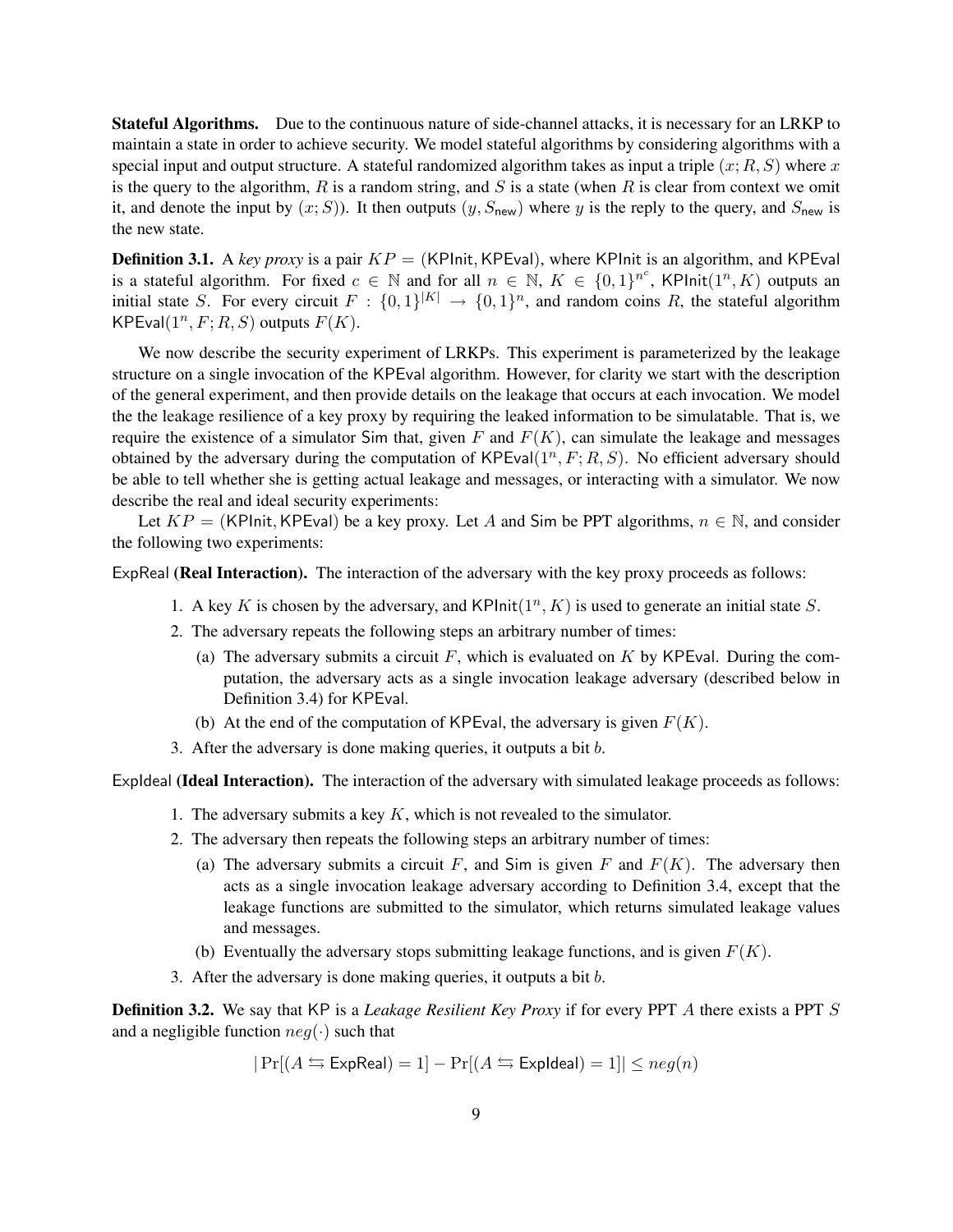The above definition describes the security of an LRKP relative to some unspecified procedure which allows the adversary to obtain leakage during each invocation of KPEval. The exact procedure for a singleinvocation leakage depends on the leakage model and on the structure of the implementation of KPEval. Below we formalize the structure of our solution, and describe the leakage obtained by the adversary during a single invocation of KPEval.

Our construction of KPEval is described as a protocol between two parties EvalA and EvalB that leak information separately, and where the messages between EvalA and EvalB are public. In this format, our construction requires two flows between the parties: one from EvalA to EvalB and one from EvalB to EvalA. The following definition formalizes this structure.

**Definition 3.3.** A 2-round *split state key proxy* is a key proxy  $KP = (KPInit, KPEval)$  such that the state S is represented as a pair  $S = (MemA, MemB) \in (\{0, 1\}^{n^d})^2$  for some fixed  $d \in \mathbb{N}$ , and the algorithm KPEval is described as four algorithms (LeakFree, EvalA<sub>1</sub>, EvalB, EvalA<sub>2</sub>), each running in time polynomial in n, where

- 1. LeakFree is given randomness RandLF, and outputs strings OutLF $_A$  and OutLF $_B$ .
- 2. EvalA<sub>1</sub> takes as input MemA, OutLF<sub>A</sub>, and randomness RandA, and outputs an updated state MemA'  $\in$  $\{0,1\}^{n^d}$  and a message  $M_{AB}$  to EvalB.
- 3. EvalB takes as input MemB, randomness RandB, OutLF<sub>B</sub>, the message  $M_{AB}$ , and a circuit F :  $\{0,1\}^{|K|} \to \{0,1\}^n$  of arbitrary size. It then outputs an updated state MemB'  $\in \{0,1\}^{n^d}$  and a message  $M_{BA}$  to EvalA.
- 4. EvalA<sub>2</sub> takes as input MemA', the message  $M_{BA}$  and outputs an updated state MemA'' and the result  $F(K).$

The output of KPEval is  $F(K)$ , and the updated state is (MemA'', MemB').

Recall that our construction requires a leak-free component. This leak-free component is modeled by algorithm LeakFree above. A crucial point here is that LeakFree receives only randomness as input, and, in particular, receives neither  $F$  nor the saved state (MemA, MemB) as inputs; therefore, regardless of the actual construction, the above definition prevents LeakFree from carrying out the evaluation of  $F$  on  $K$ , which would make the construction trivial.

We are now ready to describe the leakage structure on a single invocation of a 2-round split state key proxy. The leakage model we use, commonly known as "only computation leaks information" (OCL), lets the adversary obtain leakage only on the active part of memory during each computation.

<span id="page-9-0"></span>**Definition 3.4.** Let  $l : \mathbb{N} \to \mathbb{N}$  and let *KP* be a 2-round split state key proxy. A single invocation leakage adversary in the only-computation-leaks model chooses a circuit  $f_1$ , sees  $f_1$ (MemA, OutLF<sub>A</sub>, RandA) and  $M_{AB}$ , chooses circuit  $f_2$ , sees  $f_2$ (MemB, OutLF<sub>B</sub>, RandB) and  $M_{BA}$ , chooses a circuit  $f_3$ , and sees  $f_3$ (MemA'). The adversary is *l*-bounded if for all *n* the range of  $f_1, f_2, f_3$  is  $\{0, 1\}^{l(n)}$ .

Note that in the above definition, the leakage functions can compute any internal values that appear during the computations of EvalA<sub>1</sub>, EvalB, and EvalA<sub>2</sub>. This means, for example, that it is unnecessary to explicitly provide  $M_{AB}$  to  $f_1$  or  $M_{BA}$  to  $f_2$ .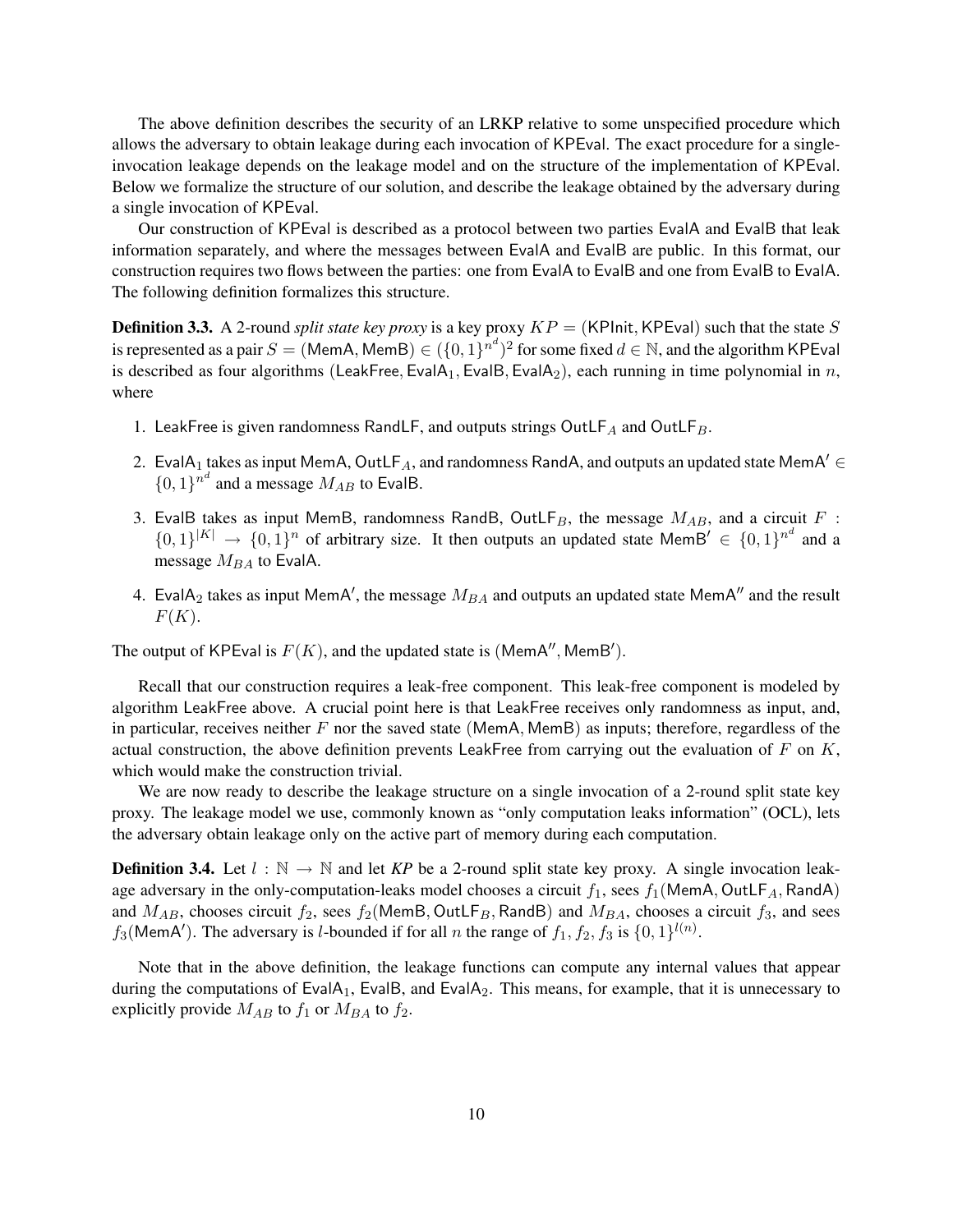**History freeness.** In [Definition 3.2](#page-8-0) we allow information about the functions  $F_i$  that are evaluated on K to leak to the adversary. In particular, it is possible that during some invocation  $j$  the adversary can obtain through leakage information about some previously queried function  $F_i$ . In the introduction we mentioned that leakage resilient variants of some applications, such as private key encryption, are defined to allow leakage both before and after the generation of the challenge ciphertext, but not on the challenge itself. However, if the state of LRKP keeps a history of some of the functions that were applied to  $K$ , then by leaking on it after the challenge was computed, the adversary may be able to break the semantic security of the encryption. We note that the above definition is sufficient as-is to obtain security in the presence of what we call "lunch-time leakage" attacks. That is, if the adversary obtains leakage only before the challenge ciphertext is generated, but not after, then leakage on the history of the computation does not help the adversary to break security.

To address the above issue, and allow full leakage in applications such as encryption, we introduce an additional information theoretic property that requires that the state of the LRKP is distributed identically after all sequences of functions that are evaluated on  $K$ . This property is satisfied by our construction, and prevents the above mentioned "history attack".

<span id="page-10-1"></span>**Definition 3.5.** An LRKP (KPInit, KPEval) is called *history free* if for all  $n \in \mathbb{N}$ ,  $K \in \{0, 1\}^{poly(n)}$ , there exists a distribution D over the states of the LRKP such that for all  $j \in \mathbb{N}$ , all sequences of functions  $F_1, \ldots, F_j : \{0,1\}^{|K|} \to \{0,1\}^n$ , and all sequences of random tapes  $R_0, \ldots, R_{j-1}$ , the random variable  $\{S_{j+1}|S_1,\ldots,S_j\}$  over  $R_j$  is distributed according to D, where  $S_1 = \text{KPlnit}(1^n, K; R_0)$  and  $S_i$  is the updated state after KPEval $(1^n, F_{i-1}; R_i, S_{i-1}).$ 

## <span id="page-10-0"></span>4 Leakage Resilient Key Proxies From Homomorphic Encryption

Given a fully homomorphic public key encryption scheme  $FHE = (KeyGen, Enc, Dec, EncEval, Add, Subtract)$ we construct a leakage-resilient 2-round split state key proxy  $LRKP = (KPInit, KPEval)$ .

- KPInit $(1^n, K)$ : The algorithm KPInit $(1^n, K)$  first runs KeyGen $(1^n)$  to obtain a public-private key pair  $(pub_1, pri_1)$  for the FHE. It then generates a ciphertext  $C_{key} = \text{Enc}_{pub_1}(K)$  and assigns MemA  $\leftarrow pri_1$ and MemB  $\leftarrow C_{\text{kev}}$ . The output is an initial state that consists of two parts (MemA, MemB).
- $\mathsf{KPEval}(1^n, F; (\mathsf{MemA}, \mathsf{MemB}))$ : The algorithm  $\mathsf{KPEval}$  consists of four subroutines:  $\langle \mathsf{LeakFree}, \mathsf{EvalA}_1, \mathsf{EvalB}, \mathsf{EvalA}_2 \rangle$ that are used as follows: on input circuit F first generate  $(OutLF<sub>A</sub>, OutLF<sub>B</sub>) \leftarrow_R LeakFree(1^n)$ . Then, follow the protocol described in [Figure 2](#page-11-0) by computing

 $(M_{AB}, \mathsf{MemA}') \leftarrow_{\mathsf{R}} \mathsf{EvalA}_1(\mathsf{MemA}, \mathsf{OutLF}_A);$  $(M_{BA}, \text{MemB}') \leftarrow_R \text{EvalB}(\text{MemB}, \text{OutLF}_B, M_{AB});$  $Y \leftarrow \mathsf{EvalA}_2(\mathsf{MemA}', M_{BA})$ 

The final state after one evaluation of KPEval is (MemA', MemB'), and the output is  $Y$ .

We now describe the subroutines  $\langle$  LeakFree, EvalA<sub>1</sub>, EvalB, EvalA<sub>2</sub> $\rangle$  of KPEval:

LeakFree $(1^n)$ : Parse randomness as  $(pri_{i+1}, r_{LF1}^i, r_{LF2}^i)$ , and compute

$$
pub_{i+1} = \text{KeyGen}(1^n, pri_{i+1}); C_{R0,i} = \text{Enc}_{pub_{i+1}}(\bar{0}; r^i_{LF1}); C_{R1,i} = \text{Enc}_{pub_{i+1}}(\bar{0}; r^i_{LF2})
$$
  
OutLF<sub>B</sub>  $\leftarrow$  (pub<sub>i+1</sub>, C<sub>R0,i</sub>, C<sub>R1,i</sub>); OutLF<sub>A</sub>  $\leftarrow$  (pri<sub>i+1</sub>, pub<sub>i+1</sub>)

and output (OutLF<sub>A</sub>, OutLF<sub>B</sub>).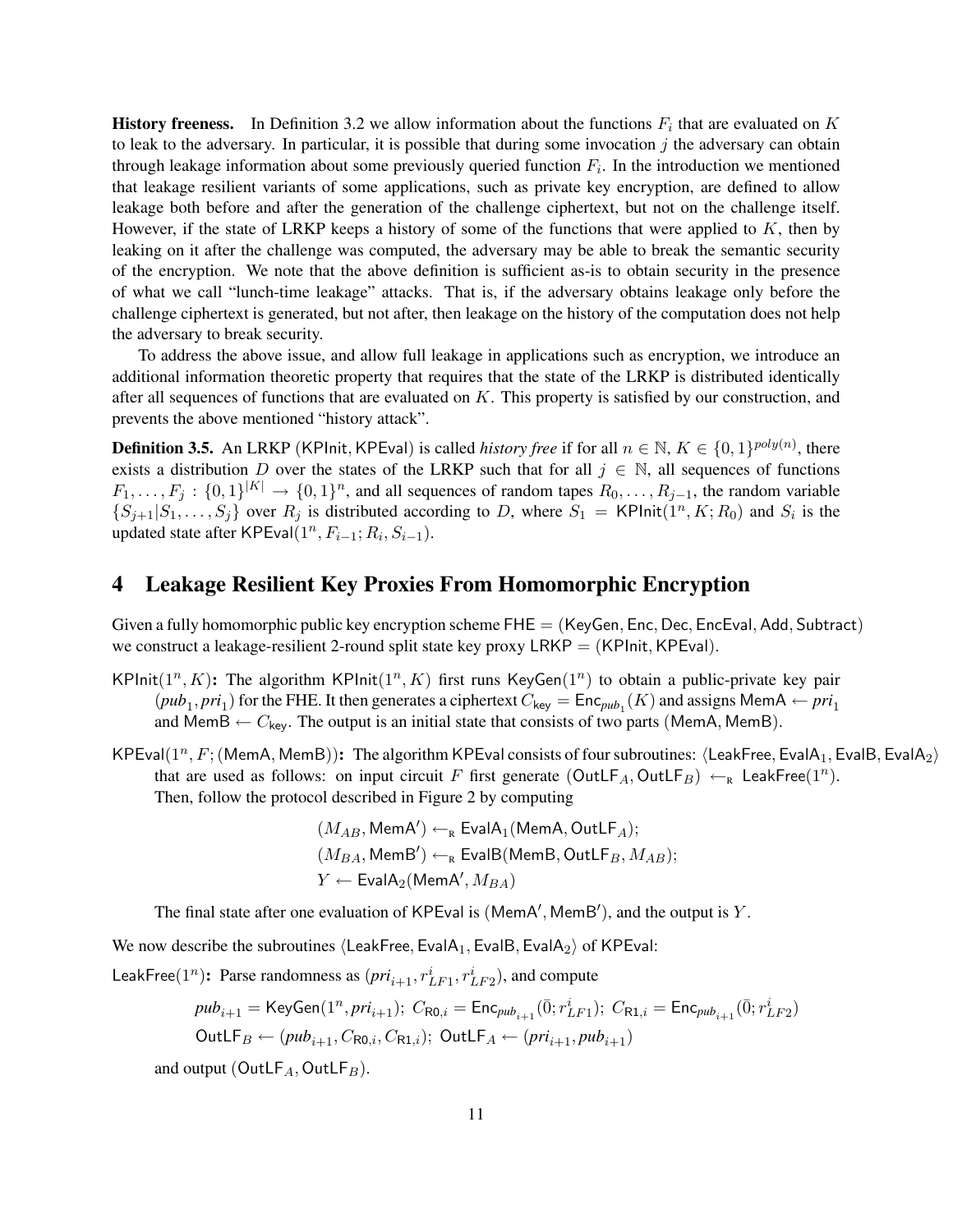The subroutines EvalA<sub>1</sub>, EvalB, and EvalA<sub>2</sub> are described in [Figure 2](#page-11-0) as a two round two party protocol where EvalA<sub>1</sub> and EvalA<sub>2</sub> specify the actions of party A and EvalB specifies the actions of party B. In the definition of EvalB we use subroutines Evaluate and Refresh that are defined as follows:

> Evaluate( $F, C, pri$ ): Compute and output  $F(\mathsf{Dec}_{pri}(C))$ Refresh $(C, pri)$ : Compute and output Dec $_{pri}(C)$

| Party $A$<br>Contents of MemA: <i>pri</i> <sub>i</sub><br>Contents of OutLF <sub>A</sub> : $pri_{i+1}, pub_{i+1}$<br>Randomness: $pri_{i+1}, r_{pri}^i$ |                       | Party $B$<br>Contents of MemB: $C'_{\mathsf{kev},i} = \mathsf{Enc}_{\mathsf{pub}_i}(K)$<br>Contents of OutLF <sub>B</sub> : $pub_{i+1}$ , $C_{R0,i}$ , $C_{R1,i}$<br>Randomness: $r_{B1}^i$ , $r_{B2}^i$<br>Input: $F_i$                                                                                                                                                                                                                                            |
|---------------------------------------------------------------------------------------------------------------------------------------------------------|-----------------------|---------------------------------------------------------------------------------------------------------------------------------------------------------------------------------------------------------------------------------------------------------------------------------------------------------------------------------------------------------------------------------------------------------------------------------------------------------------------|
| Eval $A_1$ :<br>Encrypt $C_{pri}^i = \text{Enc}_{pub_{i+1}}(pri_i; r_{pri}^i)$<br>Assign MemA $\leftarrow pri_{i+1}$                                    | $C_{pri}^i$           | EvalB:                                                                                                                                                                                                                                                                                                                                                                                                                                                              |
|                                                                                                                                                         |                       | $C_{res,i} =$ EncEval $(pub_{i+1}, C_{pri}^i,$<br>Evaluate $(F_i, C'_{\text{kev},i}, \cdot); r^i_{B1})$<br>$C_{\text{key},i+1} = \text{EncEval}(pub_{i+1}, C_{pri}^i)$<br>$\mathsf{Refresh}(C'_{\mathsf{kev},i},\cdot);r^i_{B2})$<br>$C'_{\mathsf{res},i} = \mathsf{Add}(pub_{i+1}, C_{\mathsf{RO},i}, C_{\mathsf{res},i})$<br>$C'_{\text{kev}.i+1} = \text{Add}(pub_{i+1}, C_{\text{R1},i}, C_{\text{key},i+1})$<br>Assign MemB $\leftarrow C'_{\mathbf{kev},i+1}$ |
| Eval $A_2$ :<br>Compute $Y_i = \text{Dec}_{pri_{i+1}}(C'_{res,i})$<br>Output $Y_i$                                                                      | $C'_{\mathsf{res},i}$ |                                                                                                                                                                                                                                                                                                                                                                                                                                                                     |

<span id="page-11-0"></span>Figure 2: The algorithm KPEval in its *i*th invocation.

The correctness of this construction follows in a straightforward manner from the correctness of the underlying FHE. We also note that our construction is *history free* according to [Definition 3.5.](#page-10-1) This is due to the fact that the values assigned to MemA and MemB at the end of KPEval are independent from the function F. In particular, MemA is simply a random private key, and MemB contains an encryption of  $K$ which was obtained by a homomorphic evaluation of Refresh on the previous contents of MemB and an encryption of the previous private key, neither of which depends on F.

The bulk of the analysis is in showing that our construction is in fact leakage resilient according to [Definition 3.2,](#page-8-0) where during each invocation the leakage structure on the computation of KPEval is given in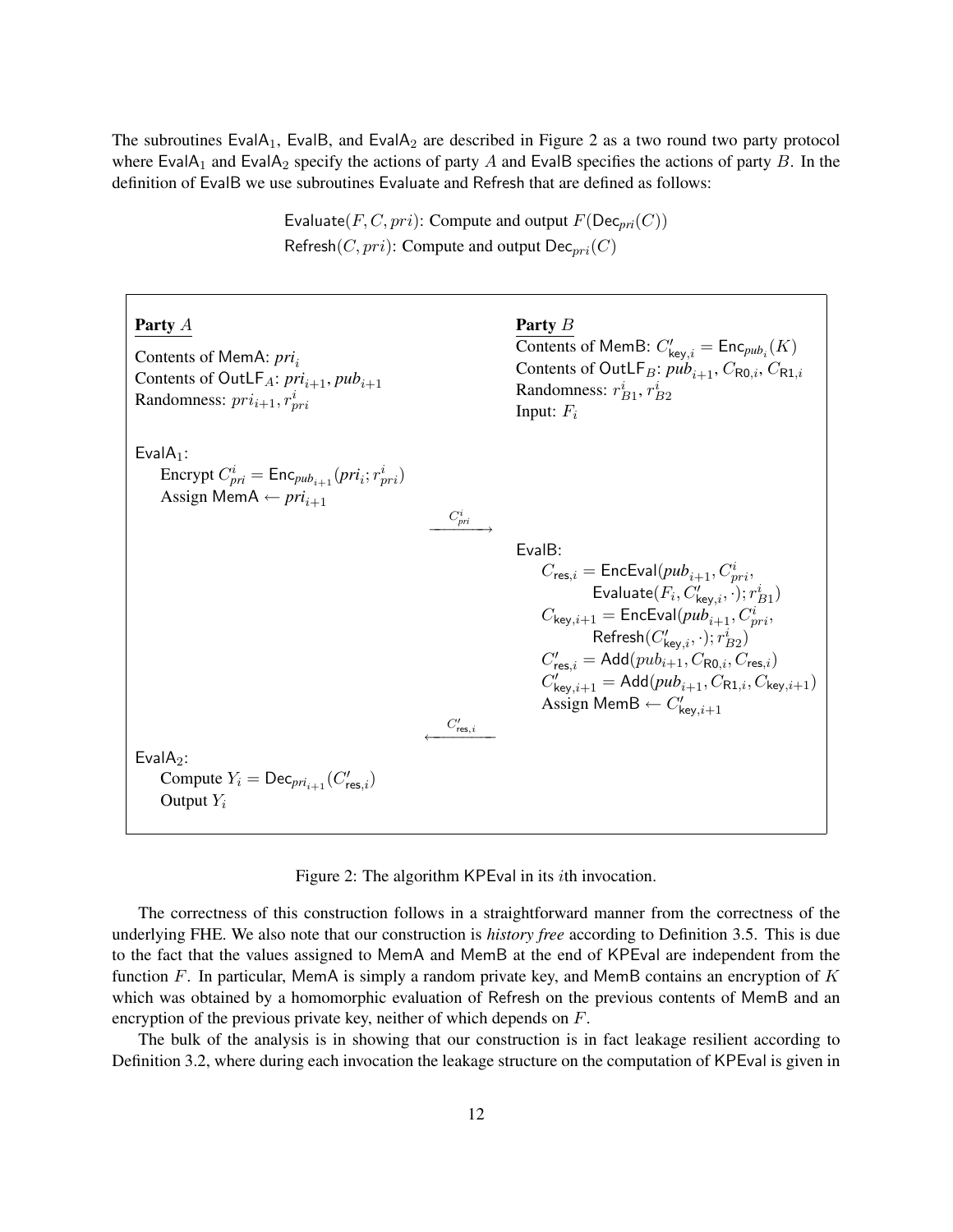[Definition 3.4.](#page-9-0) We now state our main theorem. Due to space limitations, we defer the proof to Appendix [B.](#page-15-0)

<span id="page-12-1"></span>Theorem 1. *Let* LRKP *be the 2-round split state key proxy described in the above construction, and let*  $l : \mathbb{N} \to \mathbb{N}$ . If FHE is a  $2^{O(l(n))}$ -secure fully homomorphic encryption then LRKP is leakage resilient *against all* O(l(n))*-bounded adversaries in the OCL model.*

# <span id="page-12-0"></span>5 Extensions and Applications

Below we describe several variants of our scheme that provide various tradeoffs in security and functionality. In Appendix [E,](#page-25-0) we describe some of the definitional issues that arise when dealing with semantic security in a setting with leakage, and then define and construct a leakage resilient private key encryption scheme, providing a complete proof of security. In Appendix [F,](#page-29-0) we describe informally how one may construct a leakage resilient CCA-PKE. The construction of the CCA-PKE is quite simple, and the proof of security follows the same principles as the proof for the private key scheme.

An alternative leak-free component. In the construction depicted in Figure [2,](#page-11-0) the leak-free component is randomized but input-less, and produces tuples of the form  $(pub, pri, C, C')$ , where C and C' are encryptions of 0 under *pub*. As an alternative, we can use a leak-free component that is randomized, takes *pub* as input, and generates two random encryptions of 0. We note that the component's input is independent of  $F_i$  and  $K$ . To modify the construction to use such a component, we let party A generate *pub* and *pri* itself; then, party A includes *pub* in its message to B, who gives *pub* to the leak-free component. The leak-free component then produces two encryptions of 0 as before, giving these to  $B$ . It is straightforward to modify the proof of Theorem [1](#page-12-1) to handle this alternative leak-free component – it suffices to to make some small modifications to the proof of Claim [B.3,](#page-17-0) and the parameters in the theorem remain unchanged.

Resilience against complete compromise. Using the above alternative leak-free component allows us to view the scheme as a protocol between two devices that communicate over a public channel. In this case, the key remains hidden even if the memory contents of one the devices are leaked completely (for example, in a cold boot attack), provided that the compromise is detected and no further computation is performed using the counterpart device. The argument is a straightforward adaptation of the ideas in [Claim B.5](#page-20-0) and [Claim B.6.](#page-21-0)

One-time programs. Our construction can be modified to work without any leak-free components by precomputing a large number of tuples of the form  $(pri, pub, C, C')$  where C and C' are encryptions of 0 under *pub*, and storing the tuples in memory. Then, at each invocation, one such tuple is used (first *pri* and *pub* are used by EvalA<sub>1</sub>, and then  $C, C'$  are used by EvalB). Assuming that only computation leaks information, the remaining tuples remain hidden until they are accessed. Therefore, security is obtained following essentially the same argument as the proof of [Theorem 1.](#page-12-1) The number of invocations in this case is bounded by the number of pre-computed tuples. This approach provides a weaker security guarantee than the one time programs of [\[17\]](#page-14-3) (i.e. only security against leakage), but has the advantage that the pre-computing phase is independent from the functionality that is being protected.

Acknowledgements. We thank Charles Rackoff for many hours of discussion.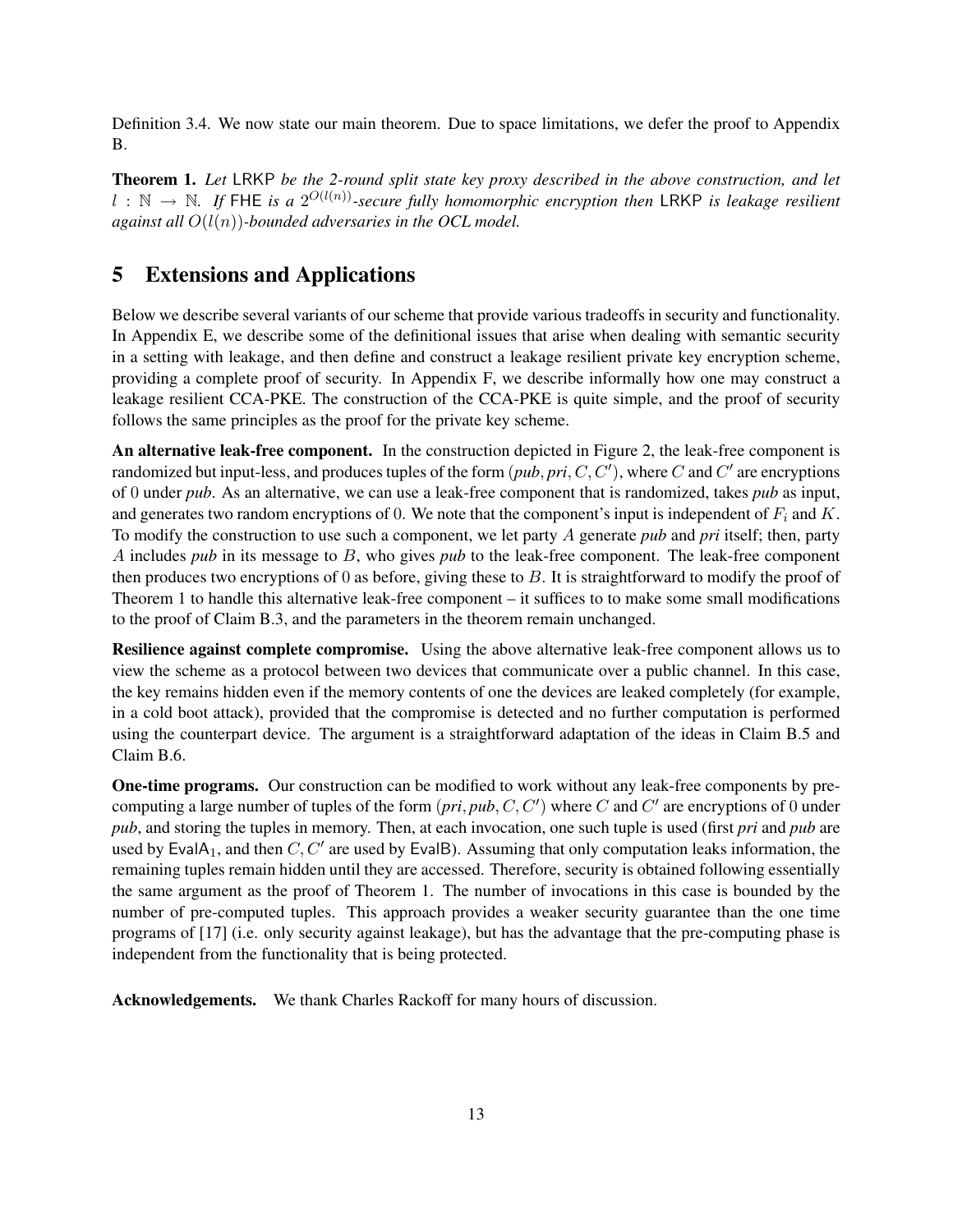# References

- <span id="page-13-6"></span>[1] Adi Akavia, Shafi Goldwasser, and Vinod Vaikuntanathan. Simultaneous hardcore bits and cryptography against memory attacks. In *TCC '09: Proceedings of the 6th Theory of Cryptography Conference*, pages 474–495, Berlin, Heidelberg, 2009. Springer.
- <span id="page-13-8"></span>[2] Joel Alwen, Yevgeniy Dodis, and Daniel Wichs. Leakage resilient public-key cryptography in the bounded retrieval model. In *Advances in Cryptology — CRYPTO 2009*, pages 36–54, Berlin, Heidelberg, 2009. Springer.
- <span id="page-13-5"></span>[3] Zvika Brakerski, Yael Kalai, Jonathan Katz, and Vinod Vaikuntanathan. Cryptography resilient to continual memory leakage. Manuscript, 2010.
- <span id="page-13-9"></span>[4] Ronald Cramer and Victor Shoup. Universal hash proofs and a paradigm for adaptive chosen ciphertext secure public-key encryption. In *Advances in Cryptology – EUROCRYPT 2002*, pages 45–64. Springer, 2002.
- <span id="page-13-13"></span>[5] Yevgeniy Dodis, Shafi Goldwasser, Yael Kalai, Chris Peikert, and Vinod Vaikuntanathan. Public-key encryption schemes with auxiliary inputs. 2009.
- <span id="page-13-11"></span>[6] Yevgeniy Dodis, Shafi Goldwasser, Yael Tauman Kalai, Chris Peikert, and Vinod Vaikuntanathan. Public-key encryption schemes with auxiliary inputs. In *TCC*, pages 361–381, 2010.
- <span id="page-13-4"></span>[7] Yevgeniy Dodis, Kristiyan Haralambiev, Adriana Lopez-Alt, and Daniel Wichs. Cryptography against continuous memory attacks. Cryptology ePrint Archive, Report 2010/196, 2010. [http://eprint.](http://eprint.iacr.org/) [iacr.org/](http://eprint.iacr.org/).
- <span id="page-13-10"></span>[8] Yevgeniy Dodis, Yael Tauman Kalai, and Shachar Lovett. On cryptography with auxiliary input. In *STOC '09: Proceedings of the 41st annual ACM symposium on Theory of computing*, pages 621–630, New York, NY, USA, 2009. ACM.
- <span id="page-13-1"></span>[9] Stefan Dziembowski and Krzysztof Pietrzak. Leakage-resilient cryptography. In *FOCS '08: Proceedings of the Annual IEEE Symposium on Foundations of Computer Science*, pages 293–302, Washington, DC, USA, 2008. IEEE Computer Society.
- <span id="page-13-2"></span>[10] Sebastian Faust, Eike Kiltz, Krzysztof Pietrzak, and Guy N. Rothblum. Leakage-resilient signatures. In *TCC*, pages 343–360, 2010.
- <span id="page-13-3"></span>[11] Sebastian Faust, Tal Rabin, Leonid Reyzin, Eran Tromer, and Vinod Vaikuntanathan. Protecting against computationally bounded and noisy leakage. In *EUROCRYPT*, 2010 (to appear).
- <span id="page-13-0"></span>[12] Craig Gentry. Fully homomorphic encryption using ideal lattices. In *STOC '09: Proceedings of the 41st annual ACM symposium on Theory of computing*, pages 169–178, New York, NY, USA, 2009. ACM.
- <span id="page-13-7"></span>[13] Craig Gentry, Chris Peikert, and Vinod Vaikuntanathan. Trapdoors for hard lattices and new cryptographic constructions. In *STOC '08: Proceedings of the 40th annual ACM symposium on Theory of computing*, pages 197–206, New York, NY, USA, 2008. ACM.
- <span id="page-13-12"></span>[14] Oded Goldreich. *Foundations of Cryptography: Volume 2: Basic Applications*. Cambridge University Press, 2004.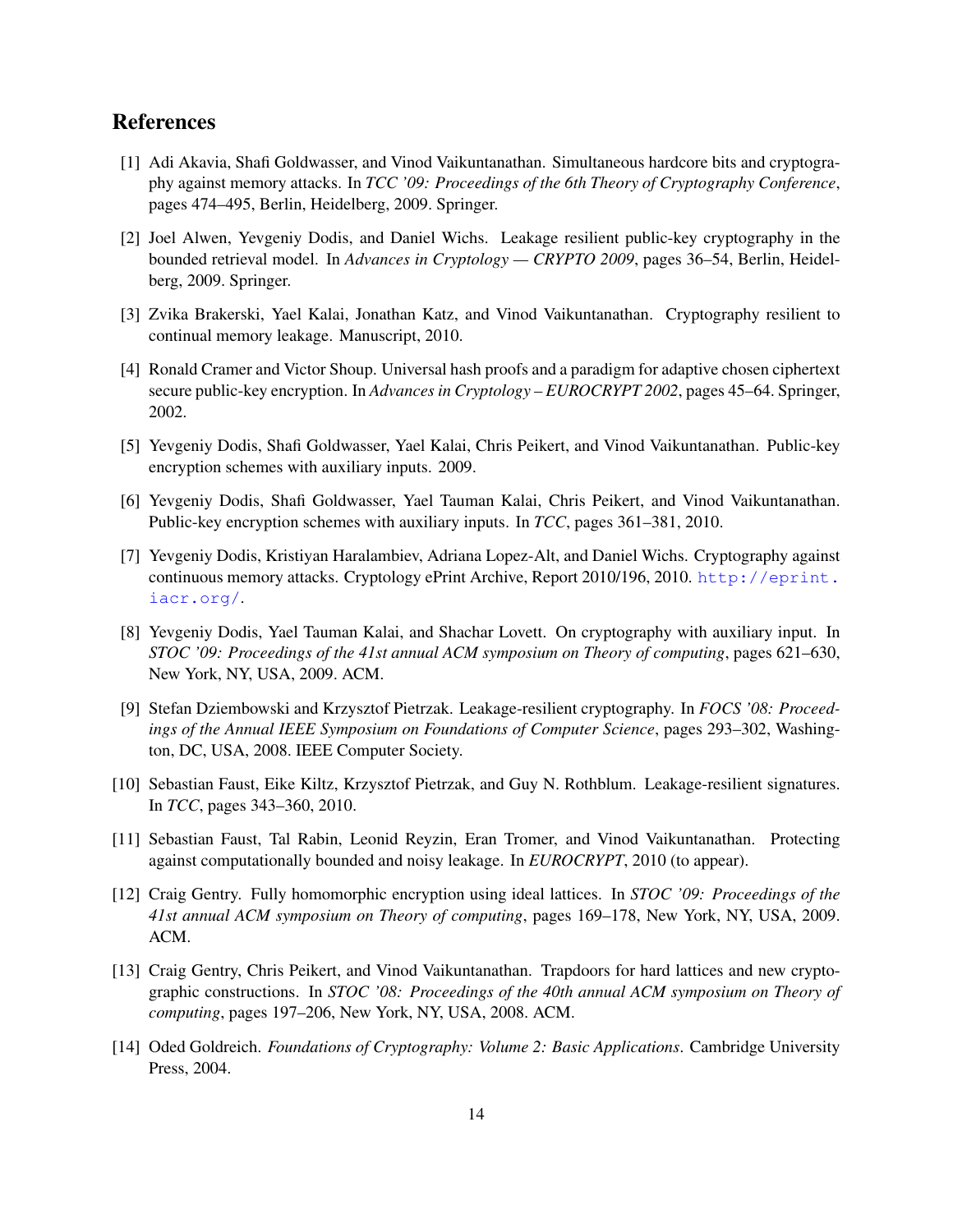- <span id="page-14-1"></span>[15] Oded Goldreich and Rafail Ostrovsky. Software protection and simulation on oblivious rams. *J. ACM*, 43(3):431–473, 1996.
- [16] Shafi Goldwasser, Yael Kalai, Chris Peikert, and Vinod Vaikuntanathan. Robustness of the learning with errors assumption. In *Proceedings of the 1st Innovations in Computer Science conference (ICS 2010)*, 2010.
- <span id="page-14-3"></span>[17] Shafi Goldwasser, Yael Tauman Kalai, and Guy N. Rothblum. One-time programs. In *Advances in Cryptology — CRYPTO 2008*, pages 39–56, Berlin, Heidelberg, 2008. Springer.
- <span id="page-14-2"></span>[18] Yuval Ishai, Amit Sahai, and David Wagner. Private circuits: Securing hardware against probing attacks. In *Advances in Cryptology — CRYPTO 2003*, pages 463–481, Berlin, Heidelberg, 2003. Springer.
- <span id="page-14-9"></span>[19] Jonathan Katz and Yehuda Lindell. *Introduction to Modern Cryptography (Chapman & Hall/Crc Cryptography and Network Security Series)*. Chapman & Hall/CRC, 2007.
- <span id="page-14-8"></span>[20] Jonathan Katz and Vinod Vaikuntanathan. Signature schemes with bounded leakage resilience. In Mitsuru Matsui, editor, *Advances in Cryptology - ASIACRYPT 2009. Proceedings*, volume 5912 of *Lecture Notes in Computer Science*, pages 703–720. Springer, 2009.
- <span id="page-14-4"></span>[21] Silvio Micali and Leonid Reyzin. Physically observable cryptography. In *TCC '04: Proceedings of the 1st Theory of Cryptography Conference*, pages 278–296, Berlin, Heidelberg, 2004. Springer.
- <span id="page-14-5"></span>[22] Krzysztof Pietrzak. A leakage-resilient mode of operation. In *Advances in Cryptology – EUROCRYPT 2009*, pages 462–482, Berlin, Heidelberg, 2009. Springer-Verlag.
- <span id="page-14-6"></span>[23] Oded Regev. On lattices, learning with errors, random linear codes, and cryptography. In *STOC '05: Proceedings of the 37th annual ACM symposium on Theory of computing*, pages 84–93, New York, NY, USA, 2005. ACM.
- <span id="page-14-7"></span>[24] Gil Segev and Moni Naor. Public-key cryptosystems resilient to key leakage. In *Advances in Cryptology — CRYPTO 2009*, pages 18–35, Berlin, Heidelberg, 2009. Springer.
- [25] François-Xavier Standaert, Tal Malkin, and Moti Yung. A unified framework for the analysis of sidechannel key recovery attacks. In *Advances in Cryptology – EUROCRYPT 2009*, pages 443–461, Berlin, Heidelberg, 2009. Springer.
- [26] Francois-Xavier Standaert, Olivier Pereira, Yu Yu, Jean-Jacques Quisquater, Moti Yung, and Elisabeth Oswald. Leakage resilient cryptography in practice. Cryptology ePrint Archive, Report 2009/341, 2009. <http://eprint.iacr.org/>.
- <span id="page-14-0"></span>[27] Marten van Dijk, Craig Gentry, Shai Halevi, and Vinod Vaikuntanathan. Fully homomorphic encryption over the integers. In *EUROCRYPT*, 2010 (to appear).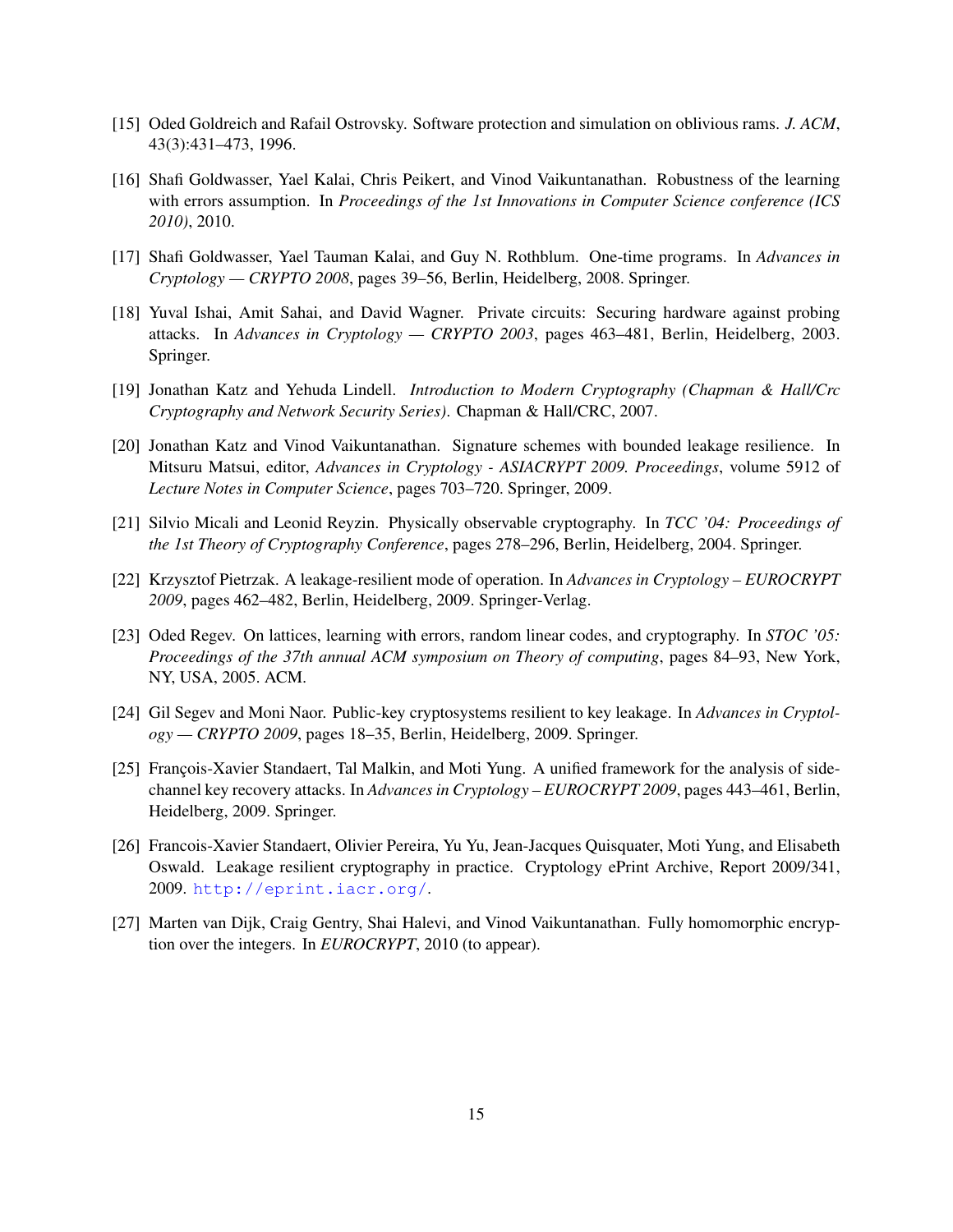## A Probabilistic Lemmas

**Lemma A.1** (Chernoff Bound). Let  $0 \leq p \leq 1$ , and let  $X_1, \ldots, X_n$  be independent 0-1 random variables, *so that*  $Pr[X_i = 1] = p$  *for each i. Then, for all*  $\varepsilon > 0$ *, we have* 

$$
\Pr\left[\left|\frac{\sum_{i=1}^n X_i}{n} - p\right| > \varepsilon\right] < 2 \cdot e^{-2n\varepsilon^2}
$$

## <span id="page-15-0"></span>B Proof of Theorem [1](#page-12-1)

The theorem follows as a corollary from the following lemma:

Lemma 1. *Consider the experiment* ExpReal *instantiated using scheme* LRKP*. Then, for every function*  $\varepsilon(n) > 0$ , every  $d > 0$ , every  $l : \mathbb{N} \to \mathbb{N}$ , and every *l*-bounded PPT adversary A that makes  $n^d$  queries and *gets leakage according to the only-computation-leaks model, there exists a PPT simulator* S *such that if*

$$
|\Pr[(A \leq ExpReal) = 1] - \Pr[(A \leq S) = 1]| \geq \varepsilon(n)
$$

*for infinitely many* n*, then for every function* ε 0 (n) > 0 *there exists an adversary* A<sup>0</sup> *that runs in time*

$$
\frac{2^{3l(n)+5}}{\varepsilon'(n)^2} \left(3l(n)+4+\log\frac{1}{\varepsilon'(n)}\right)\left(4\cdot time_n\left(\mathsf{Enc}\right)+time_n\left(LRKP\leftrightarrow A\right)\right)+time_n(\mathsf{KeyGen})
$$

and breaks the semantic security of (KeyGen, Enc, Dec) with advantage  $\frac{\varepsilon(n)}{3\cdot2^{2l(n)}(n^d+1)}-2\varepsilon'(n)$  for infinitely *many n. Specifically, S runs in time*  $time_n(LRKP \leftrightarrow A)$ *.* 

Let A be a PPT adversary according to [Definition 3.2](#page-8-0) that makes  $n^d$  function evaluation queries and gets leakage according to the only-computation-leaks model described in [Definition 3.4.](#page-9-0) We describe a sequence of experiments where the initial experiment  $Hyb<sub>0</sub>$  is the real security experiment ExpReal, and the final experiment Hyb<sub>3</sub> is such that the leakage obtained by the adversary for each KPEval query  $F$  can be simulated given only  $(F, F(K))$ . We then show that A cannot distinguish between interacting with Hyb<sub>0</sub> and  $Hyb<sub>3</sub>$ .

We first introduce some notation. We denote by MemA<sub>i</sub> and MemB<sub>i</sub> the saved state of party A and party B before round i. We denote by  $F_i$  the ith function that the adversary submits to be evaluated on K, we denote by  $f_i^j$ <sup>t</sup> the jth leakage query during the computation of KPEval on  $F_i$ , and we denote by  $\lambda_i^j$  $i$  the response to the leakage query  $f_i^j$  $i$ . For our construction,  $j \in \{1, 2, 3\}$ . Specifically,  $\lambda_i^1$  is the initial leakage on EvalA<sub>1</sub> from  $(pri_i, pub_{i+1}, pri_{i+1}, r_{pri}^i)$  in round i,  $\lambda_i^2$  is the leakage on EvalB from  $(C'_{\text{key},i}, \text{pub}_{i+1}, C_{\text{R0},i}, C_{\text{R1},i}, r_{B1}^i, r_{B2}^i)$ , and  $\lambda_i^3$  is the final leakage on EvalA<sub>2</sub> from  $(\text{pri}_{i+1})$ . In addition to seeing leakage, the adversary also gets all communication between party  $A$  and party  $B$ . Specifically, after seeing  $\lambda_i^1$  but before submitting  $f_i^2$ , the adversary is given  $C_{pri}^i$ , and after seeing  $\lambda_i^2$  but before submitting  $f_i^3$ , the adversary is given  $C'_{res,i}$ .

### B.1 Hybrid Experiment Structure

We now describe the sequence of hybrid experiments:

**Experiment**  $Hyb_0$ .  $Hyb_0$  is the real security experiment ExpReal.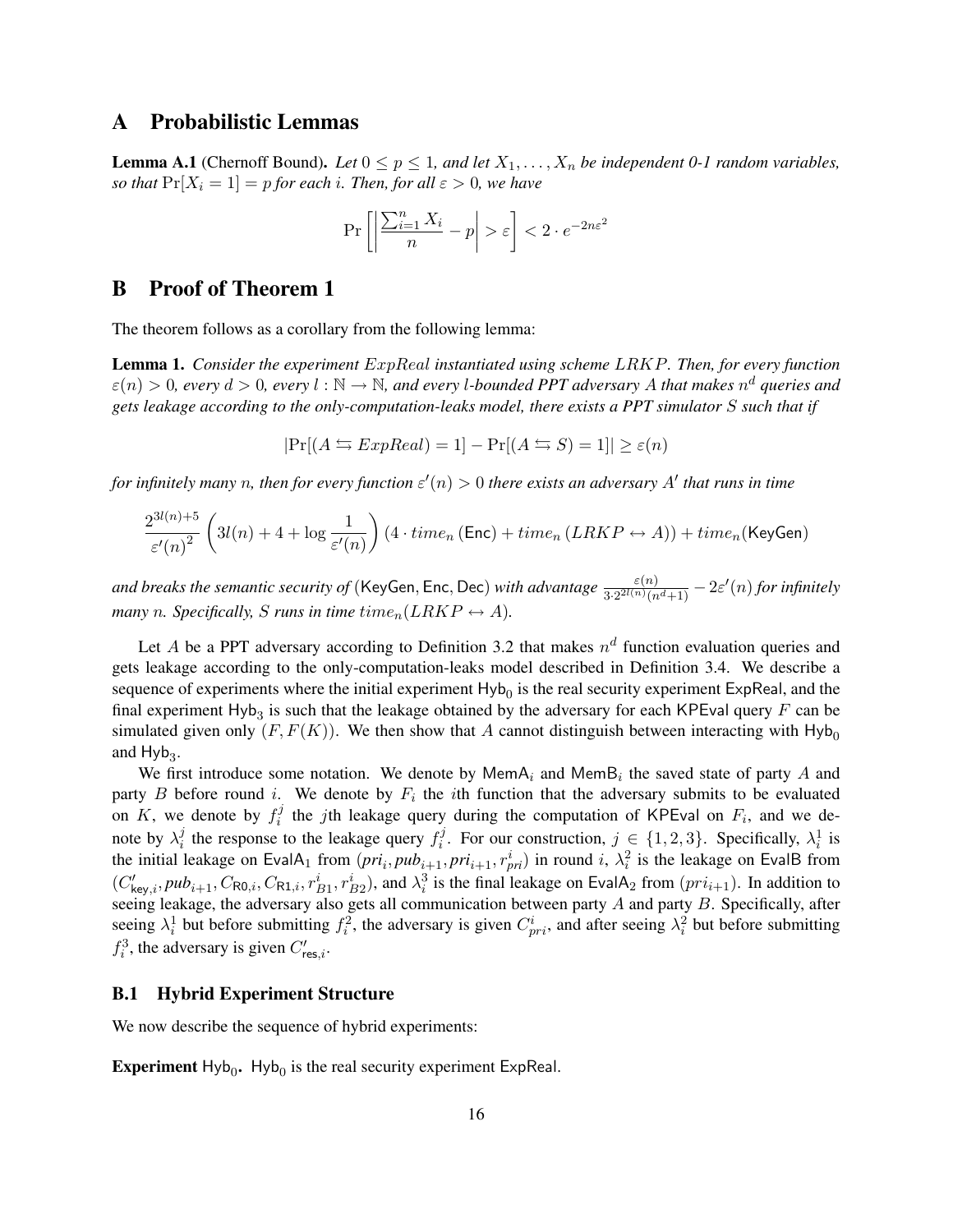**Experiment** Hyb<sub>1</sub>. Experiment Hyb<sub>1</sub> is the same as Hyb<sub>0</sub>, except that a dummy round is added at the beginning and at the end of the experiment. More precisely, before the first evaluation query of the adversary, the initialization algorithm KPInit is run, and then a single round of KPEval is performed with a dummy function (e.g. one that always outputs  $\overline{0}$ ). Similarly, after the adversary makes the last evaluation query, another dummy round of KPEval is performed.

Note that  $(MemA_1, MemB_1)$  are distributed identically in  $Hyb_0$  and  $Hyb_1$ , and the additional dummy round  $n^d+1$  has no effect on the view of the adversary. Thus, the above changes are purely conceptual.

We now describe a second hybrid experiment, where the changes are more substantial.

**Experiment** Hyb<sub>2</sub>. In experiment Hyb<sub>2</sub> we remove the key K from all variables that are exposed to the adversary. In particular, MemB will now contain an encryption of 0 instead of  $K$ . This change, by itself, would corrupt the output of KPEval, which depends on the contents of MemB. We correct this error by changing the way we compute the ciphertext  $C_{\text{R0},i}$  so that when this ciphertext is added to  $C_{\text{res},i}$ , the resulting ciphertext  $C'_{res,i}$  contains the intended output  $F_i(K)$ . More formally: experiment Hyb<sub>2</sub> proceeds in the same way as  $Hyb<sub>1</sub>$  with the following changes.

- 1. During the initialization process,  $C'_{\text{key},1}$  is computed as  $\text{Enc}_{pub_1}(\overline{0})$ .
- 2. In each round  $0 < i \leq n^d$ ,  $C_{R0,i}$  is computed as  $\mathsf{Enc}_{pub_{i+1}}(F_i(K) F_i(\bar{0}))$ .

Observe that aside from in the initialization round, the only information about  $K$  that is needed to carry out Hyb<sub>2</sub> are the values  $F_i(K)$  for each query  $F_i$  produced by the adversary. It is easy to see that, in fact, the initialization round can be modified so that  $K$  is not needed, without changing the distribution of the leakage values and communication seen by the adversary during the experiment. This modification is described by the following hybrid experiment:

**Experiment** Hyb<sub>3</sub>. Experiment Hyb<sub>3</sub> proceeds in the same way as Hyb<sub>2</sub>, except that dummy round  $n^d + 1$ is omitted and the initialization process is done differently: dummy round 0 is omitted, and  $C'_{\text{key},1}$  is set directly to  $\mathsf{Enc}_{pub_1}(\overline{0})$ . The entire modified initialization is as follows:

- 1. Run KeyGen to obtain  $(pub_1, pri_1)$ .
- 2. Compute  $C'_{\text{key},1} = \text{Enc}_{pub_1}(\overline{0})$ .
- 3. Set Mem $A_1 = pri_1$  and Mem $B_1 = C'_{key,1}$ .

Note that  $(MemA_1, MemB_1)$  are distributed identically in  $Hyb_2$  and  $Hyb_3$ . Furthermore, omitting dummy round  $n + 1$  has no effect on the view of the adversary. Thus, the above change is purely conceptual.

Our simulator  $S$  interacts with the adversary as in Hyb<sub>3</sub>. Note that  $S$  runs in time at most  $time_n(LRKP \leftrightarrow$ A). To show that the adversary is unable to distinguish between leakage produced according to  $Hyb<sub>3</sub>$ , and therefore between simulated leakage and real leakage, we show that each pair of consecutive hybrid experiments is indistinguishable.

To facilitate the analysis, we denote by  $X_i$  the random variable corresponding to the output of the adversary in experiment  $Hyb_i$ . We have already mentioned the following two facts:

**Fact B.1.**  $Pr[X_0 = 1] = Pr[X_1 = 1]$ **Fact B.2.**  $Pr[X_2 = 1] = Pr[X_3 = 1]$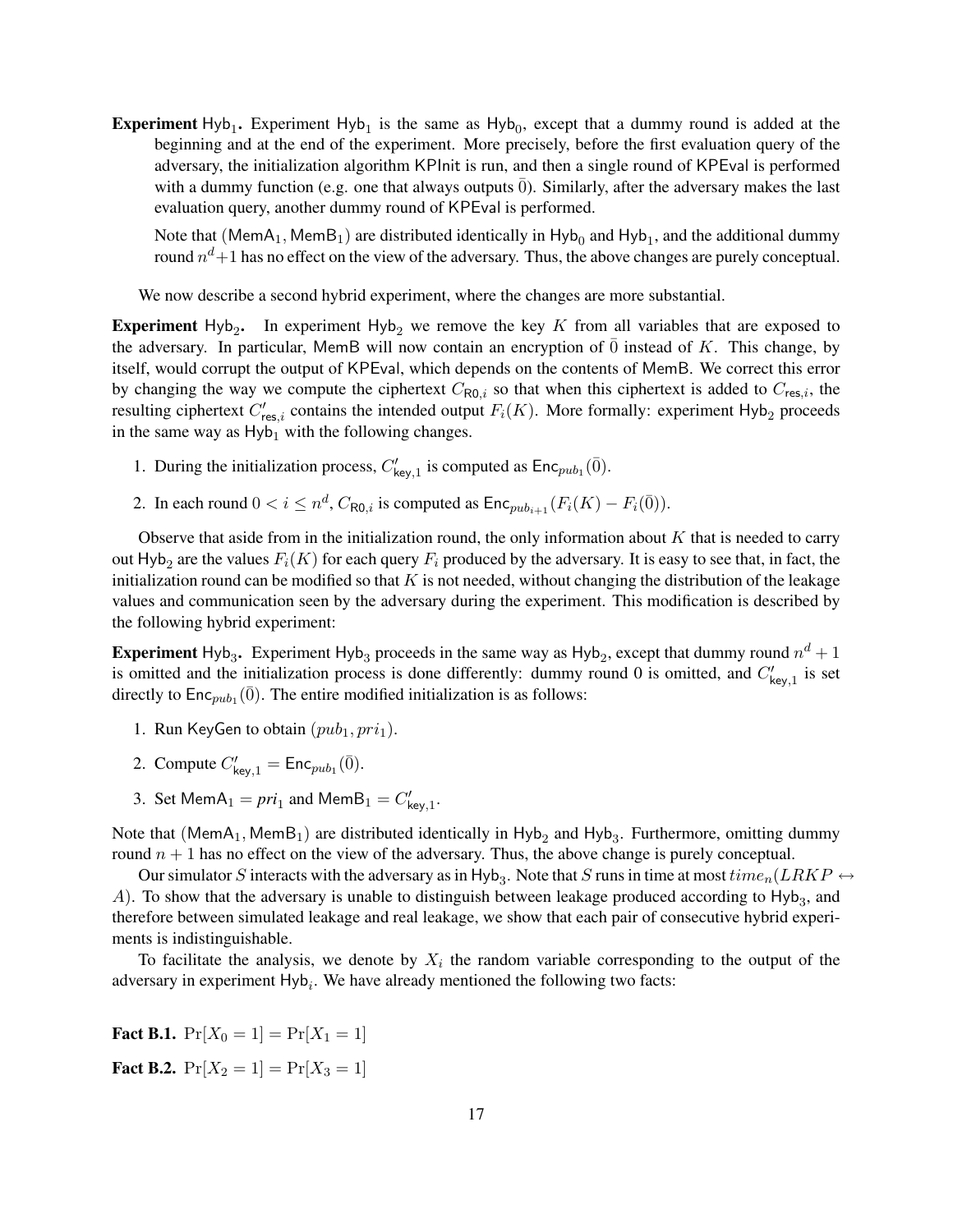The crux of the proof is comparing experiments  $Hyb_1$  and  $Hyb_2$ . For this purpose, we first define a sequence of intermediate hybrids that are between  $Hyb_1$  and  $Hyb_2$ . For  $0 \le i \le n^d + 1$ ,  $Hyb_{12}^i$  behaves the same as Hyb<sub>1</sub> up to round  $i - 1$ , behaves the same as Hyb<sub>2</sub> from round  $i + 1$  onward, and behaves specially in round *i*. More specifically, for  $0 \le i \le n^d$ , Hyb $_{12}^i$  is defined as follows.

# **Experiment**  $\textsf{Hyb}_{12}^i$ .

- 1. For  $0 \le j \le i 1$ , round j proceeds the same as in Hyb<sub>1</sub>.
- 2. Round *i* proceeds the same as  $Hyb_1$ , except that  $C_{R1,i}$  is set to  $Enc_{pub_{i+1}}(K)$ .
- 3. For  $i + 1 \leq j \leq n^d + 1$ , round j proceeds the same as in Hyb<sub>2</sub>.

Note that the dummy round 0 that takes place during the initialization process proceeds identically to  $Hyb<sub>2</sub>$ if  $i = 0$ , and to Hyb<sub>1</sub> otherwise. Also, note that dummy round  $n^d + 1$  always proceeds identically in both Hyb<sub>1</sub> and Hyb<sub>2</sub>. Consequently, Hyb<sub>1</sub> is identical to Hyb $_{12}^{n^d+1}$ , and Hyb<sub>2</sub> is identical to Hyb<sub>12</sub>.

We now show that if there exists an adversary A that distinguishes  $Hyb_{12}^{0}$  and  $Hyb_{12}^{n^d+1}$ , then there exists an adversary  $A'$  that succeeds in the following experiment  $Exp_1$ .

**Experiment**  $Exp_1$ . Say that on inputs of length n, the output of Enc has length  $n'$ .

- 1. The adversary submits two messages  $m_0, m_1$  such that  $m_0 \neq m_1$ .
- 2. A pair of public and private keys are generated  $(pub, pri)$  = KeyGen $(1^n)$ , and *pub* is given to the adversary.
- <span id="page-17-1"></span>3. The adversary submits a leakage function leak<sub>1</sub> :  $\{0,1\}^n \rightarrow \{0,1\}^{l(n)}$ , and sees leak<sub>1</sub>(*pri*).
- 4. A random bit b is chosen, and an encryption  $C = \text{Enc}_{pub}(m_b)$  is computed.
- <span id="page-17-2"></span>5. The adversary submits a leakage function leak $_2: \{0,1\}^{n'} \to \{0,1\}^{l(n)}$ , and sees leak $_2(C)$ .
- 6. The adversary submits a leakage function leak<sub>3</sub> :  $\{0,1\}^n \rightarrow \{0,1\}^{l(n)}$ , and sees leak<sub>3</sub> $(pri)$ .
- 7. A new pair of public and private keys are generated  $(pub', pri') = \text{KeyGen}(1^n)$ , and a random string  $r_{pri'}$  is chosen. The public key  $pub'$  is given to the adversary.
- 8. The adversary submits a leakage function leak<sub>4</sub>:  $\{0,1\}^{3n} \to \{0,1\}^{l(n)}$ , and sees leak<sub>4</sub>(*pri*, *pri'*, *r*<sub>pri'</sub>).
- 9. The adversary sees  $C' = \text{Enc}_{pub'}(pri; r_{pri'})$ .
- 10. The adversary submits a leakage function leak<sub>5</sub> :  $\{0,1\}^{n'} \rightarrow \{0,1\}^{l(n)}$ , and sees leak<sub>5</sub>(*C*).
- 11. The adversary sees  $pri, pri'$ , and outputs a bit  $\hat{b}$ .

We say that an adversary A' succeeds with advantage  $\varepsilon(n)$  in  $Exp_1$  if  $|Pr[(A' \leq Exp_1) = 1|b]$  $1] - Pr[(A' \leftrightarrows Exp_1) = 1|b = 0|] \geq \varepsilon(n).$ 

<span id="page-17-0"></span>**Claim B.3.** Let A be an adversary and define, for all  $n$ ,  $\varepsilon(n) = |Pr[(A \leq Hyb_{12}^0) = 1] - Pr[(A \leq Hb_{12}^0) = 1]$  $\text{Hyb}_{12}^{n^d+1})$  = 1]. Then there exists an adversary A' that, for all n, runs in time  $4 \cdot \text{time}_n(\text{\textsf{Enc}}) +$  $time_n(LRKP \leftrightarrow A)$  and succeeds with advantage  $\varepsilon(n)/(n^d+1)$  in  $Exp_1$ .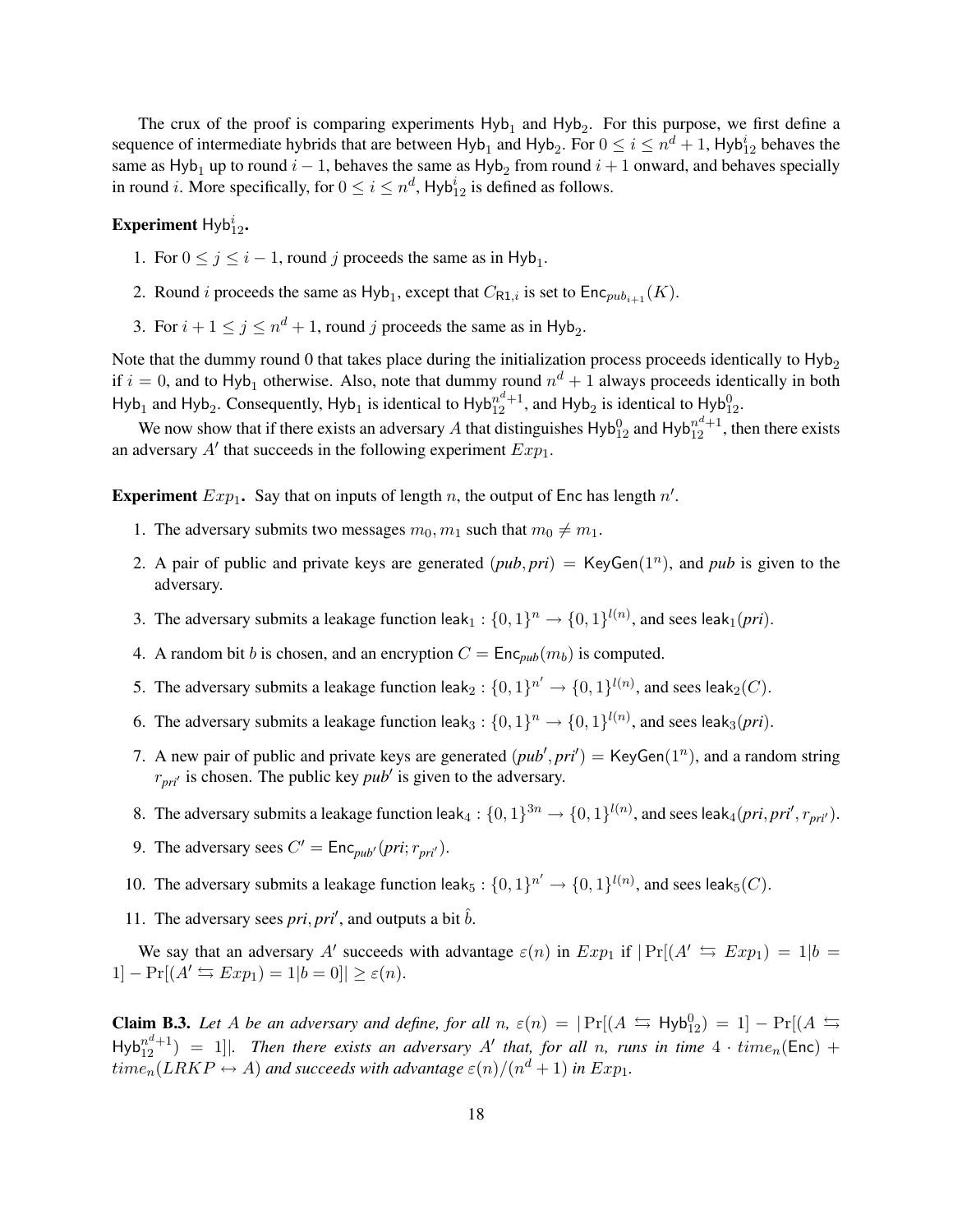*Proof.* We first summarize the construction of A'. A' randomly selects an  $i, 0 \le i \le n^d$ , and then simulates A according to Hyb<sub>1</sub> up to round  $i - 1$ . Then, A' submits the two messages  $m_0 = K$  and  $m_1 = \overline{0}$ , and uses the leakage queries permitted by  $Exp_1$  to answer the queries of A during the *i*th and  $i + 1$ st rounds. During the simulation, *pub* plays the role of  $pub_{i+1}$ ,  $pub'$  the role of  $pub_{i+2}$ , C the role of  $C'_{key,i+1}$  and  $C'$ the role of  $C_{pri}^{i+1} = \textsf{Enc}_{pub_{i+2}}(pri_{i+1})$ . A' uses C and the properties of Add to "work backwards" and obtain correctly distributed values for  $C_{\text{R1},i}$ ,  $C_{\text{R0},i+1}$ , and  $C_{\text{R1},i+1}$ . Then, from round  $i+2$  onward, A' simulates A according to Hyb<sub>2</sub>, and outputs whatever A outputs. By construction, we have that if C is an encryption of  $\bar{0}$ then A' simulates A perfectly in Hyb<sup>i</sup><sub>12</sub>, and if C is an encryption of K, A is simulated perfectly in Hyb<sup>i<sub>12</sub></sup>. The details follow.

A' begins by randomly selecting i such that  $0 \le i \le n^d$ . We first handle the case  $1 \le i \le n^d - 1$ . Our adversary A' simulates A according to Hyb<sub>1</sub> up to round  $i-1$  (note that Hyb<sup>1</sup><sub>12</sub> and Hyb<sup>1</sup><sub>1</sub><sup>1</sup> proceed identically up to that round). Then, A' submits the two messages  $m_0 = K$  and  $m_1 = \overline{0}$ , and obtains a public key *pub*. A' starts simulating A in round i by obtaining the first leakage function  $f_i^1$ . A' then generates uniformly  $r_{pri}^i$ , and creates the following leakage function:

• leak<sub>1</sub>(*pri*): Compute and return  $f_i^1(pr_i, pub,pri, r_{pri}^i)$ .

A' submits the above leakage function in step [3,](#page-17-1) and obtains a string  $\lambda_i^1$ . A' also computes  $C_{pri}^i$  =  $Enc_{pub}(pri_i; r_{pri}^i)$ , and gives the pair  $(\lambda_i^1, C_{pri}^i)$  to A. A then outputs leakage functions  $f_i^2$ . A' generates an encryption  $C'_{res,i} = \text{Enc}_{pub}(F_i(K))$ , and randomly selects  $r_{B1}^i$  and  $r_{B2}^i$ . Then A' constructs the following leakage function:

- leak $2(C)$ :
	- $-$  Compute  $C_{\mathsf{res},i} = \mathsf{EncEval}(pub, C^i_{pri}, \mathsf{Evaluate}(F_i, \mathsf{MemB}_i, \cdot); r^i_{B1}).$
	- Compute  $C_{\mathsf{key},i+1} = EncEval(pub, C_{pri}^i, \mathsf{References} \mathsf{h}(\mathsf{MemB}_i, \cdot); r_{B2}^i)$ .
	- Compute  $C_{\mathsf{R0},i} = \mathsf{Subtract}(pub, C'_{\mathsf{res},i}, C_{\mathsf{res},i}).$
	- $-$  Compute  $C_{\text{R1},i}$  = Subtract(*pub*,  $C, C_{\text{kev},i+1}$ ).
	- Compute and return  $f_i^2(\text{MemB}_i, \text{pub}, C_{\text{R0}}, C_{\text{R1}}, r_{B1}^i, r_{B2}^i)$ .

A' submits the leakage function in step [5,](#page-17-2) and obtains  $\lambda_i^2$ . A' gives  $(\lambda_i^2, C'_{res,i})$  to A. A then outputs  $f_i^3$ . A' sets:

• leak<sub>3</sub> $(pri)$ : Compute and return  $f_i^3(pri)$ .

A' is now given  $\lambda_i^3$  and  $pub'$ . Using  $\lambda_i^3$ , A' obtains the first leakage function  $f_{i+1}^1$  for round  $i+1$ , and sets:

• leak<sub>4</sub>(*pri*, *pri'*,  $r_{pri}^{i+1}$ ): Compute and return  $f_{i+1}^1(pri, pub',pri',r_{pri}^{i+1})$ .

A' is now given  $\lambda_{i+1}^1$  and a ciphertext C'. Using the pair  $(\lambda_{i+1}^1, C')$  A' obtains from A a leakage function  $f_{i+1}^2$ . A' also computes encryptions  $C'_{\mathsf{key},i+2} = \mathsf{Enc}_{pub'}(\overline{0})$  and  $C'_{\mathsf{res},i+1} = \mathsf{Enc}_{pub'}(F_{i+1}(K))$ , and randomly selects  $r_{B1}^{i+1}$  $\frac{i+1}{B1}$  and  $r_{B2}^{i+1}$  $\frac{i+1}{B2}$ . A' sets

- leak $_5(C)$ :
	- Compute  $C_{\mathsf{res}, i+1} = \mathsf{EncEval}(pub', C', \mathsf{Evaluate}(F_{i+1}, C, \cdot); r_{B1}^{i+1})$  $_{B1}^{i+1}$ ).
	- Compute  $C_{\mathsf{key},i+2} = \mathsf{EncEval}(pub', C', \mathsf{Refresh}(C, \cdot); r_{B2}^{i+1})$  $_{B2}^{i+1}$ ).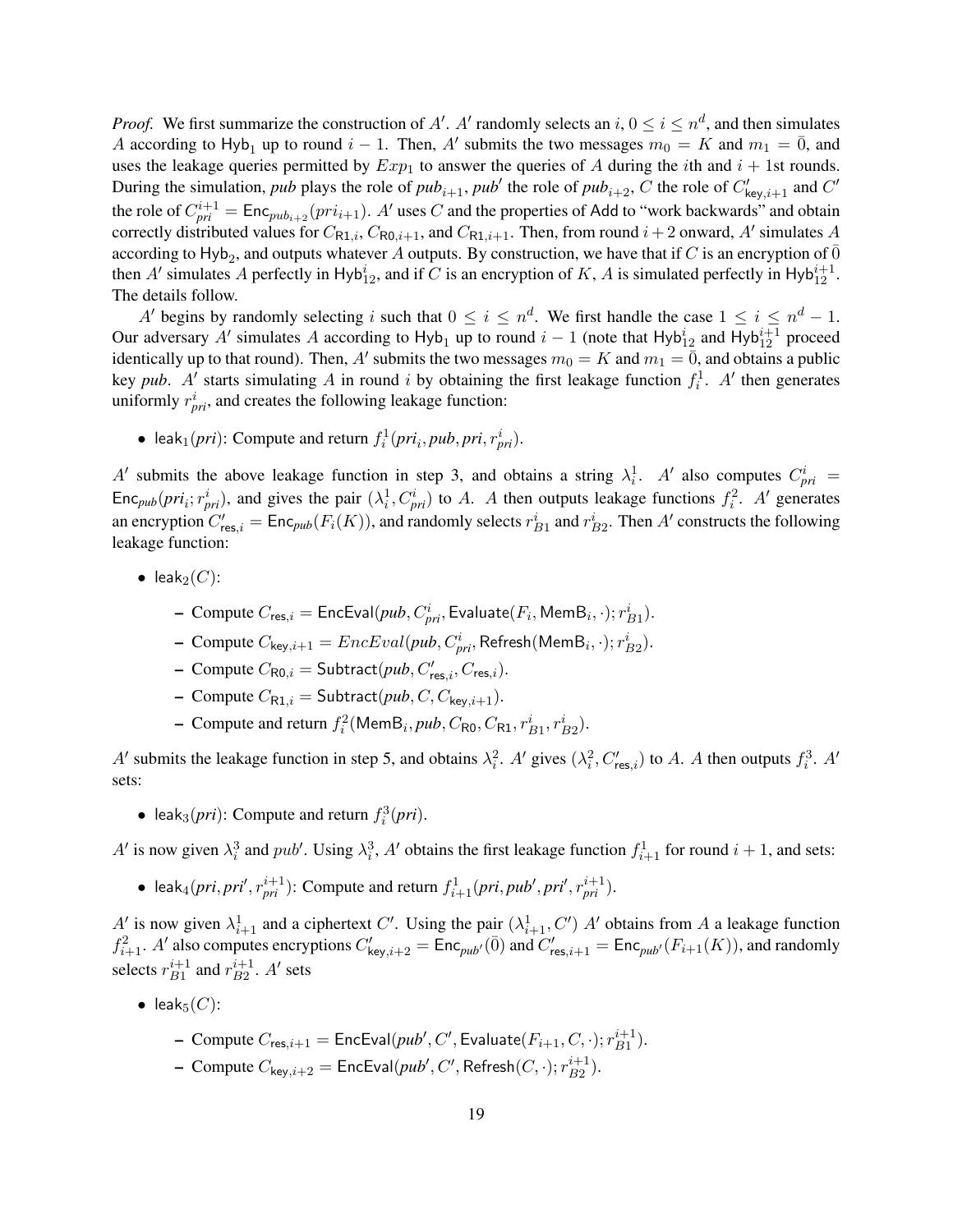- Compute  $C_{\mathsf{R0},i+1} = \mathsf{Subtract}(pub', C'_{\mathsf{res},i+1}, C_{\mathsf{res},i+1}).$
- Compute  $C_{\mathsf{R1},i+1} = \mathsf{Subtract}(pub', C'_{\mathsf{key},i+2}, C_{\mathsf{key},i+2}).$
- Compute and return  $f_{i+1}^2(C, pub', C_{R0}, C_{R1}, r_{B1}^{i+1}, r_{B2}^{i+1}).$

and obtains a value  $\lambda_{i+1}^2$ . A' uses  $(\lambda_{i+1}, C'_{\text{res},i+1})$  to obtain  $f_{i+1}^3$  from A. A' is then given pri'. From this point onward, A' simulates A according to  $Hyb<sub>2</sub>$ . Note that the only value which is not generated by A' that is needed to perform this simulation is *pri*<sup> $\prime$ </sup>. At the end of the simulation A outputs a bit  $\hat{b}$ , which A' also outputs. By construction, we have that if C is an encryption of  $\overline{0}$  then A' simulates A perfectly in Hyb<sup>2</sup><sub>12</sub>, and if C is an encryption of K, A is simulated perfectly in  $H_y b_{12}^{i+1}$ .

Notice that since  $A'$  simulates  $A$  along with the experiment with which  $A$  is interacting, and does some additional work in rounds i and  $i + 1$ , A' runs it time at most  $4 \cdot time_n(\text{Enc}) + time_n(LRKP \leftrightarrow A)$ .

It remains to handle the cases  $i = 0$  and  $i = n<sup>d</sup>$ . These are handled similarly to the first case, except we have to take into account the fact that A sees no leakage or communication during "rounds" 0 and  $n^d + 1$ . More specifically, for the case  $i = 0$ , A' proceeds as in the first case except that it does not submit leak<sub>1</sub>, leak<sub>2</sub>, or leak<sub>3</sub> in round i (or, alternatively, it submits constant functions and ignores their output), nor does it produce  $C'_{res,0}$  or give anything to A during round i; for round  $i + 1$ , A' proceeds as in the first case, starting by obtaining leakage function  $f_{i+1}^1$  from A. For the case  $i = n^d$ , A' proceeds as in the first case except that it does not submit leak<sub>4</sub> or leak<sub>5</sub> (or, alternatively, it submits constant functions and ignores their output), nor does it produce  $C'_{res,n^d+1}$  or give anything to A during round  $i+1$ .

Once again, for both these cases, we have by construction that if C is an encryption of  $\bar{0}$  then A' simulates A perfectly in Hyb $i_1$ , and if C is an encryption of K, A is simulated perfectly in Hyb $i_1^{i+1}$ . It then follows by standard arguments that A' succeeds with advantage  $\varepsilon(n)/(n^d + 1)$  in  $Exp_1$ .

### **B.2** Analysis of  $Exp_1$

We shall now prove an upper bound on the advantage of adversaries in  $Exp_1$ . Let  $A_1$  be an adversary in  $Exp_1$  and let  $\varepsilon$  be its advantage. Then, we show that there exists an adversary  $A_2$  that succeeds with advantage  $\varepsilon(n)/2^{l(n)}$  in the following experiment  $Exp_2$ .

<span id="page-19-0"></span>**Experiment**  $Exp_2$ .  $Exp_2$  proceeds identically to  $Exp_1$ , except steps 8-11 are modified as follows

- 8. The adversary submits a leakage function leak<sub>4</sub> :  $\{0,1\}^{3n} \to \{0,1\}^{l(n)+1}$ , and sees leak<sub>4</sub>(*pri*, *pri'*, *r*<sub>pri'</sub>).
- 9. The adversary sees  $C' = \text{Enc}_{pub'}(pri; r_{pri'})$  and C.
- 10. The adversary outputs a bit  $b$ .

<span id="page-19-1"></span>**Claim B.4.** Let  $A_1$  be an adversary and define, for all n,  $\varepsilon(n)$  to be the advantage of  $A_1$  in Exp<sub>1</sub>. Then *there exists an adversary*  $A_2$  *that, for all* n, *runs in time at most*  $3 \cdot time_n(A_1) + time_n(\text{Enc})$  *and succeeds in*  $Exp_2$  *with advantage*  $\varepsilon(n)/2^{l(n)}$ *.* 

*Proof.*  $A_2$  randomly selects a string  $r_{sim}$  to use as the randomness of  $A_1$ . Then, using  $r_{sim}$ ,  $A_2$  simulates  $A_1$  up to and including step 7 without any modifications. In step 8,  $A_2$  obtains a leakage function leak<sub>4</sub> from  $A_1$ , and randomly selects guessed leakage value  $\hat{\lambda}_5 \in \{0,1\}^{l(n)}$ .  $A_2$  then constructs a new leakage function:

• leak<sup> $\ell_4(pri, pri', r_{pri'})$ : First, compute  $\lambda_4 = \text{leak}_4(pri, pri', r_{pri'})$ . Then, compute  $C' = \text{Enc}_{pub'}(pri; r_{pri'})$ ,</sup> and use  $(\lambda_4, C', \hat{\lambda}_5)$  to complete the simulation of  $A_1$  (using randomness  $r_{sim}$ ). Let  $\hat{b}$  be the bit output by  $A_1$ . The output of leak $'_{4}$  is then  $(\lambda_4, \hat{b})$ .

 $\Box$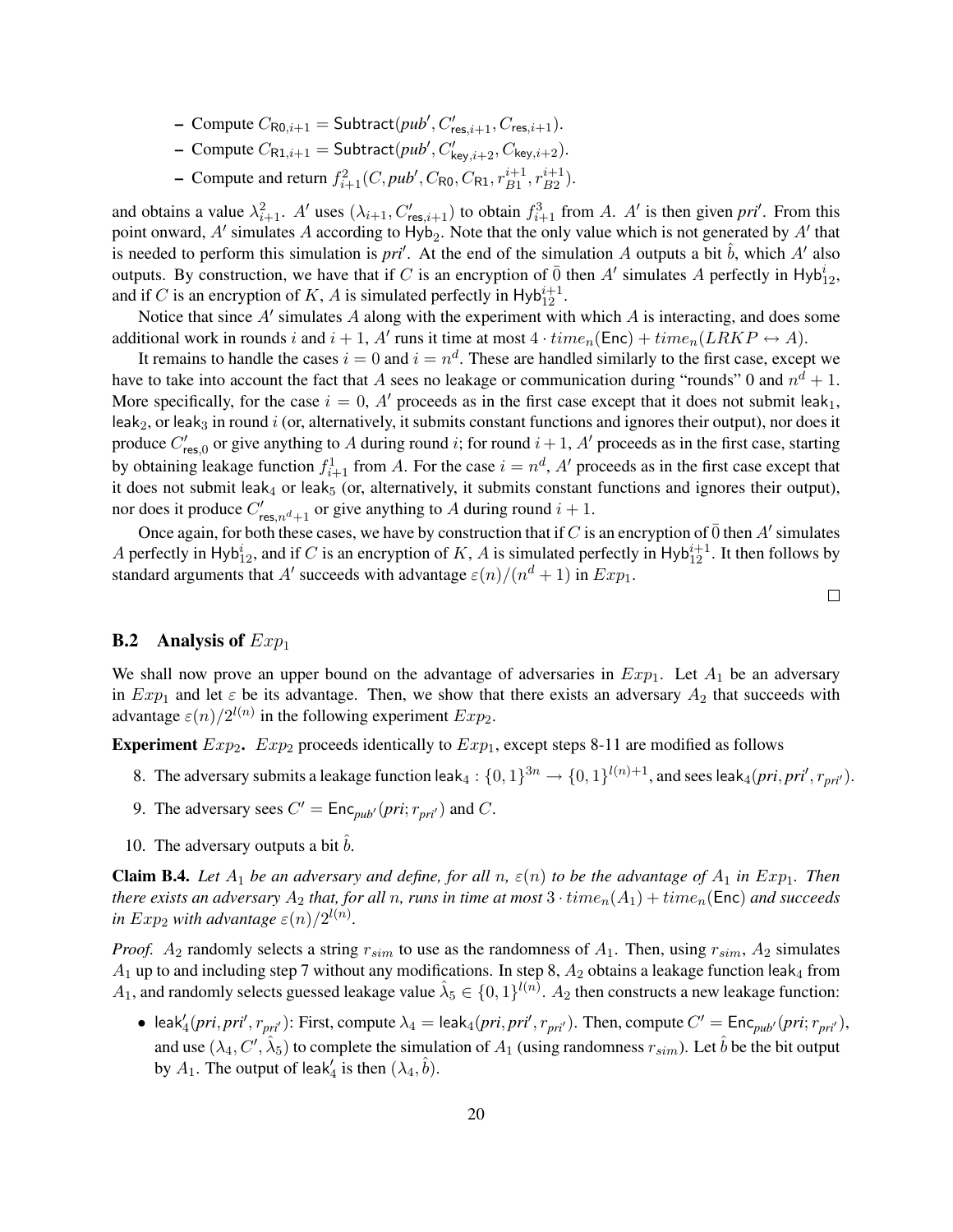$A_2$  submits leak<sup>'</sup><sub>4</sub> in step [8,](#page-19-0) and is given  $(\lambda'_4, C', C)$  where  $\lambda'_4 = (\lambda_4, \hat{b})$ . Using  $(\lambda_4, C')$ ,  $A_2$  obtains from  $A_1$  the leakage function leak<sub>5</sub>. Now,  $A_2$  checks whether leak<sub>5</sub>(C) =  $\hat{\lambda}_5$ , and if so it outputs  $\hat{b}$ . Otherwise,  $A_2$  flips an unbiased coin and outputs the outcome. Observe that  $A_2$  runs in time at most  $3 \cdot time_n(A_1) + time_n(\text{Enc}).$ 

Notice that if  $A_2$  guesses the leakage  $\hat{\lambda}_5$  correctly then it simulates  $A_1$  perfectly, and that the leakage is guessed correctly with probability  $1/2^{l(n)}$ . We therefore conclude:

$$
|\Pr[(A_2 \leq Exp_2) = 1|b = 0] - \Pr[(A_2 \leq Exp_2) = 1|b = 1]| \ge
$$
  

$$
\frac{1}{2^{l(n)}}|\Pr[(A_1 \leq Exp_1) = 1|b = 0] - \Pr[(A_1 \leq Exp_1) = 1|b = 1]|
$$

 $\Box$ 

We now simplify the experiment further. For clarity, we describe the modified experiment completely:

**Experiment**  $Exp_3$ . The new experiment proceeds as follows:

- 1. The adversary submits two messages  $m_0, m_1$  such that  $m_0 \neq m_1$ .
- 2. Private keys *pri*, *pri*<sup> $\prime$ </sup> are randomly chosen, and public keys  $pub = KeyGen(pri)$ ,  $pub' = KeyGen(pri')$ are computed, and given to the adversary.
- 3. The adversary submits a leakage function leak<sub>1</sub> :  $\{0,1\}^{3n} \to \{0,1\}^{3l(n)+1}$ , and sees leak<sub>1</sub>(*pri*, *pri'*, *r<sub>pri'</sub>*).
- 4. A random bit b is chosen, and an encryption  $C = \text{Enc}_{pub}(m_b)$  is computed.
- 5. The adversary sees  $C' = \text{Enc}_{pub'}(pri; r_{pri'})$  and C.
- 6. The adversary outputs a bit  $b$ .

<span id="page-20-0"></span>**Claim B.5.** Let  $A_2$  be an adversary and define, for all n,  $\varepsilon(n)$  to be the advantage of  $A_2$  in Exp<sub>2</sub>. Then *there exists an adversary*  $A_3$  *that, for all n, runs in time at most*  $4 \cdot time_n(A_2)$  *that succeeds in*  $Exp_3$  *with advantage*  $\varepsilon(n)/2^{l(n)}$ .

*Proof.* The basic idea is the same as in the proof of [Claim B.4.](#page-19-1)  $A_3$  guesses a response  $\hat{\lambda}_2 \in \{0,1\}^{l(n)}$ to  $A_2$ 's leak<sub>2</sub> query, uses this guess to simulate  $A_2$  within the leakage function that  $A_3$  submits, and then verifies its guess. The details follow.

 $A_3$  randomly selects a string  $r_{sim}$  to use as the randomness of  $A_2$ . Then, using  $r_{sim}$ ,  $A_3$  starts simulating  $A_2$ , obtaining a leakage function leak<sub>1</sub>.  $A_3$  randomly selects a guessed leakage value  $\hat{\lambda}_2 \in \{0,1\}^{l(n)}$ , and then constructs a new leakage function:

• leak $_1'(pri, pri', r_{pri}')$ : First, compute  $\lambda_1$  = leak $_1(pri)$ . Simulate  $A_2$ , using randomness  $r_{sim}$  and using  $(\lambda_1, \hat{\lambda}_2)$  as the responses to the first two leakage queries.  $A_2$  then produces a leakage function leak<sub>3</sub>. Compute  $\lambda_3$  = leak<sub>3</sub> $(pri)$ , and continue simulating  $A_2$  using  $\lambda_3$ .  $A_2$  produces a leakage function leak<sub>4</sub>. Compute  $\lambda_4 = \text{leak}_4(pri, pri', r_{pri'})$ . The output of leak $_1'$  is then  $(\lambda_1, \lambda_3, \lambda_4)$ .

 $A_3$  submits leak'<sub>1</sub>, and is given  $(\lambda'_1, C'C)$ , where  $\lambda'_1 = (\lambda_1, \lambda_3, \lambda_4)$ .  $A_3$  continues its simulation of  $A_2$ , using  $\lambda_1$  as the response to the first leakage query.  $A_2$  then produces a leakage function leak<sub>2</sub>. Now,  $A_3$  checks whether leak<sub>2</sub>(C) =  $\hat{\lambda}_2$ ; if not,  $A_3$  outputs a randomly selected bit. Otherwise,  $A_3$  continues simulating  $A_2$ , using  $\lambda_3$  and  $\lambda_4$  as the responses to the next two leakage queries. Then,  $A_3$  gives C' and C to  $A_2$ , and outputs the bit output by  $A_2$ . Observe that  $A_3$  runs in time at most  $4 \cdot time_n(A_2)$ .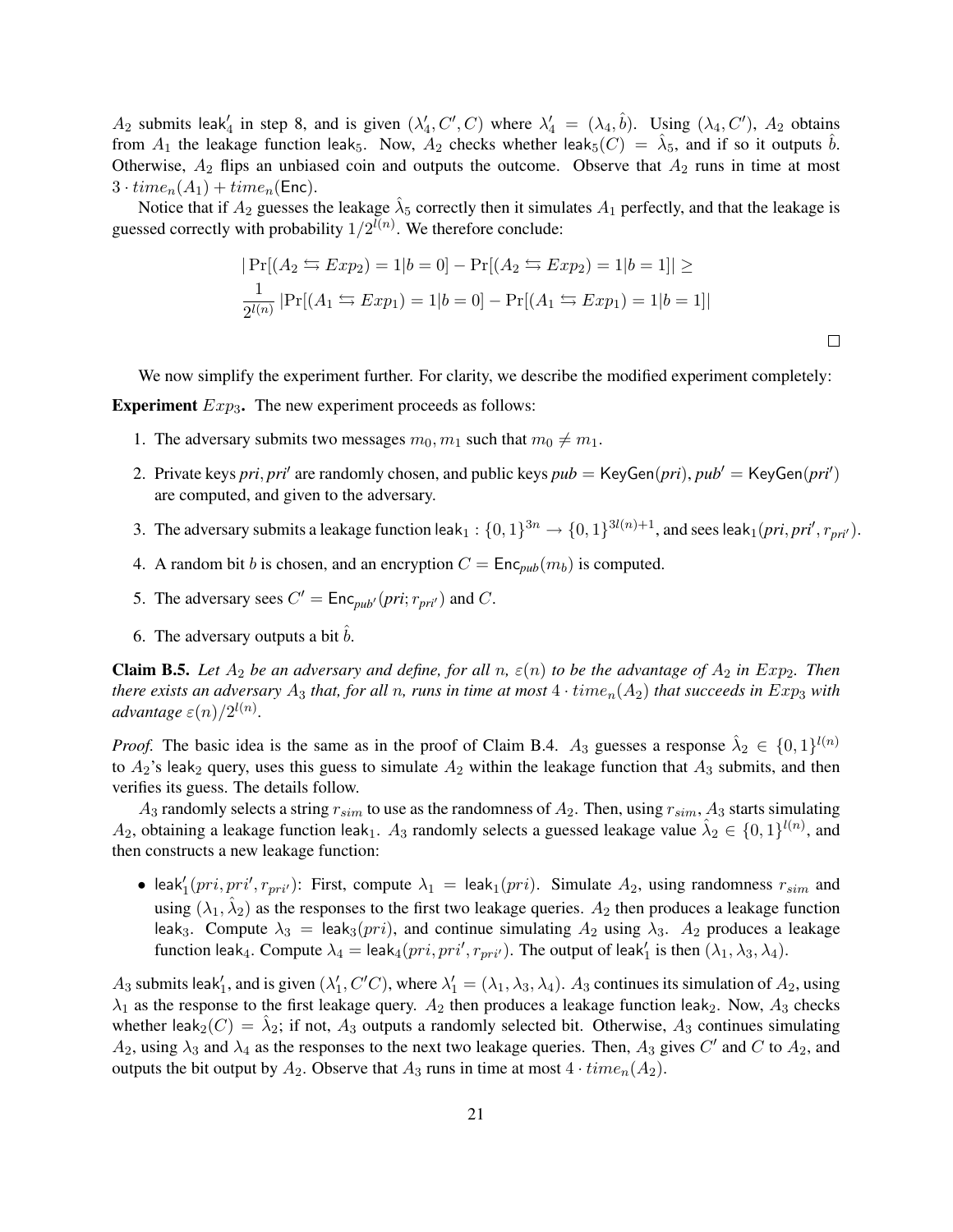Notice that if  $A_3$  guesses the leakage  $\hat{\lambda}_2$  correctly then it simulates  $A_2$  perfectly, and that the leakage is guessed correctly with probability  $1/2^{l(n)}$ . We therefore conclude:

$$
|\Pr[(A_3 \leq Exp_3) = 1|b = 0] - \Pr[(A_3 \leq Exp_3) = 1|b = 1]| \ge
$$
  

$$
\frac{1}{2^{l(n)}} |\Pr[(A_2 \leq Exp_2) = 1|b = 0] - \Pr[(A_2 \leq Exp_2) = 1|b = 1]|
$$

 $\Box$ 

We again simplify the experiment, this time moving to a leakage-free setting.

**Experiment**  $Exp_4$ .  $Exp_4$  proceeds identically to  $Exp_3$ , except step 3 is omitted.

<span id="page-21-0"></span>**Claim B.6.** For all functions  $\varepsilon'(n) > 0$  and  $\varepsilon(n) > 0$ , and for every adversary  $A_3$  that succeeds in  $Exp_3$  with advantage  $\varepsilon'(n)$  for infinitely many n, there exists an adversary  $A_4$  that runs in time at most  $2^{3l(n)+1}$  $3l(n)+1$  $\frac{3l(n)+1}{\varepsilon(n)^2}(3l(n)+4+\log\frac{1}{\varepsilon(n)})(time_n(A_3)+time_n(\textsf{Enc}))$  and succeeds in  $Exp_4$  with advantage  $\varepsilon'(n)-6\varepsilon(n)$ *for infinitely many n.*

*Proof.* The key observation is that the response to  $A_3$ 's leakage query is independent of bit b and the randomness used when producing encryption  $C = \text{Enc}_{pub}(m_b)$ . This allows us to use the observation of Akavia *et al* [\[1\]](#page-13-6) that for every public key encryption system, every adversary that breaks semantic security given leakage on KeyGen can be simulated by an adversary that is not given leakage but instead guesses the leakage and then tests whether the guessed leakage is good. Specifically, given *pub*, *pub'*, and  $C' = \text{Enc}_{pub'}(pri)$ , we can find a good response  $\hat{\lambda}_1 \in \{0,1\}^{3l(n)+1}$  to  $A_3$ 's leakage query that (almost) maximizes the distinguishing advantage of  $A_3$  conditioned on  $pri$ ,  $pri'$ , and  $C'$ . To do so, we define an adversary  $A_4$  that tests all strings  $\hat{\lambda}_1 \in \{0,1\}^{l(n)}$  until it finds a leakage value that maximizes the gap between  $A_3$ 's probability of outputting 1 on an encryption of  $m_0$ , and on an encryption of  $m_1$ . This is done by sampling, for each value  $\hat{\lambda}_1$ , many encryptions of  $m_0$  and of  $m_1$ , and recording  $A_3$ 's output. The details follow.

Without loss of generality, suppose

$$
Pr[(A_3 \leq Exp_3) = 1|b = 1] - Pr[(A_3 \leq Exp_3) = 1|b = 0] \geq \varepsilon'(n)
$$

for infinitely many n.  $A_4$  behaves as follows.  $A_4$  randomly selects a string  $r_{sim}$  to use as the randomness of  $A_3$ . Then, using  $r_{sim}$ ,  $A_4$  starts simulating  $A_3$ .  $A_3$  submits messages  $m_0$  and  $m_1$ , which are in turn submitted by  $A_4$ . Then,  $A_4$  is given  $(pub, pub', C', C)$ , where  $C' = \text{Enc}_{pub}(pri, r_{pri'})$  and  $C = \text{Enc}_{pub}(m_b)$ .  $A_4$  continues simulating  $A_3$ , giving it pub and pub', and obtaining a leakage function leak<sub>1</sub>. Recall from  $Exp_3$  that leak<sub>1</sub> takes input  $(pri, pri', r_{pri'})$ . This means that the correct response to this leakage query is independent of bit b and the randomness used when producing C. Since  $A_4$  cannot make any leakage queries, it runs experiments in order to determine the response that (almost) maximizes the distinguishing advantage of  $A_3$  (conditioned on  $r_{sim}$ ,  $pri$ ,  $pri'$ , and  $r_{pri'}$ ).

Specifically, for each  $\hat{\lambda}_1 \in \{0,1\}^{3l(n)+1}$  and  $\hat{b} \in \{0,1\}$ ,  $A_4$  does the following  $m = \frac{1}{2\epsilon(n+1)}$  $\frac{1}{2\varepsilon(n)^2}(3l(n)+3+$  $\log \frac{1}{\varepsilon(n)}$ ) times:  $A_4$  produces a random encryption  $C'' = \text{Enc}_{pub}(m_b)$ , runs  $A_3$  with randomness  $r_{sim}$  on  $(pub, pub', \hat{\lambda}_1, C', C'')$ , and notes the output of  $A_3$ . This allows  $A_4$  to obtain an estimate  $p_{\hat{\lambda}_1,\hat{b}}$  of the probability that  $A_3$  outputs 1 conditioned on  $r_{sim}$ ,  $pri$ ,  $pri'$ ,  $r_{pri'}$ ,  $\hat{\lambda}_1$ , and  $\hat{b}$ . Then, for each  $\hat{\lambda}_1 \in \{0, 1\}^{3l(n)+1}$ ,  $A_4$  computes  $\varepsilon_{\hat{\lambda}_1} = p_{\hat{\lambda}_1,1} - p_{\hat{\lambda}_1,0}$  to obtain an estimate of the distinguishing advantage of  $A_3$  (conditioned on  $r_{sim}$ , pri, pri', and  $r_{pri'}$ ) when  $\hat{\lambda}_1$  is used as the response to the leakage query.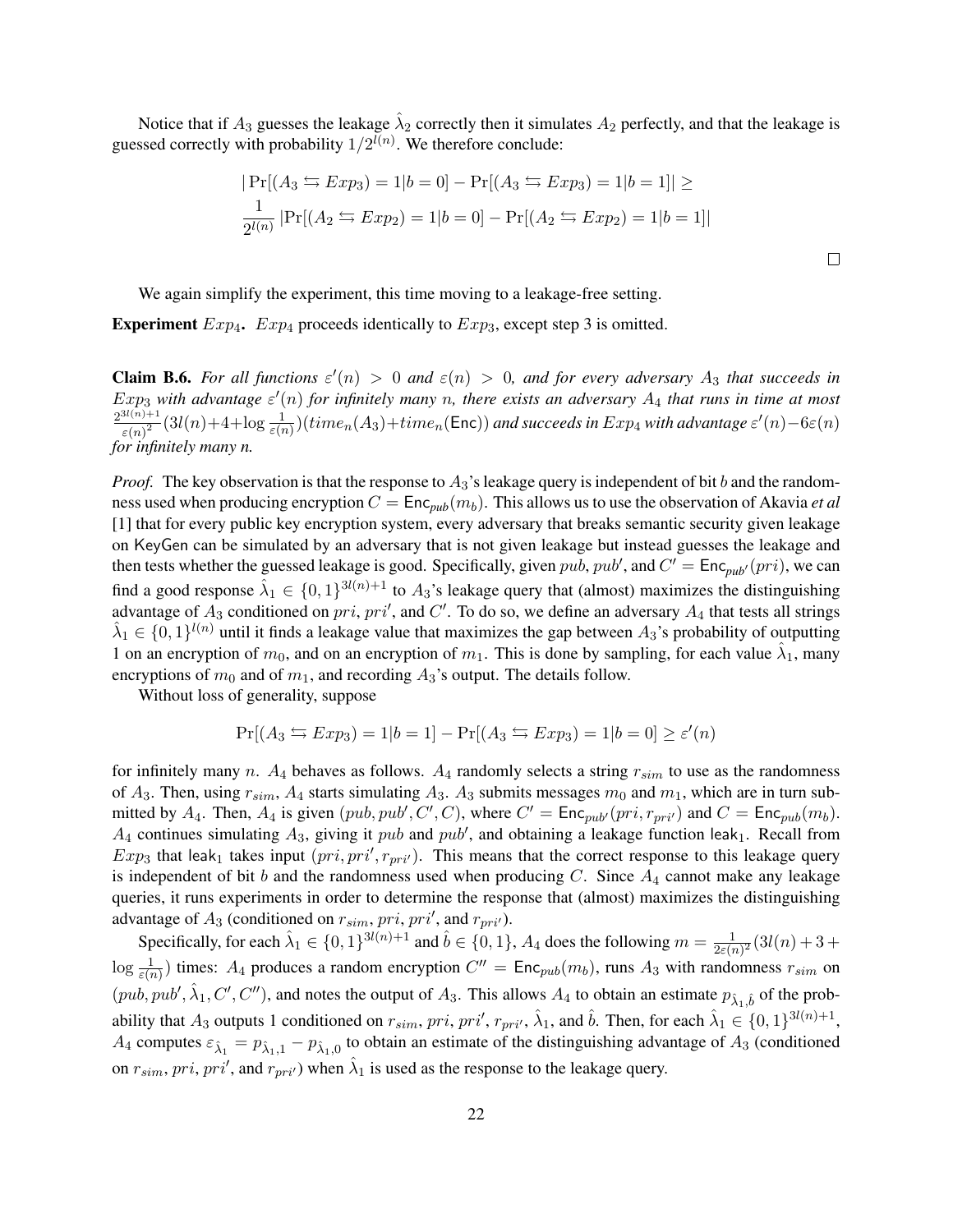$A_4$  then continues its original simulation of  $A_3$ , letting the response to the leakage query be the  $\hat{\lambda}_1$  which maximizes  $\varepsilon_{\hat{\lambda}_1}$ .  $A_4$  then gives C' and C to  $A_3$ , and outputs the bit output by  $A_3$ . Observe that  $A_4$  runs in time 1  $time_n(A_3) + m(time_n(A_3) + time_n(\textsf{Enc})) \leq \frac{2^{3l(n)+1}}{\varepsilon(n)^2}$  $\frac{3l(n)+1}{\varepsilon(n)^2}(3l(n)+4+\log\frac{1}{\varepsilon(n)})(time_n(A_3)+time_n(\mathsf{Enc})).$ 

Now, fix an *n* such that  $Pr[(A_3 \leq Exp_3) = 1|b = 1] - Pr[(A_3 \leq Exp_3) = 1|b = 0] \geq \varepsilon'(n)$ and consider the advantage  $A_4$  in  $Exp_4$  for such n. Note that  $A_4$  produces  $2(2^{3l(n)+1})$  estimates. Using Chernoff bounds, each estimate  $p_{\hat{\lambda}_1,\hat{b}}$  is within additive error  $\varepsilon(n)$  of its true value with probability at least  $1 - 2e^{-2m\varepsilon(n)^2} = 1 - 2e^{-3l(n)-3-\log\frac{1}{\varepsilon}} \ge 1 - 2^{-3l(n)-2-\log\frac{1}{\varepsilon}} = 1 - \frac{\varepsilon(n)}{2^{3l(n)-2}}$  $\frac{\varepsilon(n)}{2^{3l(n)+2}}$ . Then, by the union bound, *all* estimates  $p_{\hat{\lambda}_1,\hat{b}}$  are within  $\varepsilon(n)$  of their true values with probability at least  $1 - \varepsilon(n)$ . Observe that when this happens, all estimates  $\varepsilon_{\hat{\lambda}_1}$  are within  $2\varepsilon(n)$  of their true values. In this case, the  $\hat{\lambda}_1$  chosen by  $A_4$ results in  $A_3$  having true distinguishing advantage within  $4\varepsilon(n)$  of whichever response yields the best true distinguishing advantage conditioned on  $r_{sim}$ ,  $pri$ ,  $pri'$ , and  $r_{pri'}$ 

Putting this all together, conditioned on each  $r_{sim}$ ,  $pri$ ,  $pri'$ , and  $r_{pri'}$ , we have that with probability at least  $1 - \varepsilon(n)$ ,  $A_4$  has distinguishing advantage within  $4\varepsilon(n)$  of the distinguishing advantage of  $A_3$ (subject to the same conditioning). It follows that overall (without conditioning), with probability at least  $1 - \varepsilon(n)$ ,  $A_4$  has distinguishing advantage within  $4\varepsilon(n)$  of the distinguishing advantage of  $A_3$ . That is,  $A_4$ has distinguishing advantage at least  $(1 - \varepsilon(n))(\varepsilon'(n) - 4\varepsilon(n)) - \varepsilon(n) \ge \varepsilon'(n) - 6\varepsilon(n)$ .  $\Box$ 

It is easy to see that an adversary that succeeds in experiment  $Exp_4$  can be used to break the semantic security of (KeyGen, Enc, Dec). The idea is that such an adversary must either distinguish  $Enc_{pub'}(pri)$ from Enc<sub>pub'</sub>( $\overline{0}$ ), or must succeed at guessing b even when given Enc<sub>pub'</sub>( $\overline{0}$ ) instead of Enc<sub>pub'</sub>(pri). The proof of Claim [B.7](#page-22-0) is deferred to Appendix [C.](#page-22-1)

<span id="page-22-0"></span>**Claim B.7.** For every function  $\varepsilon(n) > 0$  and for every adversary  $A_4$  that succeeds in  $Exp_4$  with ad*vantage*  $\varepsilon(n)$  *for infinitely many n, there exists an adversary*  $A_5$  *that runs in time at most time*<sub>n</sub> $(A_4)$  + timen(KeyGen) + timen(Enc) *and breaks the semantic security of* (KeyGen, Enc, Dec) *with advantage*  $\varepsilon(n)/3$  *for infinitely many n*.

Combining all the claims, we see that for all functions  $\varepsilon(n) > 0$  if there exists an adversary A such that  $|\Pr[(A \leftrightarrows \mathsf{Hyb}_{12}^0) = 1] - \Pr[(A \leftrightarrows \mathsf{Hyb}_{12}^{n^d+1}) = 1]| > \varepsilon(n)$  for infinitely many n, then for every function  $\varepsilon'(n) > 0$  there exists an adversary A' that runs in time

$$
\frac{2^{3l(n)+5}}{\varepsilon'(n)^2}\left(3l(n)+4+\log\frac{1}{\varepsilon'(n)}\right)\left(4\cdot time_n\left(\text{Enc}\right)+time_n\left(LRKP\leftrightarrow A\right)\right)+time_n\left(\text{KeyGen}\right)
$$

and breaks the semantic security of (KeyGen, Enc, Dec) with advantage  $\frac{\varepsilon(n)}{3 \cdot 2^{2l(n)}(n^d+1)} - 2\varepsilon'(n)$  for infinitely many n.

## <span id="page-22-1"></span>C Proof of Claim [B.7](#page-22-0)

*Proof.* Let experiment  $Exp_5$  be identical to  $Exp_4$  except C' is set to  $Enc_{pub'}(\overline{0})$  instead of  $Enc_{pub'}(pri)$ . There are two cases to consider:

*Case 1:* For infinitely many n,  $A_4$  has advantage at least  $\varepsilon(n)$  in  $Exp_4$  and has advantage at least  $\varepsilon(n)/3$ in  $Exp_5$ .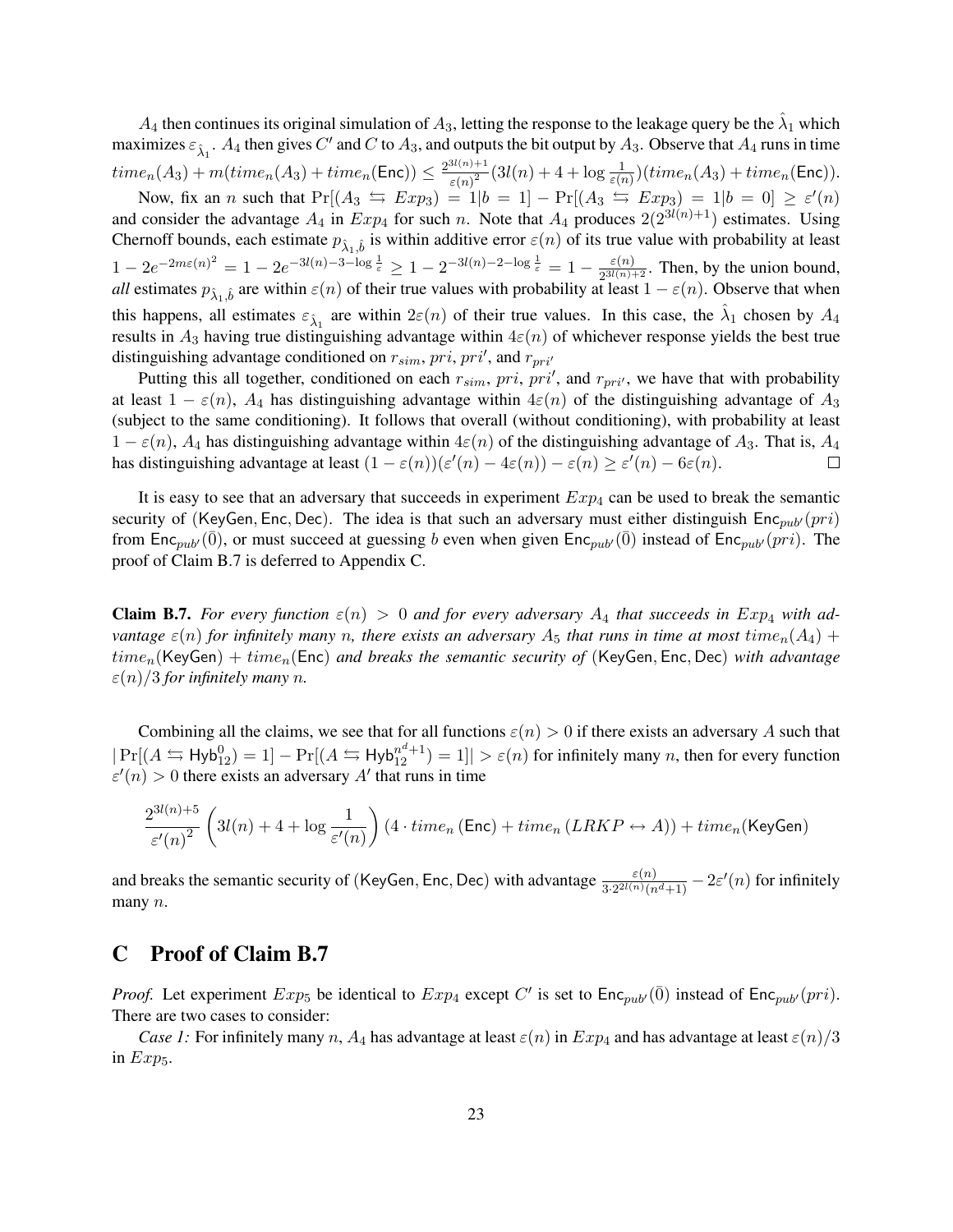Let  $A_5$  behave as follows.  $A_5$  starts simulating  $A_4$ .  $A_4$  submits messages  $m_0$  and  $m_1$ , which are in turn submitted by  $A_5$ . Then,  $A_5$  is given  $(pub, C)$ , where  $C = \text{Enc}_{pub}(m_b)$ .  $A_5$  randomly selects  $pri'$ , and lets  $pub' = \text{KeyGen}(pri')$ . Then  $A_5$  produces  $C' = \text{Enc}_{pub'}(\overline{0})$ , gives  $(pub, pub', C', C)$  to  $A_4$ , and outputs the bit output by  $A_4$ .

Notice that  $A_5$  simulates  $A_4 \leftrightarrows Exp_5$  perfectly, and hence has the same distinguishing advantage as  $A_4$ . That is,  $A_5$  breaks the semantic security of (KeyGen, Enc, Dec) with advantage  $\varepsilon(n)/3$  for infinitely many n. Observe that  $A_5$  runs in time  $time_n(A_4) + time_n(\text{KeyGen}) + time_n(\text{Enc}).$ 

*Case 2:* For infinitely many n,  $A_4$  has advantage at least  $\varepsilon(n)$  is  $Exp_4$  and has advantage less than  $\varepsilon(n)/3$  in  $Exp_5$ . Without loss of generality, suppose

<span id="page-23-0"></span>
$$
\Pr[(A_4 \leq Exp_4) = 1 | b = 1] - \Pr[(A_4 \leq Exp_4) = 1 | b = 0] \geq \varepsilon(n)
$$
\n(1)

and

<span id="page-23-1"></span>
$$
\Pr[(A_4 \leq Exp_5) = 1|b=1] - \Pr[(A_4 \leq Exp_5) = 1|b=0] < \frac{\varepsilon(n)}{3}
$$
 (2)

for infinitely many n. Let  $A_5$  behave as follows.  $A_5$  randomly selects pri, and lets pub = KeyGen(pri).  $A_5$  submits  $m'_0 = \overline{0}$  and  $m'_1 = pri$ . Then,  $A_5$  is given  $(pub', C')$ , where  $C' = \text{Enc}_{pub'}(m'_{b'})$  for some  $b' \in \{0, 1\}$ . Now,  $A_5$  starts  $A_5$  starts simulating  $A_4$ .  $A_4$  submits messages  $m_0$  and  $m_1$ .  $\overline{A_5}$  randomly selects  $b \in \{0, 1\}$ , produces  $C = \text{Enc}_{pub}(m_b)$ , and gives  $(pub, pub', C', C)$  to  $A_4$ . Then,  $A_4$  outputs a bit. If this bit is  $b$ ,  $A_5$  outputs 1, and otherwise  $A_5$  outputs 0.

Now, fix an n such that [\(1\)](#page-23-0) and [\(2\)](#page-23-1) both hold, and consider the advantage of  $A_5$  in breaking the semantic security of (KeyGen, Enc, Dec). The key observation is that when  $b' = 0$ ,  $A_5$  simulates  $A_4 \Leftrightarrow Exp_5$ perfectly, and when  $b' = 1$ ,  $A_5$  simulates  $A_4 \nightharpoonup Exp_4$  perfectly. Then we have

$$
\Pr[A_5 \text{ outputs } 1|b' = 0] = \frac{1}{2} \Pr[(A_4 \leq Exp_5) = 1|b = 1] + \frac{1}{2} \Pr[(A_4 \leq Exp_5) = 0|b = 0]
$$
  
=  $\frac{1}{2} (\Pr[(A_4 \leq Exp_5) = 1|b = 1] + 1 - \Pr[(A_4 \leq Exp_5) = 1|b = 0])$   
<  $\frac{1}{2} \left(1 + \frac{\varepsilon(n)}{3}\right)$ 

where the inequality is by [\(2\)](#page-23-1). We also have

$$
\Pr[A_5 \text{ outputs } 1|b' = 1] = \frac{1}{2} \Pr[(A_4 \leq Exp_4) = 1|b = 1] + \frac{1}{2} \Pr[(A_4 \leq Exp_4) = 0|b = 0]
$$

$$
= \frac{1}{2} (\Pr[(A_4 \leq Exp_4) = 1|b = 1] + 1 - \Pr[(A_4 \leq Exp_4) = 1|b = 0])
$$

$$
\geq \frac{1}{2} (1 + \varepsilon(n))
$$

where the inequality is by [\(1\)](#page-23-0). But this means that

$$
\Pr[A_5 \text{ outputs } 1|b'=1] - \Pr[A_5 \text{ outputs } 1|b'=0] > \frac{1}{2} \left(1 + \varepsilon(n)\right) - \frac{1}{2} \left(1 + \frac{\varepsilon(n)}{3}\right) = \frac{\varepsilon(n)}{3}
$$

That is,  $A_5$  breaks the semantic security of (KeyGen, Enc, Dec) with advantage  $\varepsilon(n)/3$  for infinitely many *n*. Observe that  $A_5$  runs in time  $time_n(A_4) + time_n(\text{KeyGen}) + time_n(\text{Enc}).$  $\Box$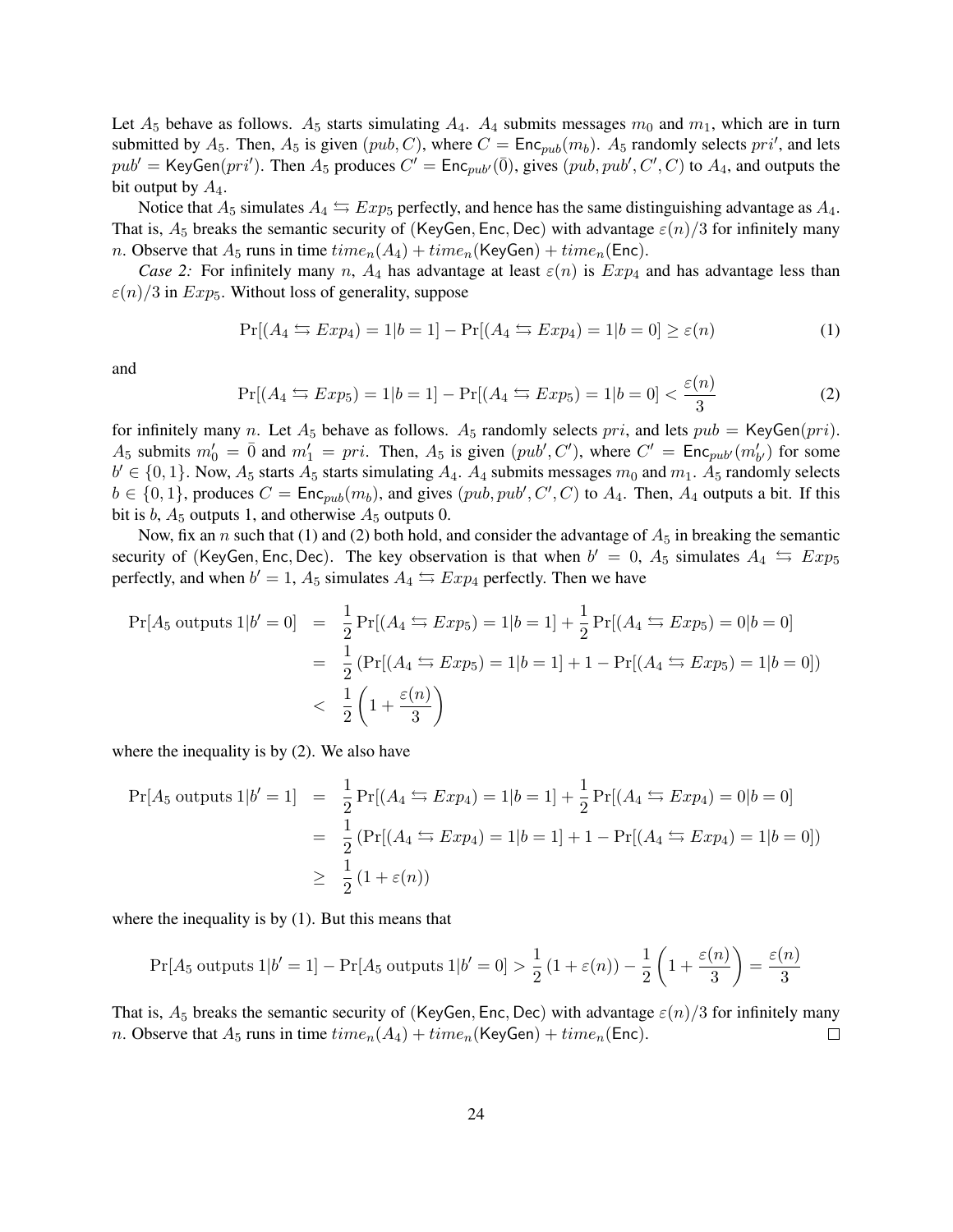# D Concurrent Composition

We have shown that an adversary interacting with a single LRKP gains no information about the underlying key. However, for some applications, such as private key encryption where several parties compute on the same agreed upon key, this may not suffice. It is quite possible that the adversary is performing sidechannel attacks on several parties simultaneously, and is coordinating his leakage functions adaptively. In this section we show that an adversary interacting with several instances of LRKP concurrently still gains no information through leakage. This allows us to obtain some of the applications described in [Section 5.](#page-12-0) We start with a definition.

<span id="page-24-0"></span>**Definition D.1.** Let A and S be PPT algorithms,  $n \in \mathbb{N}$ , and consider the following two experiments:

- ExpConcurrentReal. The adversary chooses n keys  $K_1, \ldots, K_n$  and interacts with n instances of ExpReal where in instance i,  $K_i$  is protected by LRKP<sub>i</sub>. At the end, the adversary outputs a bit b. During the interaction the adversary controls the schedule of the queries completely, and in particular leakage queries on LRKP<sub>i</sub> may depend on leakage obtained from LRKP<sub>i</sub> for  $i \neq j$ .
- ExpConcurrentIdeal. The adversary chooses n keys  $K_1, \ldots, K_n$  interacts with a single simulator S, and eventually outputs a bit b.

Then, we say that LRKP is a *Concurrent-Leakage Resilient Key Proxy (C-LRKP)* if for every PPT A there exists a PPT S and a negligible function  $neg(\cdot)$  such that

 $|\Pr[(A \leq E\times p\text{ConcurrentReal}) = 1] - \Pr[(A \leq E\times p\text{ConcurrentIdeal}) = 1]| \leq neg(n)$ 

We now show that any LRKP is also concurrent-LRKP. This follows due to the strong security guarantee of LRKP: even when the adversary herself selects the key  $K$ , she still cannot distinguish between simulated and actual leakage.

### <span id="page-24-1"></span>Theorem D.2. *Let* LRKP *be a leakage resilient key proxy. Then,* LRKP *is also concurrent leakage resilient.*

*Proof.* Suppose that LRKP is insecure according to [Definition D.1.](#page-24-0) Then, there exists an adversary A such that for every simulator,  $A$  distinguishes between ExpConcurrentReal and ExpConcurrentIdeal. Let  $S$  be the simulator of LRKP in the non-concurrent setting, and consider a simulator  $S'$  that runs n copies of  $S$  in parallel. Copy i is used to simulate leakage from  $\text{LRKP}_i$ .

Consider a sequence of hybrid experiments  $Hyb_i$ ,  $0 \le i \le n$  such that in  $Hyb_i$  the adversary obtains leakage from the actual state of LRKP<sub>j</sub> for  $1 \le j \le i$ , and obtains simulated leakage for  $i+1 \le j \le n$ . Note that Hyb $_0$  is ExpConcurrentIdeal and Hyb $_n$  is ExpConcurrentReal. Thus, there exists an  $i$  such that if  $A$ distinguishes between ExpConcurrentReal and ExpConcurrentIdeal with probability  $\varepsilon$  then A distinguishes Hyb<sub>i</sub> from Hyb<sub>i+1</sub> with probability at least  $\varepsilon/n$ .

We now construct an adversary  $A'$  that simulates  $A$  and breaks the non-concurrent security of LRKP. The simulation proceeds as follows: A' starts simulating A, which chooses n keys  $K_1, \ldots, K_n$ . A' then initializes LRKP<sub>j</sub> for  $1 \le j \le i - 1$  with  $K_j$ , submits  $K_i$  as its own key in the LRKP security experiment, and chooses the initial randomness independently for  $n - i$  copies of S.

A' then continues simulating A, answering queries as follows: leakage queries about LRKP<sub>j</sub> for  $1 \leq$  $j \leq i-1$  are answered by applying the leakage function to the actual state of LRKP<sub>j</sub>. For  $i+1 \leq j \leq n$  the leakage queries are forwarded to the  $j - i$ th copy of S. Leakage queries for LRKP<sub>i</sub> are forwarded by A' as her own queries. At the end of the simulation  $A'$  outputs what A outputs. It is not hard to see that when  $A'$ is interacting with ExpReal and ExpIdeal it is simulating  $A$  perfectly in Hyb<sub>i</sub> and Hyb<sub>i+1</sub> respectively.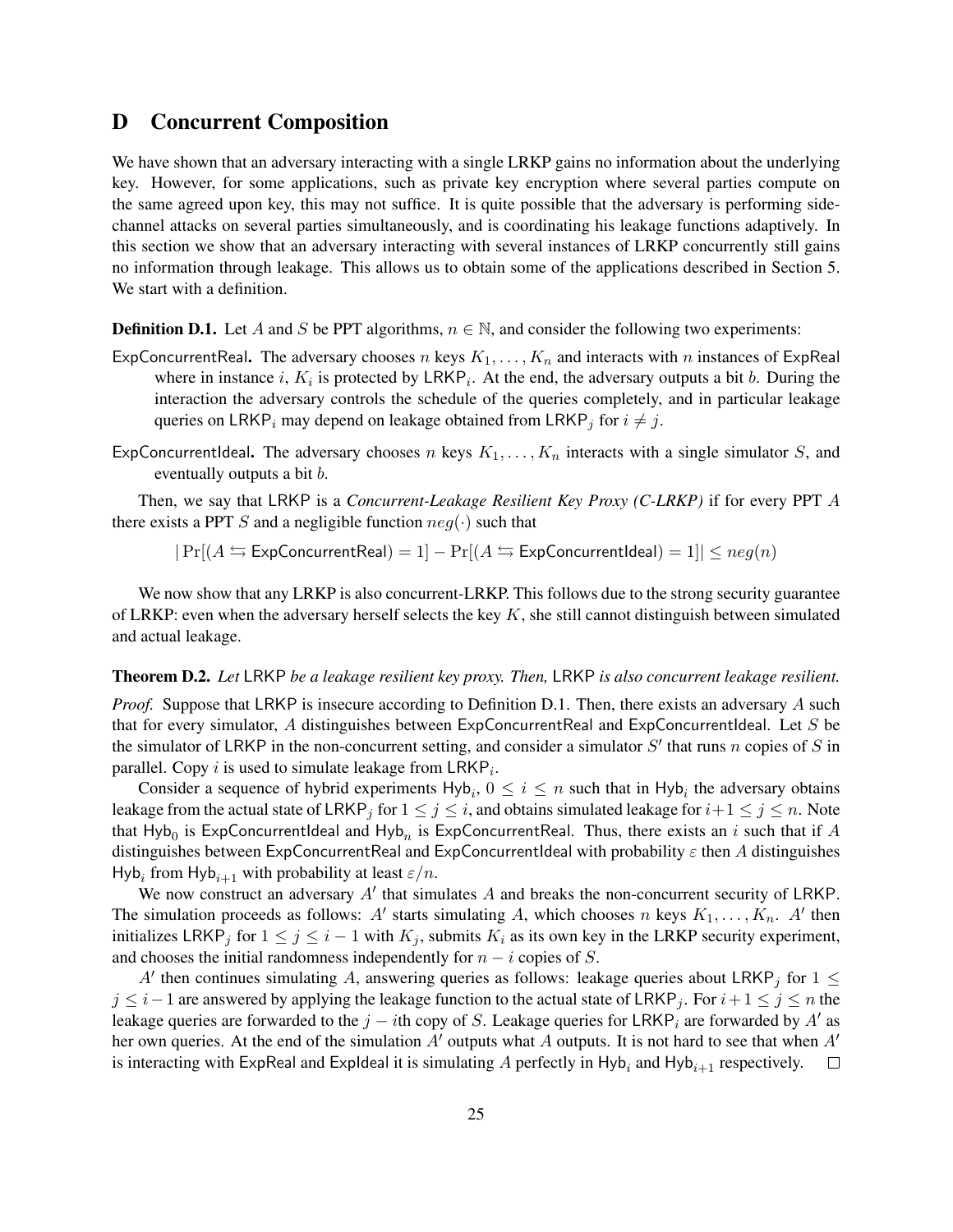## <span id="page-25-0"></span>E Application: Private Key Encryption

### E.1 Semantic Security Under Leakage

Encryption is one of the most important products of cryptography. In the classical setting, where sidechannel attacks are not taken into account, there are widely accepted definitions of security for both the private and the public key setting. For a rigorous exposition, we direct the reader to [\[14,](#page-13-12) [19\]](#page-14-9). Informally, the accepted notion of privacy, which is commonly referred to as "semantic security", is to require that no efficient adversary can distinguish between the encryptions of two messages of her choice.

Extending the traditional notions of semantic security to the leakage setting is non-trivial. In particular, suppose that we assume that every invocation of the encryption algorithm leaks information. Then, since the message plaintext is an input to that algorithm, the adversary can trivially break semantic security by simply leaking a bit that differentiates the two messages in question. Consequently, in the setting where "everything leaks", traditional semantic security cannot be achieved. This leads us to consider several alternatives to the naive definition, which permit non-trivial results. Below, we outline some of the possible approaches for dealing with privacy under leakage, and describe the choice that we made in this paper.

Leak-free challenge. One approach to dealing with the trivial impossibility described above is to weaken the requirement that "everything leaks" to allowing everything to leak *except* the computation of the actual ciphertext that the adversary is trying to distinguish. This solution has been adopted by several works on leakage-resilient encryption (see e.g. [\[9,](#page-13-1) [24,](#page-14-7) [8,](#page-13-10) [5\]](#page-13-13)). These works all deal with what we call "bounded leakage", that is, the amount of information that the adversary obtains on the key during its entire lifetime is bounded. Still, the issue that we mentioned about semantic security applies, but for a different reason. In most constructions in the bounded leakage model, the key remains fixed after it is generated; such constructions are clearly insecure in the "everything leaks" model since the entire key eventually leaks. In the bounded leakage model, such constructions turn out to be insecure when there is leakage on the challenge ciphertext.

The problem is that if the adversary is allowed to obtain leakage on the key after she has seen the challenge ciphertext, she can simply use the key to decrypt the ciphertext within the leakage function, and leak the information that distinguishes the two messages in question, thereby breaking semantic security. Consequently, as in our setting, some restrictions on the leakage, or a weakening of the definition of security are necessary.

We adopt the leak-free challenge approach for our applications. We prefer this solution to the ones listed below because it permits fairly clean definitions while allowing the other notions to be achieved through simple transformations and reductions.

Leakage on random messages. Instead of weakening the requirement that everything leaks, we can relax the definition of semantic security so that it is still meaningful in the leakage setting. Instead of requiring that the adversary fail to distinguish between the encryption of two messages, we can require that she does not learn too much about a message, if it is sampled from a distribution with a sufficiently high min-entropy. That is, we can ask for essentially the best that can be hoped for: that the adversary obtains no more information through leakage on the encryption process than what she would be able to obtain through leakage only on the message that is being encrypted. This notion of security seems to capture accurately what is achievable in terms of privacy in a setting with leakage. However, we choose not to adopt this notion both because it is more cumbersome than assuming a leak free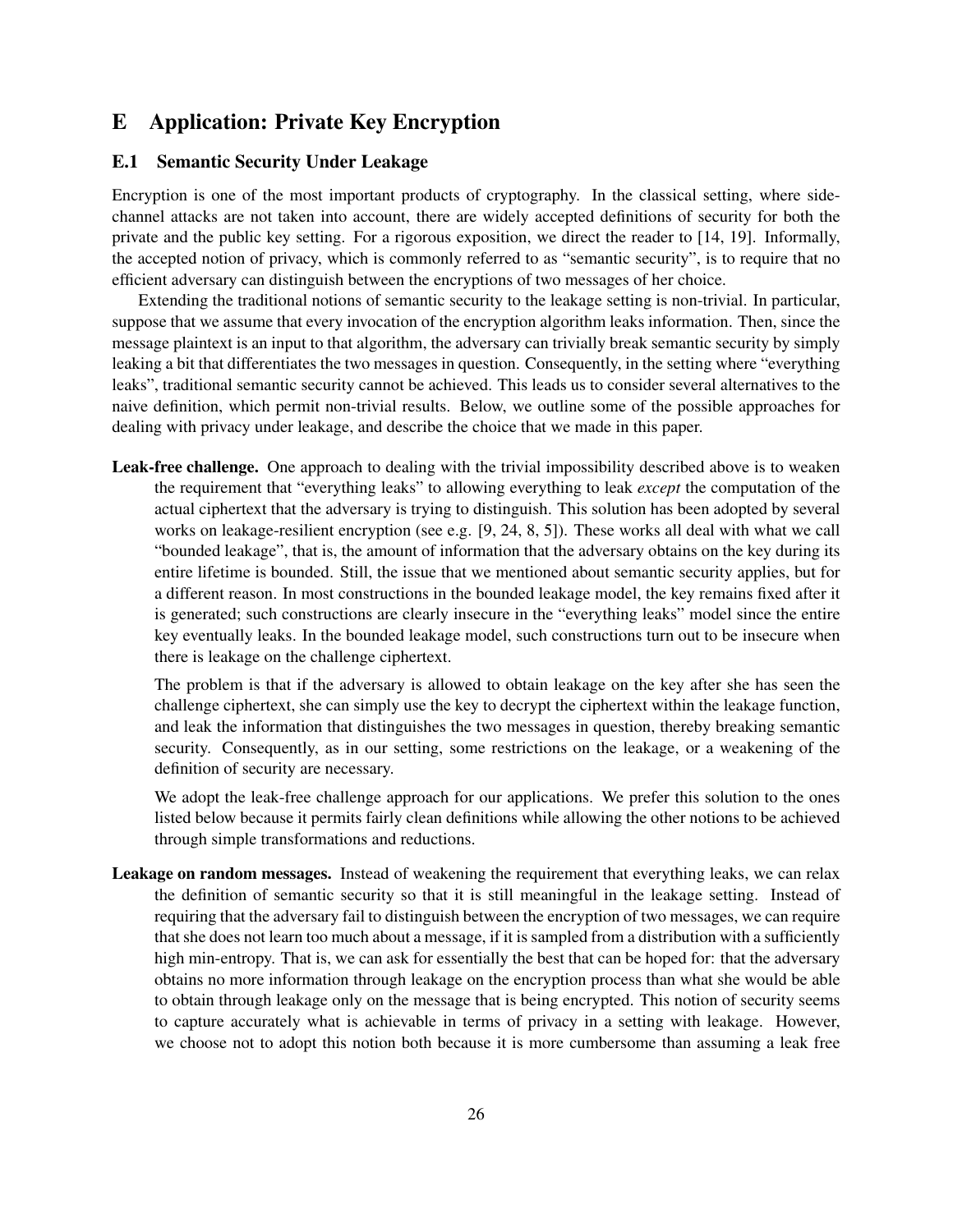challenge, and, more importantly, because it does not seem to be easily usable in applications which require semantically secure private key encryption as an underlying tool.

### E.2 Leakage-Resilient Private Key Encryption Using Key Proxies

We extend the standard definition of semantic security to the leakage setting with a leak-free challenge. One issue that arises in the private key setting is that in a typical application, several parties will hold the same key K which is used both for encryption and decryption. In order to maintain generality, it is therefore important to allow a leakage adversary to obtain leakage on each of the parties according to her own schedule. With this in mind, we now define a leakage resilient private key encryption scheme.

A stateful private key encryption scheme consists of three PPT algorithms (KeyGen, Enc, Dec). The key generation algorithm KeyGen $(1^n)$  outputs n initial states  $S_1^0, \ldots, S_n^0$  that are held by n individual parties. These states correspond to the initial encodings of some key K. For  $j \in \mathbb{N}$ , the encryption algorithm Enc $(M, S_i^j)$  outputs a ciphertext C, and an updated state  $S_i^{j+1}$  $i^{j+1}$ . The decryption algorithm  $\text{Dec}(C, S_i^j)$ outputs a message M, and an updated state  $S_i^{j+1}$  $i^{j+1}$ .

Definition E.1. A triple of PPT algorithms (KeyGen, Enc, Dec) is a correct *stateful private key encryption scheme* if for all random tapes R, for all  $1 \leq i, i' \leq n$ , all  $j, j' \in \mathbb{N}$ , and all  $M \in \{0, 1\}^n$ ,  $\mathsf{Dec}(\mathsf{Enc}(M, S_i^j; R), S_{i'}^{j'}$  $j_{i'}^{(j)}$ ) = M.

We can now describe the experiment  $ExpSemSec(b)$ , for  $b \in \{0, 1\}$ , of semantic security under leakage.

- 1. *Initialization*. The key generation algorithm KeyGen( $1^n$ ) is run to obtain  $S_1^0, \ldots, S_n^0$ .
- 2. *Encryption Queries.* The adversary may initiate an arbitrary number of encryption processes by submitting a message M, and an index  $1 \le i \le n$ . An encryption  $C = \text{Enc}(M, S_i^j)$  is then computed, where  $j$  is the number of times party  $i$  encrypted until now, and the adversary concurrently obtains single invocation leakage on all the active encryption processes (the single invocation leakage model for private key encryption is described in [Section E.2.2\)](#page-27-0). The adversary is then given C.
- 3. *Challenge.* At some point the adversary submits two messages  $M_0, M_1$ , and an index  $1 \le i \le n$  for which there is no current active encryption process, and obtains  $C^* = \text{Enc}(M_b, S_i^j)$ .
- 4. *Encryption Queries.* The adversary continues to initiate encryption processes, and concurrently obtain leakage on these processes.
- 5. Guess. The adversary outputs a bit  $b'$ .

Definition E.2. A stateful private key encryption scheme (KeyGen, Enc, Dec) is *semantically secure under leakage*, if for all PPT adversaries A,

$$
|\Pr[(A \leq \textit{ExpSemSec}(0)) = 1] - \Pr[(A \leq \textit{ExpSemSec}(1)) = 1]| \leq neg(n)
$$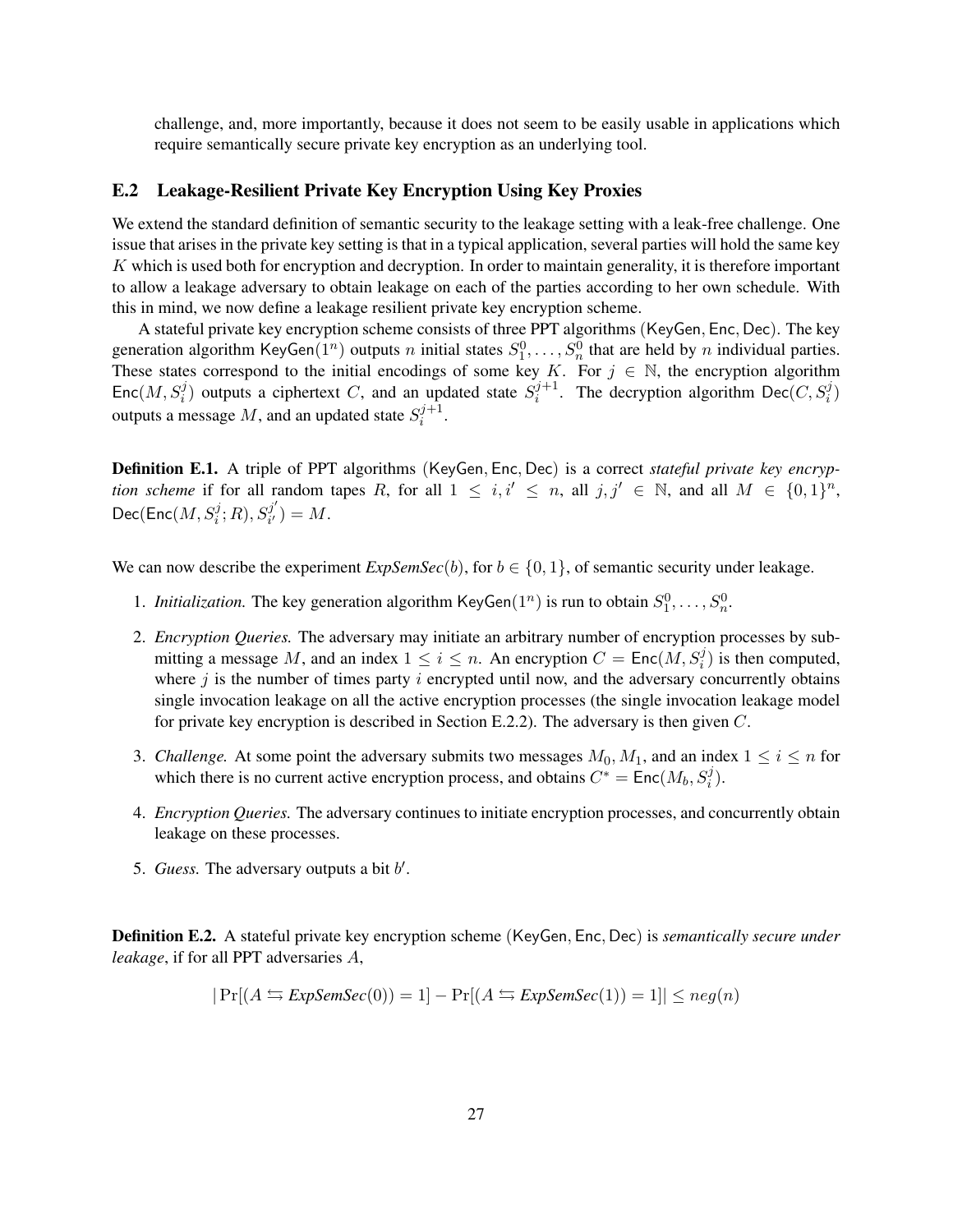#### E.2.1 Construction

Let  $F = \{F_n\}_{n \in \mathbb{N}}$  be a family of pseudorandom functions (when n is clear from context we write F instead of  $F_n$ ) such that  $F_n: \{0,1\}^n \times \{0,1\}^n \to \{0,1\}^n$  for all  $n \in \mathbb{N}$ . Let LRKP be a leakage resilient key proxy. Our stateful private key encryption scheme  $PRI - ENC = (KeyGen, Enc, Dec)$  works as follows:

- **Key Generation.** The key generation algorithm, KeyGen $(1^n)$ , first chooses a key  $K \in_R \{0,1\}^n$  at random, and runs KPInit $(1^n, K)$  *n* times with independently chosen randomness to obtain *n* initial states  $S_1, \ldots, S_n$ . The states  $S_1, \ldots, S_n$  are the output of KeyGen.
- **Encryption.** For a message  $M \in \{0,1\}^n$ , the encryption algorithm  $Enc(M, S)$  chooses a random string  $R \in_{\mathbb{R}} \{0,1\}^n$ , and generates a circuit  $H(x)$  that computes the function  $F_x(R) \oplus M$ . It then runs KPEval $(H, S)$  to obtain an output Y, and an updated state S'. The ciphertext is then  $C = (Y, R)$ , and output of Enc is  $(C, S')$ .
- **Decryption.** The decryption algorithm  $\text{Dec}(C, S)$  parses C as  $(Y, R)$ , and generates a circuit  $G(x)$  that computes the function  $F_x(R) \oplus Y$ . It then runs KPEval(G, S) to obtain an output M, and an updated state  $S'$ . The output of Dec is then  $(M, S')$ .

#### <span id="page-27-0"></span>E.2.2 Single Invocation Leakage Model

The single invocation leakage for our construction is quite simple: during encryption, the adversary is given  $R$  and  $M$ , and then proceeds to interact in a single invocation leakage experiment with the computation of KPEval. During decryption, the adversary simply interacts in a single invocation leakage experiment with KPEval. In other words, for both encryption and decryption the adversary obtains leakage on the computation of KPEval, and obtains all the other inputs completely.

We note that although it may seem more reasonable to allow the adversary to learn only part of the randomness and message of the encryption, it would give us a weaker theorem. The fact that our construction is secure in the above leakage model implies security in other more realistic but weaker models.

### E.2.3 Security Analysis

We show that any adversary that breaks the semantic security of PRI − ENC can be used to break either the concurrent leakage resilience of LRKP or the pseudorandomness of  $F$ . We start by stating the theorem:

Theorem E.3. *Let* A *be a PPT adversary for the semantic security under leakage of* PRI − ENC*, let* LRKP *be a concurrently leakage resilient key proxy such that all adversaries running in time at most time<sub>n</sub>(A) can* distinguish real and simulated leakage with advantage at most  $\varepsilon$ <sub>c−lrkp</sub>, and let  $F = \{F_n\}_{n\in\mathbb{N}}$  be a family *of PRFs such that all adversaries running in time at most time<sub>n</sub>*( $A$ )  $\cdot$  (*time<sub>n</sub>*(KPEval) + *time<sub>n</sub>*(Enc)) +  $time_n$ (KeyGen) *can distinguish*  $F_n$  *from random with advantage at most*  $\varepsilon_{\text{prf}}$ *. Then, A breaks the semantic security of* PRI – ENC *with advantage at most*  $\varepsilon_{\text{c-Irkp}} + \varepsilon_{\text{prf}} + \frac{time_n(A)}{2^n}$ .

To prove security we define several hybrid experiments where the first hybrid  $Hyb<sub>0</sub>$  is the original experiment of semantic security with leakage, and in the final hybrid the adversary obtains no information about the bit b.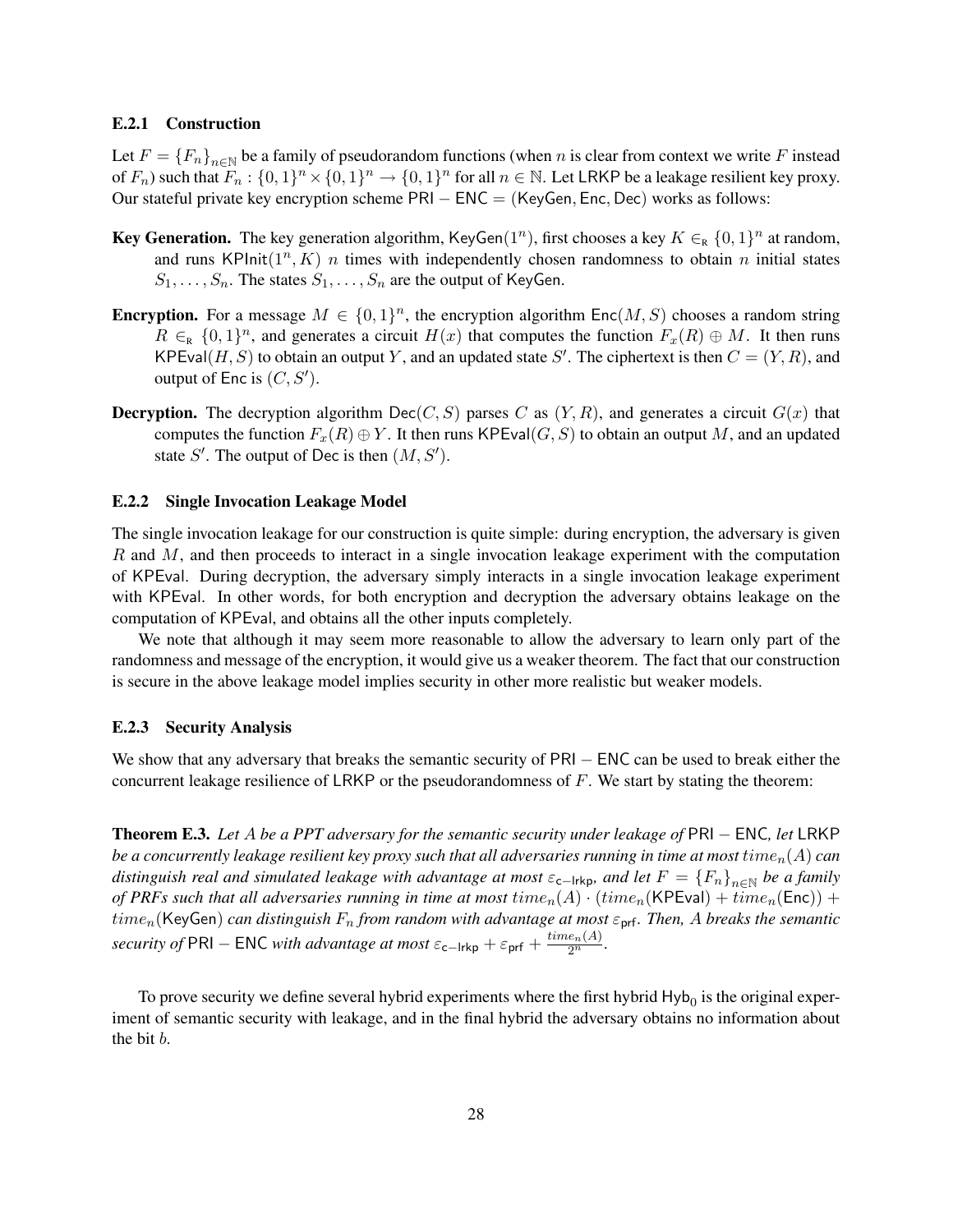**Experiment** Hyb<sub>1</sub>. Experiment Hyb<sub>1</sub> proceeds as Hyb<sub>0</sub> except that the computation of the challenge is performed differently. Instead of using KPEval to compute it, the challenge ciphertext is computed directly by choosing a random string  $R^* \in_R \{0,1\}^n$  and outputting  $(F_K(R^*) \oplus M_b, R^*)$ . The LRKP is evaluated on some constant function (e.g. one that always outputs  $\overline{0}$ ) in order to refresh its state.

**Experiment**  $Hyb<sub>2</sub>$ . In this experiment, the leakage obtained by the adversary is replaced by simulated leakage. More precisely, let  $S$  be the simulator for concurrent leakage that is guaranteed by [Theorem D.2](#page-24-1) to exist for LRKP. In experiment  $Hyb_2$ , whenever the adversary initiates an encryption process, the simulator  $S$ is given the corresponding circuit  $H$ , and the ciphertext  $C$ . Then, the adversary interacts with the simulator to obtain leakage on the underlying invocation of LRKP.

**Experiment** Hyb<sub>3</sub>. In this experiment we replace the pseudorandom function  $F$  with a random one. Namely, for each new encryption process started by the adversary, the simulator  $S$  is given the circuit H, and a ciphertext of the form  $C = (\hat{F}(R) \oplus M, R)$  where  $\hat{F} : \{0,1\}^n \to \{0,1\}^n$  is a random function. The challenge ciphertext is also computed using the random function  $\ddot{F}$ .

Let A be PPT adversary for the semantic security under leakage of PRI – ENC. We define  $X_i$  to be the random variable that is 1 if A guesses the bit b correctly in experiment  $Hyb_i$ , for  $0 \le i \le 3$ .

**Claim E.4.**  $Pr[X_0 = 1] = Pr[X_1 = 1]$ 

*Proof Sketch.* This follows directly from the fact that LRKP is history free according to [Definition 3.5.](#page-10-1) In particular, it makes no difference whether we refresh the state of LRKP during the challenge by evaluating the actual circuit that is needed to compute the challenge, or a circuit that always outputs  $\overline{0}$ .  $\Box$ 

Claim E.5.  $|\Pr[X_1 = 1] - \Pr[X_2 = 1]| \leq \varepsilon_{\text{c-Irko}}$ 

*Proof Sketch.* Suppose that the claim is false, then we can use the adversary A to distinguish between simulated and real leakage in the concurrent LRKP experiment. Our adversary  $A'$  initializes n copies of LRKPs with some random PRF key K, and then simply acts as a middleman between A and the security experiment of the concurrent LRKP.  $\Box$ 

Claim E.6.  $|\Pr[X_2 = 1] - \Pr[X_3 = 1]| \leq \varepsilon_{\text{prf}}$ 

*Proof Sketch.* Suppose that the claim is false, then we can use the adversary A to distinguish between an oracle for  $F_K$  and an oracle for a random function  $\hat{F}$ . To see this, note that in both Hyb<sub>2</sub> and Hyb<sub>3</sub> the leakage is simulated. Therefore, we can construct an adversary  $A'$  that simulates  $A$  given an oracle  $O$ . If  $O \equiv F_K$  then A is simulated perfectly in Hyb<sub>2</sub>. If O is a random function, then it is a correct simulation in  $Hyb_3.$  $\Box$ 

**Claim E.7.**  $Pr[X_3 = 1] \le \frac{time_n(A)}{2^n}$  $\overline{2^n}$ 

*Proof Sketch.* This follows from the fact that  $\hat{F}$  is a random function, and that the simulated leakage is independent from the randomness of the challenge.  $\Box$